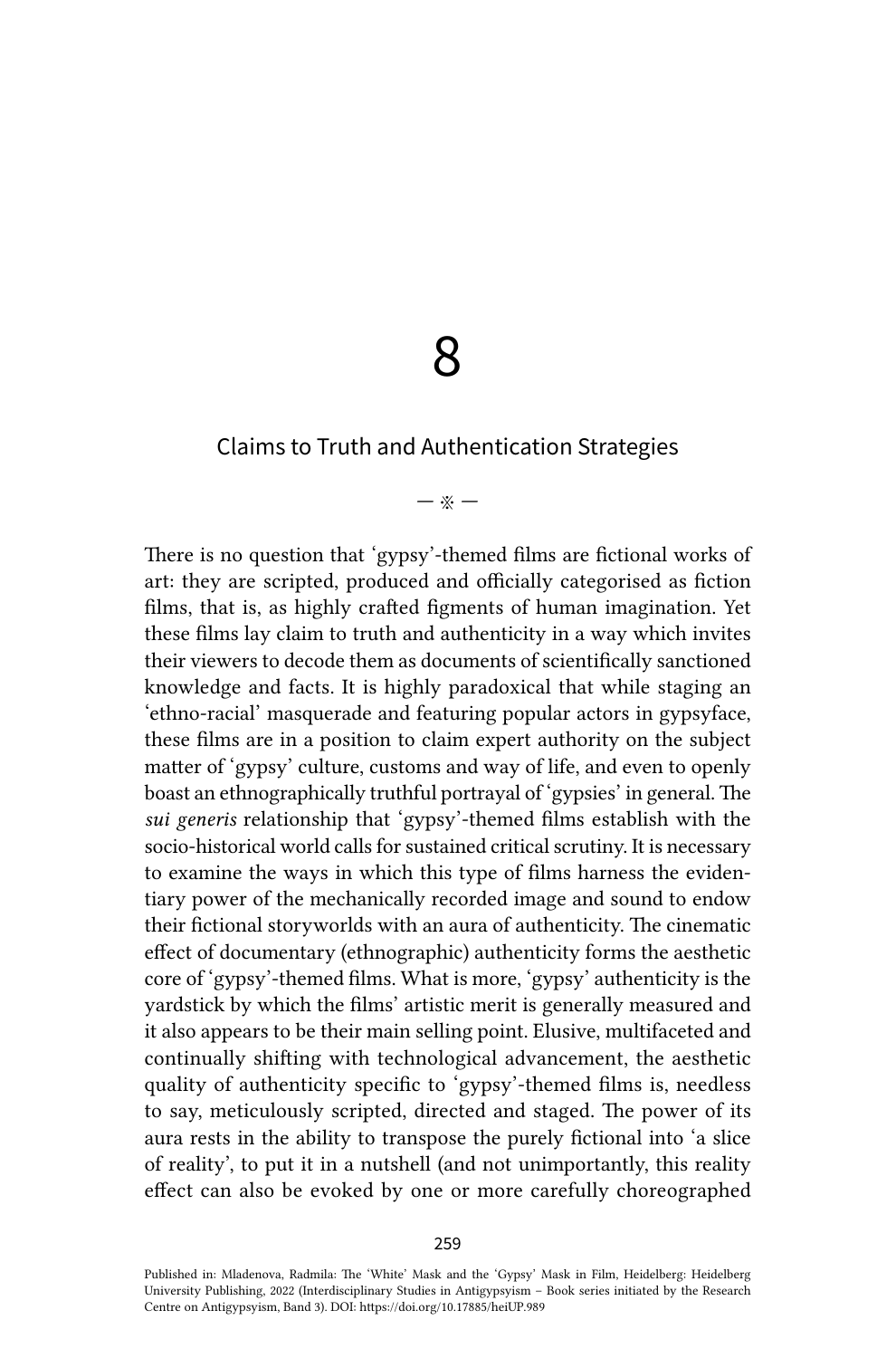scenes even in films in which the 'gypsy' theme is peripheral). So, my aim in this chapter is to examine the stylistic and genre ambiguity of 'gypsy'-themed films, their epistemological stance which obliterates the distinction between made-up fictions and scientific truths, between screen images and pro-filmic reality, between cinematic storyworlds and ethnographic documents. The key questions to be tackled here highlight the framing effect of the film's self-promotional materials as well as the role of the various types of elements that go into the script of 'gypsy' authenticity: How does the film present itself and its relation to the socio-historical world? Does it lay claim to authenticity? If so, what aesthetic strategies does the film pursue to attest to its alleged truthfulness? What elements are used to produce an effect of authenticity? How does the created effect of authenticity come to bear upon the film's storyworld, on the delineation of its 'gypsy' characters and on its bottom-line message? What paratexts are circulated in support of the film's truth claims?

The following pages shed light on the racialising aesthetics of authentication specific to 'gypsy'-themed films, breaking it down to its main types of elements and offering concrete examples from a broad range of films, most of which are already familiar to the reader. The various elements and strategies of authentication are grouped and critically scrutinised under three main headings: paratexts, visual style and sound design.

#### 8.1 Paratexts

Coined by the French literary scholar Gérard Genette, the term 'paratext' describes an assortment of auxiliary texts that surround and pre-define a main literary text, and whose primary purpose is to facilitate the reception and consumption of this main text (cf. Genette 261–272). Genette's analytical approach to paratextual phenomena in literature has also found wide application in film and media studies.<sup>126</sup> In the context of films, we can say that paratexts – the various texts situated on the threshold to the cinematic text, such as the title of the film, the director's note or the blurb on the DVD back cover – assist spectators in making the transition from the socio-historical world

<sup>126</sup> See, for instance, Cornelia Klecker's article "The other kind of film frames: a research report on paratexts in film".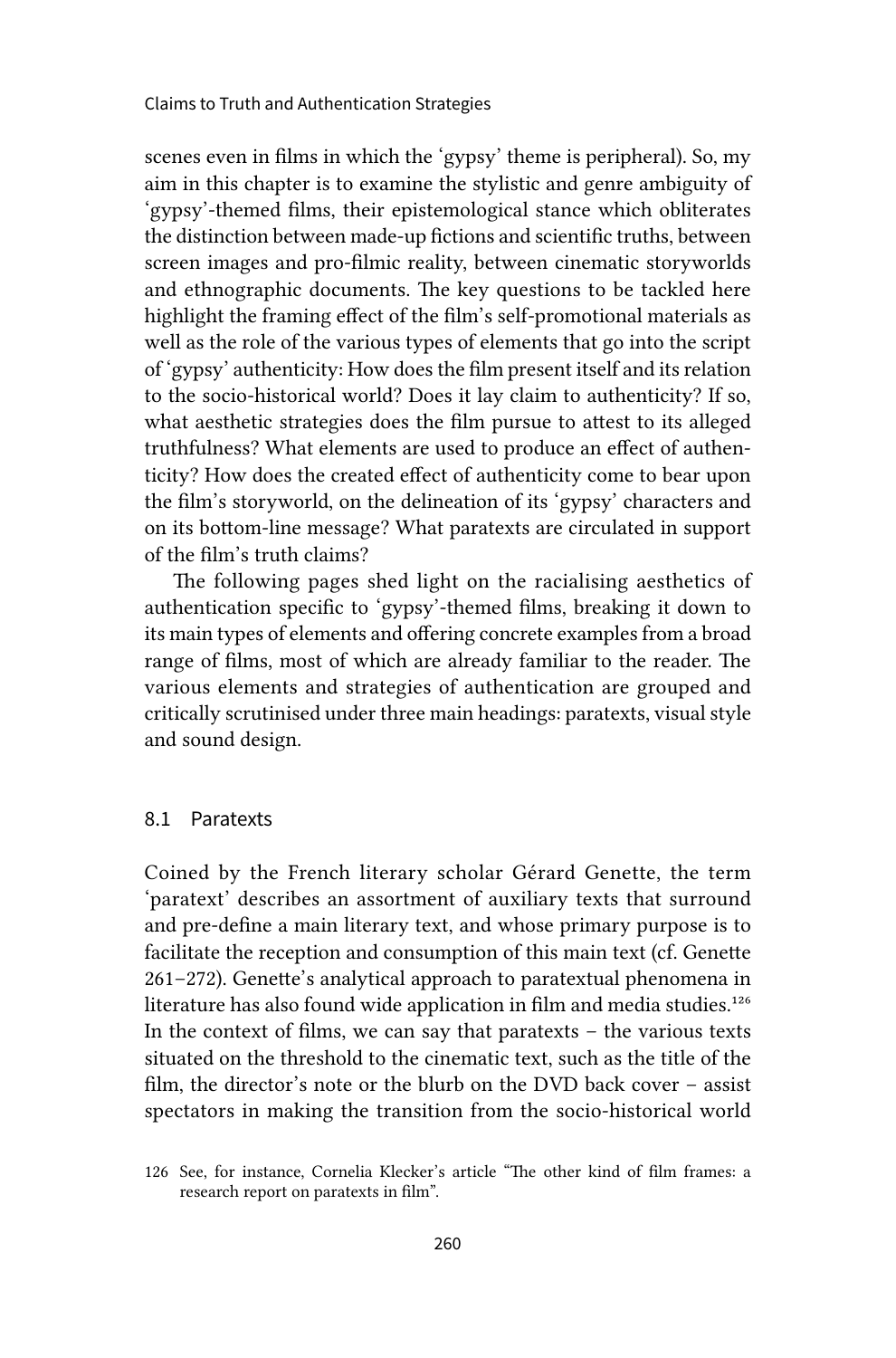(outside) to the storyworld of the film (inside). An important feature that defines these thresholds of textual interpretation is their authorship: according to Genette's definition, paratexts are auxiliary texts produced by the same industry that has created the main text, and as such they possess a certain degree of authority and can control the way in which audiences engage with the main text. In other words, paratexts are powerful framing tools and they are customarily deployed by the film industry to pre-structure the spectators' horizon of expectations and shape their knowledge of and position towards a film. One of the first and basic questions regulated through paratexts is the film's relationship to the socio-historical world, the question whether it is a fictional work dealing with allegorical truths, or whether it is a non-fictional work presenting arguments and verifiable facts. Paratexts are not only sites of transition but also sites of transaction, because they forge a 'communicative contract' between spectator and text (cf. Elsaesser 46). Consequently, one and the same text written or filmed in an aesthetically liminal style will be subject to two completely different readings depending on whether it is attributed to a fiction or a non-fiction genre, whether it is labelled a 'novel' or an 'autobiography', a 'fictional' or a 'documentary' film.

Paying attention to paratexts as well as to other promotional or scholarly texts of paratextual import is crucial to understanding the phenomenon of 'gypsy'-themed films and their liminal aesthetics poised on the border between the fictional and the documentary (the ethnographic). The assorted set of paratexts surrounding films about 'gypsies' is another key element in the intricate technology of truth-production employed and exploited by the filmmaking industry. In my research, I have considered mainly, but not only, the official publicity materials which accompany the films, that is, texts with a high degree of paratextual authority, such as distributor manuals, press kits, director's commentaries, print/filmed interviews with members of the film crew, DVD extras, etc. It is notable that, by and large, these paratexts resort to a proven repertoire of rhetorical gestures, openly inviting spectators to decode 'gypsy'-themed films as ethnographic documents. As we are about to see from the examples, there is a long-standing tradition in promoting this genre of fiction films via their documentary (ethnographic) truth value. Reduced to their core message, the accompanying paratexts usually make one or more of the following truth-claiming statements: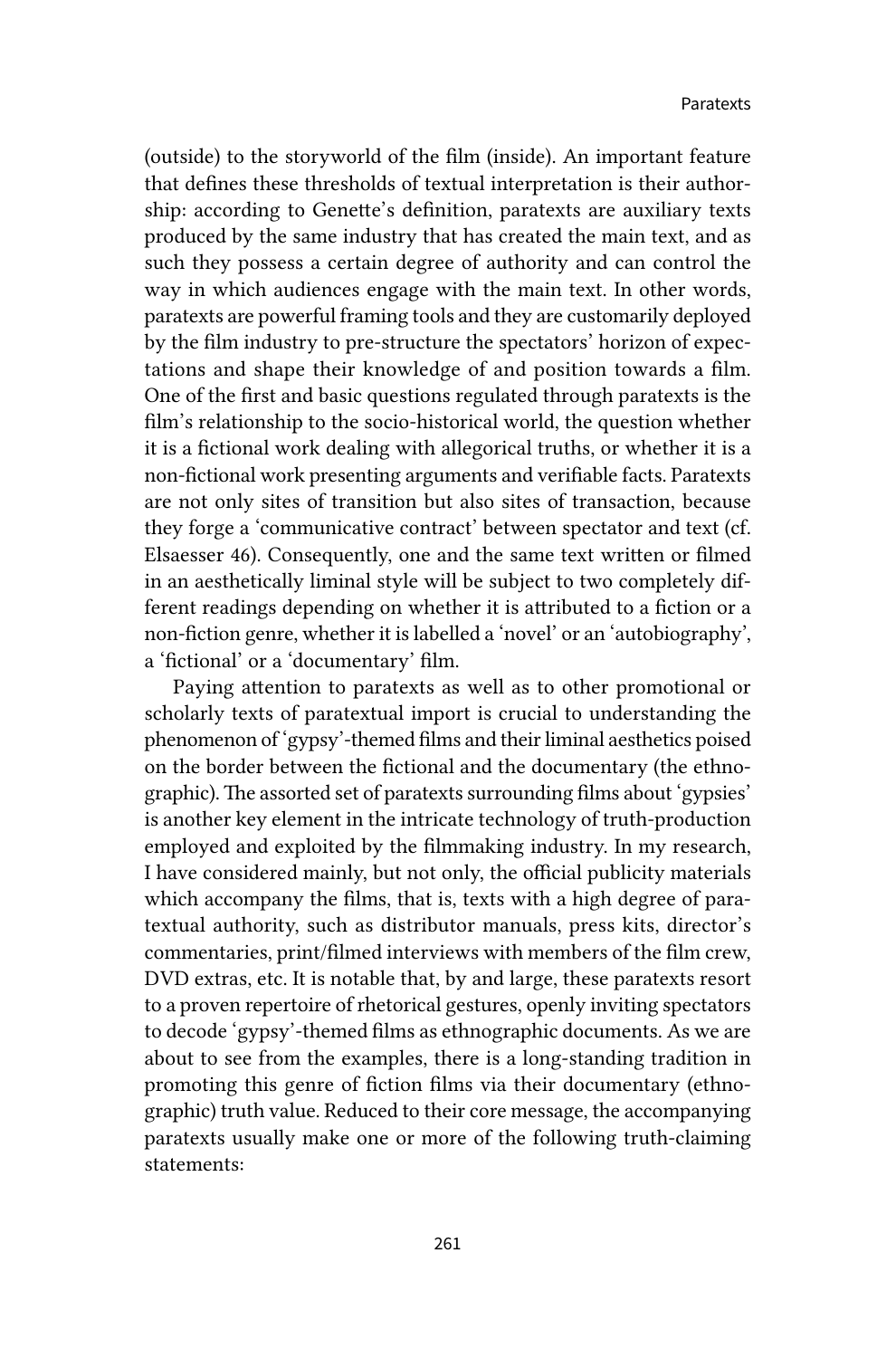- the film affords an insider's glimpse into the world of 'gypsies';
- the film director has grown up with Roma friends, has lived among Roma for a certain period of time or has done research in Roma quarters;
- the film director feels himself to be a 'gypsy' and has a very special personal relationship to 'gypsies';
- the film is based on a true story or on police records; or it is inspired or provoked by a newspaper article;
- reputable scholars who are expert on Roma issues have been consulted for the film;
- the film features real 'gypsies', that is, Roma non-actors, also called 'naturals', Romani folklore/Gypsy music and/or Romani language;
- the film has been shot in a real Roma quarter.

The reality of the 'gypsy' underworld, the truth about 'gypsies' as a single group (perceived as an ethnic minority with an outsider status to the national project and/or as a social underclass incongruous with the higher social strata) is undoubtedly the main product that 'gypsy'-themed films painstakingly craft and enthusiastically advertise. It is hardly surprising that a similar preoccupation with authenticity was also evinced by blackface minstrelsy performers; as Roediger notes, "[m]instrel entertainers both claimed to be pupils, or even kin, of the Blacks they mocked and as passionately made clear that they were white. (…) early minstrels delighted in claiming to be a 'student of the negro' and therefore 'authentic' performers" (116–117). Obviously, modern 'ethno-racial' masquerade works with many 'non-white' faces and it will be interesting to explore how the aesthetics of authentication has been used in the portrayal of Native Americans in early film<sup>127</sup> or in the portrayal of Jews in Nazi film. Still, it is hard to think of any other minority nowadays whose cinematic portrayal continues to be surrounded with such truth-validation stories. Moreover, we should not forget that the truth claims voiced through the publicity texts are not merely a rhetorical device but work in tandem with the films' cinematographic style and their audio-visual design, which are also primed

<sup>127</sup> As Marrubio comments, the claim to authenticity is a central aesthetic and advertising element of early Indian film, and it was achieved by means of different artistic strategies. Similar to 'gypsy'-themed films, this focus on authenticity results in "a dangerous play of reality and fantasy within which the Native American's relationship to white America is always that of the primitive racialized Other" (38).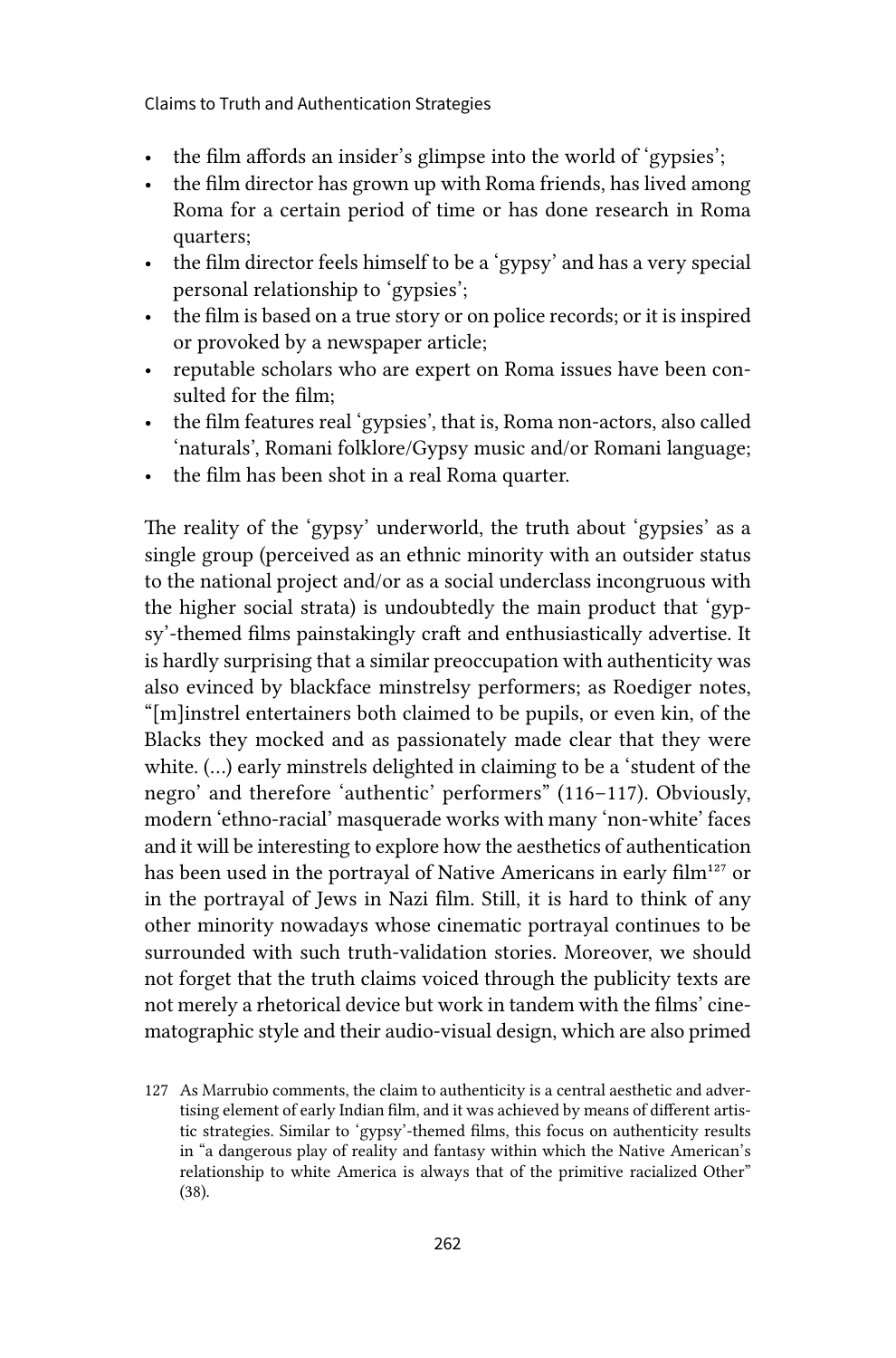to produce an emotive effect of realness. The uniqueness of this paratextual strategy of authentication as well as its ridiculousness will become apparent to the reader if s/he carries out a mental test and considers the statements listed above after replacing 'gypsies'/Roma with Germans, Scots, Serbs, Armenians or Americans. The sense of absurdity aroused through the mental act of substitution actually betrays the degree to which the reader's internalised (automatic) view of reality coincides with the 'white' modus of the European gaze; the higher the sense of absurdity aroused, the greater the overlap.

It appears that these truth-claiming paratexts also establish the main criteria for the general reception and scholarly assessment of 'gypsy'-themed films. Rather than questioning the epistemological stance of the works, the majority of scholars and film critics, just like popular audiences, take the truth claims at face value and stay with the issue of authenticity and ethnographic documentariness. As Sean Homer observes:

the prevailing critical reception of Roma films (…) wants to read all feature films as ethnographic documents. We do not, however, ask these questions – Is this an ethnographically accurate portrait of contemporary North American society? What experience does the director have which allows them to represent North American culture in such a way? – every time we watch a Hollywood movie, so why should we ask them when we watch films about the Roma? (185)

Homer wonders also why film critics do not concern themselves with such customary questions as the film's technical virtuosity or narrative complexity; why authenticity seems to be almost the only criterion by which the artistic merit of 'gypsy'-themed films is judged. One way of interpreting Homer's pertinent critique is to say that 'gypsy'-themed films are and behave like regular films which reproduce the 'white' modus of the European gaze towards their protagonists and, therefore, should be assessed like the majority of film productions, that is, solely with recourse to the prevalent criteria for artistic achievement in the field of filmmaking. (Indeed, there are some, though very few, fiction films in which protagonists marked as Roma are portrayed in the visual regime of normality. Among these cinematographic rarities are two film-jewels scripted by Sir Steven Knight: *Gypsy Woman* (2001, Dir. Sheree Folkson) and *Peaky Blinders* (2013), as well as *The Garbage*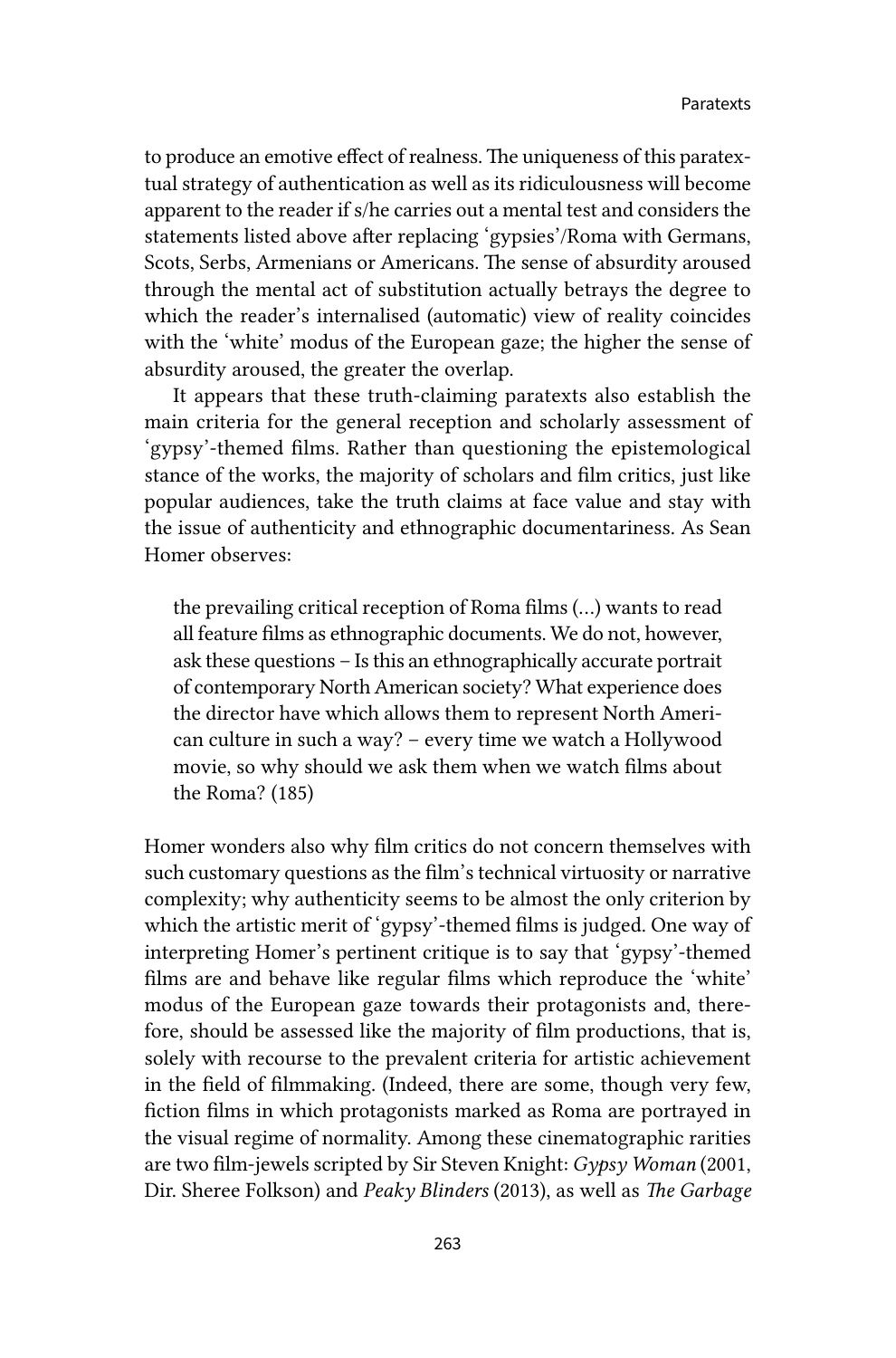*Helicopter* (2015, Dir. Jonas Selberg Augustsén) and *Aferim!* (2015, Dir. Radu Jude).)

There is, however, another way of construing Homer's critique, which is also the critical position maintained here, and it is to view the selection of films introduced in Chapter Four as artworks with a heightened ideological load that reproduce the flipside of the European gaze, its 'gypsy' modus. On the surface of it, 'gypsy'-themed films appear to negotiate the 'truth' and the 'reality' of the 'ethno-racial' Other, while in fact they are concerned with producing, negotiating and stabilising the 'truth' and the sense of 'reality' of the 'ethno-racial' Self. Conceived as 'ethno-racial' masquerades, these fiction films act like skilled entertainers who strive to boost the self-image of the national majority by fabricating and spreading malevolent slander about an underprivileged ethno-social group; and to prove themselves right, they mobilise the entire film propaganda machine.

Probably the most extreme case in point here is the Nazi propaganda film *The Eternal Jew* (1940, Dir. Fritz Hippler). Though promoted as a documentary film, it resorts to the very same mix of elements and strategies that I have identified in relation to 'gypsy'-themed films and their racialising aesthetics of authentication: an ideologically loaded narrative which claims to show Jews in their original state, before "they put on the mask of civilized Europeans"128 (Clinefelter 135). The film's anti-Semitic message is substantiated with footage from a real Jewish ghetto, featuring real Jews who are listed in the credits as playing themselves. Reinforced by the music and the narration, this cinematic compilation of para-ethnographic documentary and fictional material (including excerpts from Weimar-era and Yiddish films) is also surrounded by authoritative truth-claiming paratexts. The Nazi press backed the film's racist stance by disseminating the following director's statement: "we let the filmed Jews be on their own and tried to shoot in moments when they were unaware of the camera's presence. Consequently, we have rendered the Ghetto Jews in an unprejudiced manner, real to life as they live and as they react in their own surroundings" (Clinefelter 136). In her article "A Cinematic Construction of Nazi Anti-Semitism", Joan Clinefelter provides a superb dissection of Hippler's "archetypal anti-Semitic film", painstakingly outlining the types of components used for its

<sup>128</sup> Clinefelter quotes here the English translation of the film's voiceover narration; the translation is appended in Stig Hornshøj-Møller and David Culbert's article "'Der ewige Jude' (1940): Joseph Goebbels' unequaled monument to anti-Semitism".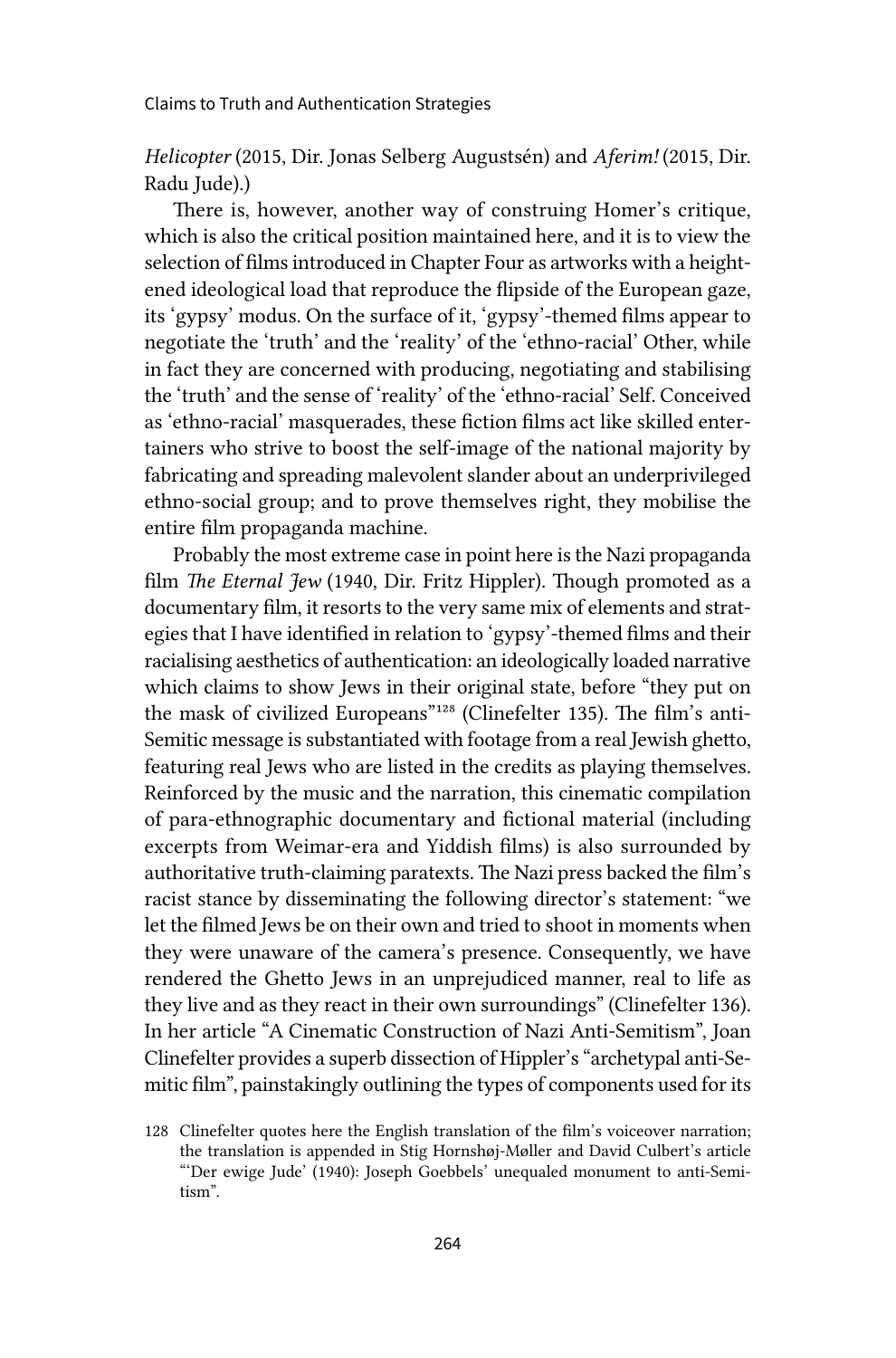composition (134). And although a more circumstantial comparison to antigypsy films promises to yield valuable insights into filmic racism, I will halt at this point and return to our main topic here. By drawing a parallel to Hippler's crudely anti-Semitic film, my primary intention has been to place the universal fascination with 'gypsy' authenticity, its unquestioned normality in film, in a new and estranging light and thus to make it clear that an adequate assessment of 'gypsy'-themed films should *not* discard the issue of authenticity but should rather approach it as an essential component of a socially constructed system of power and knowledge, i.e. as a key element of the dominant racist/antigypsy discourse. Here the question is not whether the films are 'right' or 'wrong' about the ethno-social group stigmatised as 'gypsies'; this is a naïve question which rests on the assumption that "reality" is self-evident, that "truth" is immediately "seizable" by the camera, while characters are "fantasized as flesh-and-blood entities existing somewhere 'behind' the diegesis", to refer to Shohat and Stam (cf. 180, 215). Approaching the films as "fictive-discursive constructs", the critical inquiry should address and expose instead their technology of fabricating authoritative cinematic evidence about 'gypsies' (215). What is valued as authentic and truthful, and what is not? Who comes to speak on the matter of truth and authenticity, and who does not? What evidentiary strategies are employed to establish the films' position of authority and to perpetuate their homogenising and racialising truth claims? What functions does the effect of (ethnographic) 'gypsy' authenticity fulfil for the dominant culture? To begin tackling these questions, I present a broad selection of paratexts and other auxiliary texts that accompany and endorse the 'gypsy'-themed films under scrutiny here and thus largely predetermine their reception. Not only are these texts strategically employed to lend credence to the respective films, reiterating one or more of the truth-claiming formulas outlined above, but they also pinpoint some of the key elements that go into the script of 'gypsy' authenticity, elements such as costumes, setting, human and other props, music, language, etc. Consider the following examples; the quoted texts are listed in a chronological order, following the year of the film's release.

### *Drama in a Gypsy Camp near Moscow* (1908) | Russia

The filmographic section of *Silent Witnesses*, Yuri Tsivian's history of early Russian film, opens with an entry on *Drama in a Gypsy Camp*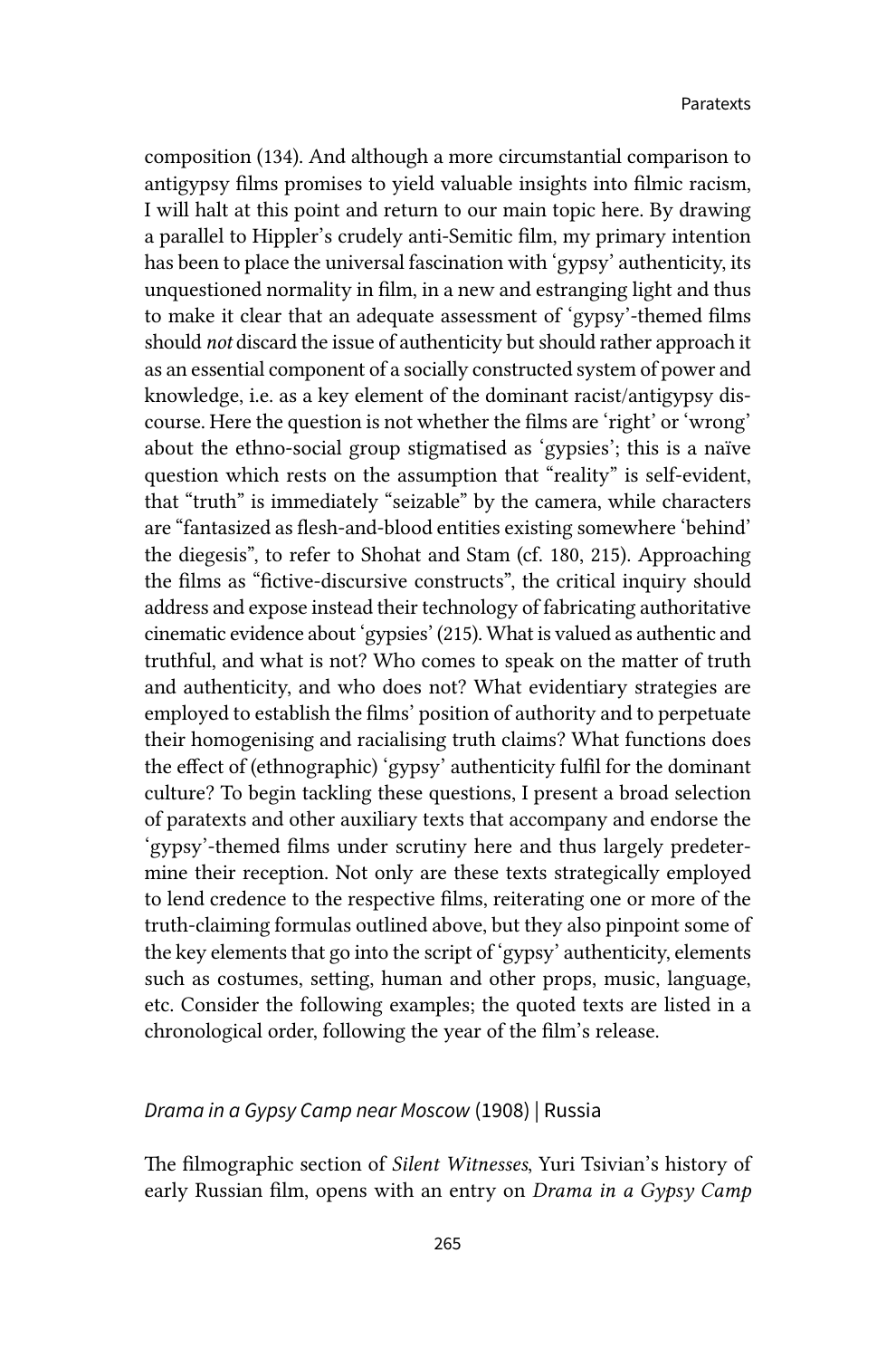*near Moscow*, the first film produced by Alexander Khanzhonkov, one of Russia's pioneer film producers. The filmographic entry consists of the film synopsis framed by three other texts: the film credits, a short commentary by Paolo Cherchi Usai, one of the book editors, and an excerpt from Khanzhonkov's diary. The spatial organisation of the texts on the page replicates the way paratexts surround and control the interpretation of a film text: the film credits appear above the film synopsis, the editorial commentary is placed in the page margin, flanking the film synopsis to the right, whereas the diary excerpt comes afterwards, as a final note. In the film credits, we read: "Cast: gypsies" (46). Paolo Cherchi Usai's commentary informs us that:

Despite its flaws, this gypsy drama insists on an atmosphere drawn from real life: the final shot of the suicide of Aleko, victim of his own demonic fever, turns the *dénouement* into a symbol of figurative harshness. (46)

By contrast, Khanzhonkov's diary excerpt throws light on the production background:

We decided to shoot a thematic feature film. Our attention was drawn to a sprawling gypsy camp near Moscow. It had everything we needed: a young gypsy girl who danced with great suppleness, a handsome gypsy with a demonic face, a crowd of old gypsies and young gypsy-children who were unusually noisy and dirty. The scenario was knocked up hastily, but produced a good impression: it had selfless love, an irrepressible passion for gambling (the gypsy loses his young wife at cards), bloody vengeance, and dancing without end. (48)

These authoritative claims to authenticity made by the filmmakers are also uncritically reproduced in a plethora of academic articles.<sup>129</sup> Just

<sup>129</sup> In summary form, Rachel Morley offers further evidence of authenticity-claiming paratexts; by exception, these are scrutinised in her book with a rarely critical eye: "in a 1908 edition of the newspaper *The Stage* a reviewer observed: 'The picture […] introduces us to the life and *moeurs* of Gypsies near Moscow'. More recent critical responses to the film have also highlighted its 'realism': Ian Christie compares it favourably to Drankov's *Stenka Razin*, commenting that Siversen's film has '*a plein air* freshness and authenticity (it uses real Gypsies) that *Stenka Razin* lacks'; Paolo Cherchi Usai states that the film 'insists on an atmosphere drawn from real life'; while echoing Semen Ginzburg's description of it as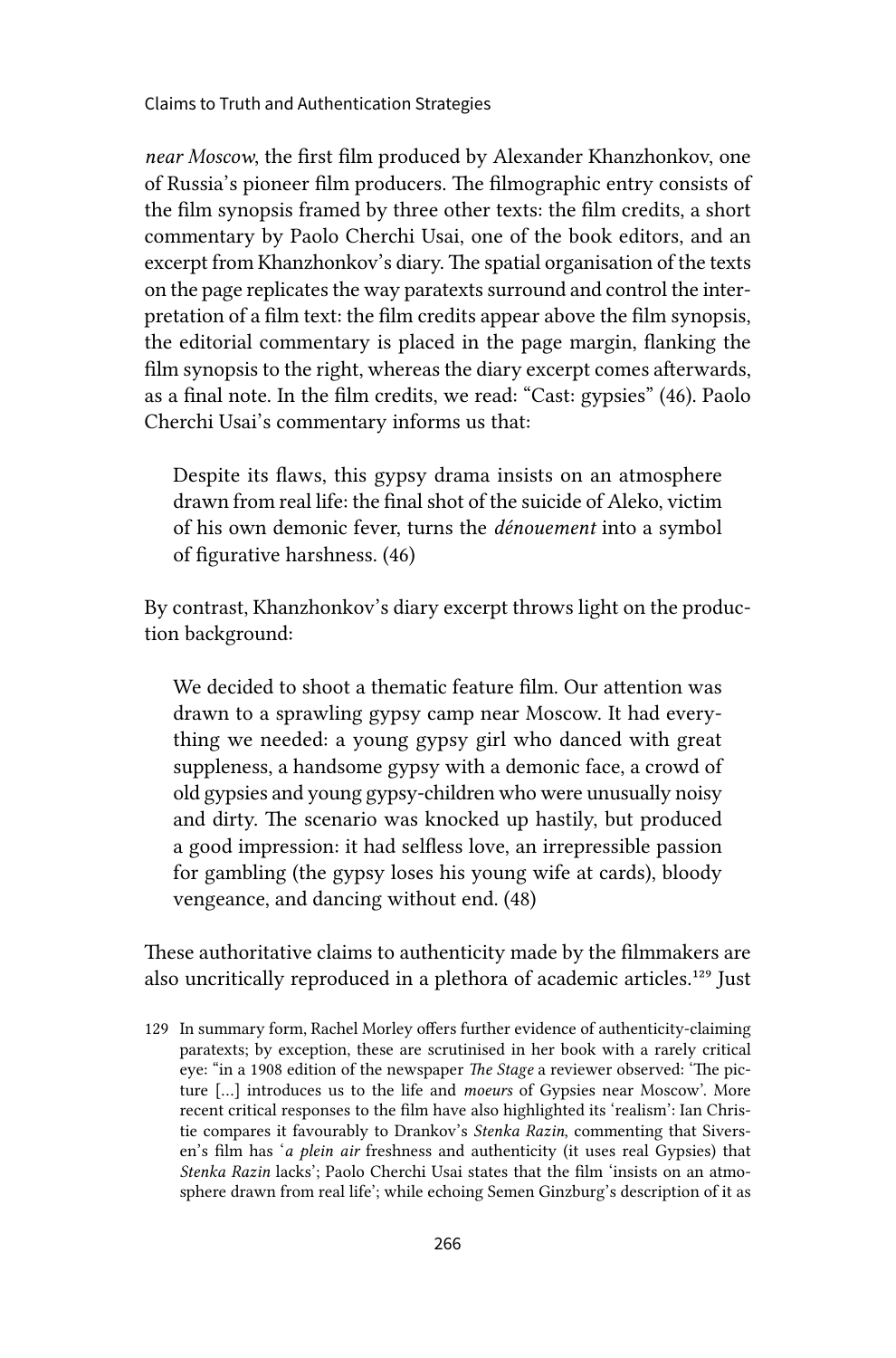one example: in *A History of Russian Cinema*, the film scholar Birgit Beumers highlights Khanzhonkov's contribution as a film producer, describing his first enterprise in the following terms:

Khanzhonkov's role for Russian cinema production is unique in that he skilfully recruited young Russian talents – directors, designers, animators and actors, and made films that aimed at an aesthetic development of cinema. His first production, *The Gypsy Camp* (*Drama v tabore*, directed and filmed by Vladimir Siversen, Khanzhonkov 1908), was a documentary-style film with real gypsies performing the story of an attempted abduction from a gypsy camp – with local colour and exoticism in abundance. (11)

*Betta the Gypsy* (1918) | UK

Two reviews of the film appeared in *The Bioscope*, in volume 40 from 26 December 1918 and in volume 41 from 27 March 1919. The first film review informs us that:

In selecting, for their first British production, a Romany story, Famous Pictures have certainly scored a triumph, for they have demonstrated once and for all that our island is capable of affording scenic effects equal to those of any other country. (…) Marga la Rubia plays the title *rôle* of Betta. Regarded by the usual standards of flaxen-haired lead, this actress fails to comply with conventional demands, but as a true picture of gipsy life, as a genuine character study, she throws her own personality away and becomes a living, vivacious, true-to-reality vagabond. ("Betta the Gipsy" 30–31)

The second film review shows that 'gypsy' figures are often used as a visual connection to what is conceived to be the genuine national nature (very much as in the Norwegian film *Gipsy Anne* (1920), which is discussed in Section 7.3.1):

<sup>&#</sup>x27;half-ethnographic, half-acted film', Denise Youngblood categorises it as 'a kind of early docudrama'" (113). One further detail: the protagonist in the film, Aleko, bears the name of the hero of Pushkin's epic poem *The Gypsies,* which everyone knows in Russia, so again we have a fictional literary core that is authenticated via filmed images.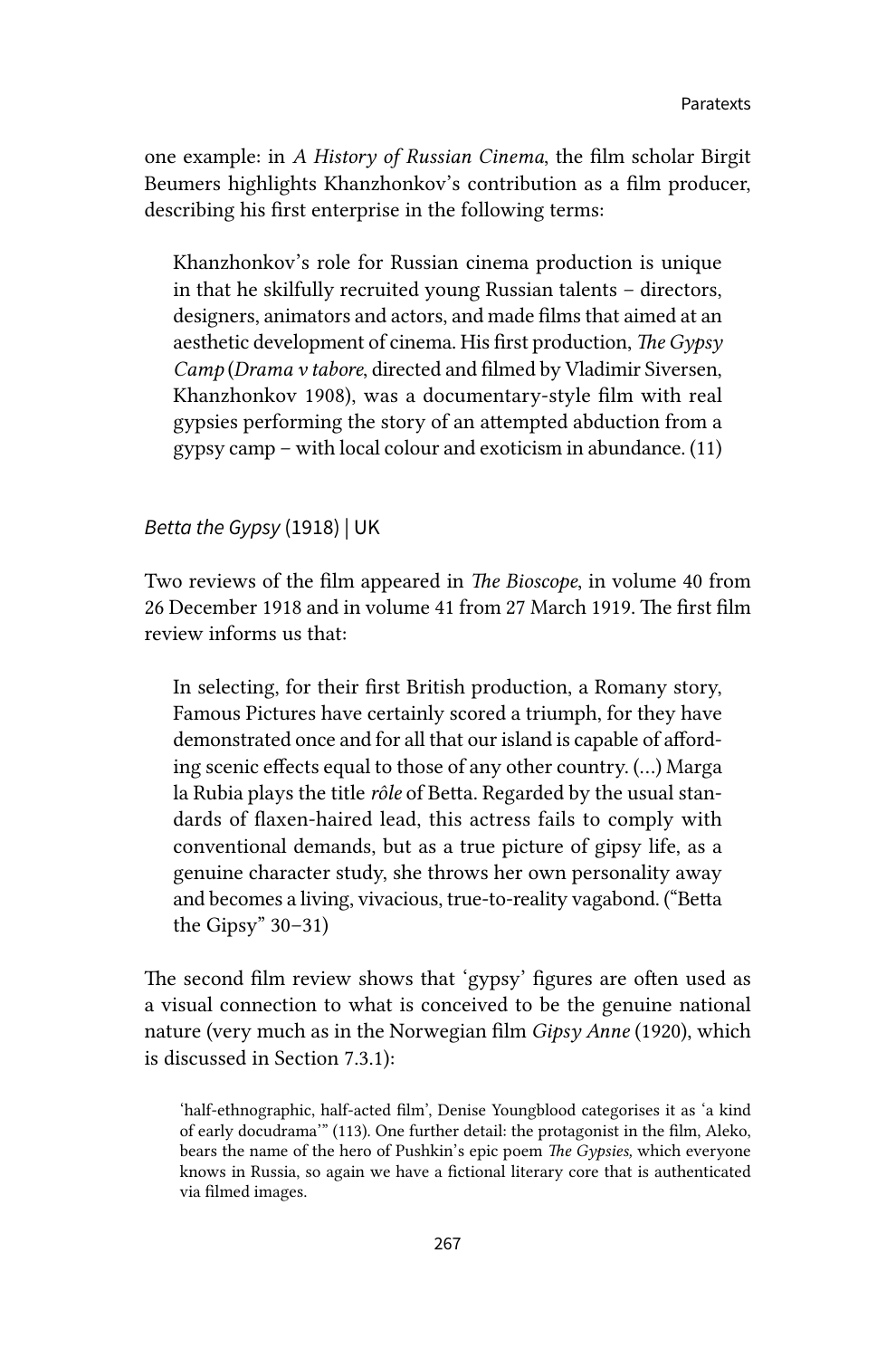Adapted from an operetta by Edward Waltyre, this pictorially charming English production is something of a novelty. The pleasant atmosphere of romantic unreality associated with the light operatic stage is recreated in the terms of Nature at her loveliest and best, with rather surprisingly happy results. Picturesque gipsies cloaked and scarfed in the traditional manner parade, not against canvass forests: but amidst the sylvan beauty of genuine English woodlands. Sunny meadows and shadowy hills, foaming waterfalls and placid lakes, leafy bowers and windy plains – these are the ever shifting backgrounds against which this engaging story passes. It is the real thing at last – the impossible come true. ("Betta, The Gipsy" 73)

*The People of the Simlång Valley* (1924) | Sweden

The Swedish film magazine *Svensk filmtidning* No. 10 from 1924 informs its readers that the film producers engaged "a company of fifty gypsies" to play the role of *tattare* (Gustafsson 98).

### *I am a Gypsy* (1932/33) | Austria

This example comes from a programme published by Fritz Weiss Film Production Company:

Der erste Tonfilm gespielt von wirklichen Zigeunern, ist vollendet.

Man muss nicht nach Afrika oder an den Nordpol fahren, um Expeditionsfilme zu drehen. Im Herzen Europas selbst, lebt ein uns fremdes, geheimnisvolles Volk, das überall und nirgends daheim ist… Das Volk der Zigeuner!

Trotzdem sie längst Christen oder Mohammedaner geworden sind, glauben sie an Dinge, die anderswo ihre Heimat haben…

Die Filmexpedition hat unter großen Mühen die ängstlich geheim gehaltenen Jahrhunderte alten Liebes- und Totenbräuche der Zigeuner festgehalten.

Zigeunermusik, die zum Teil aus dem 16. Jahrhundert stammt, wurde an Ort und Stelle aufgenommen, ebenso die eigentümliche Sprache der Zigeuner.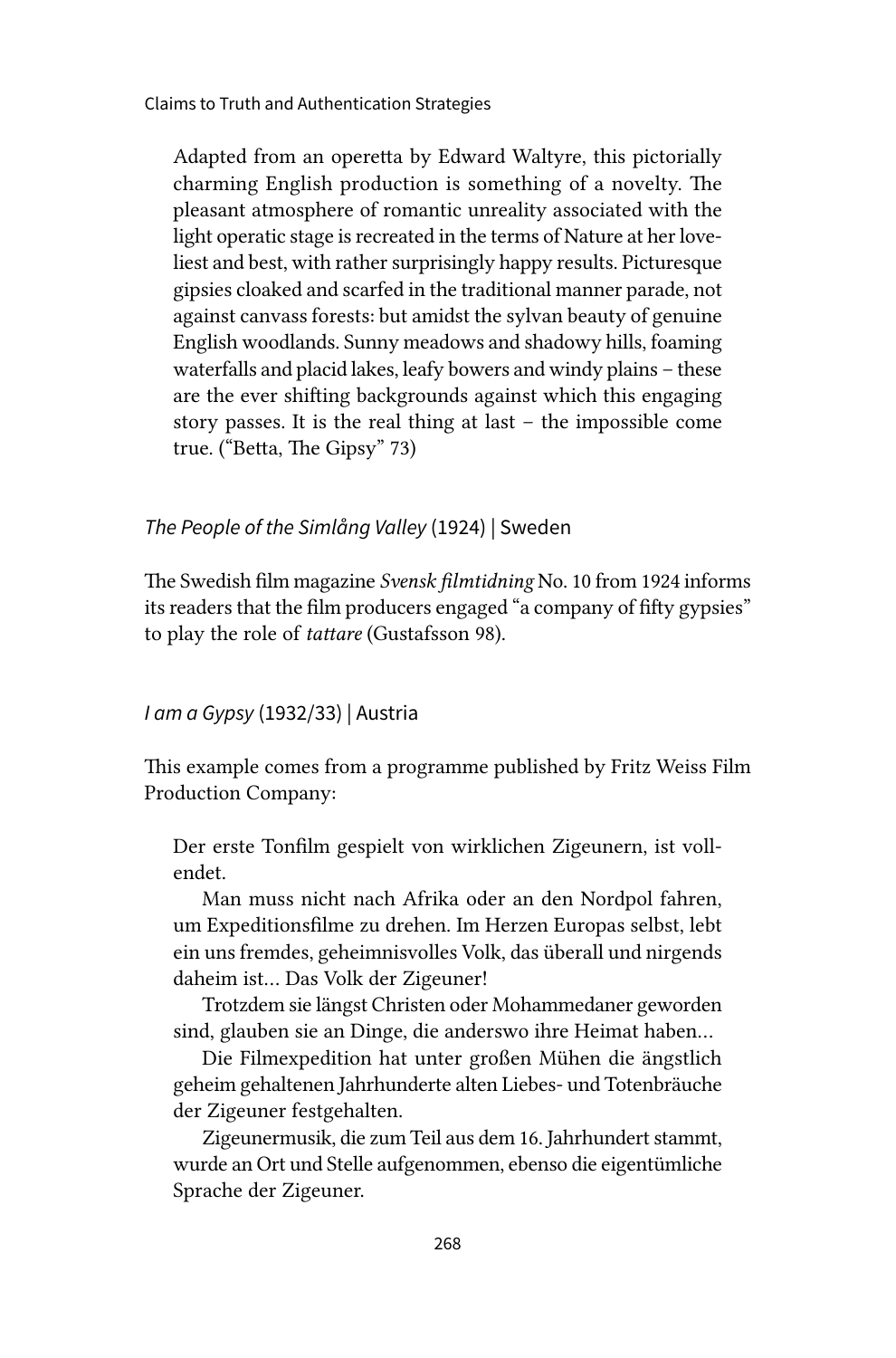Aber auch moderne Musik wurde geschaffen, die in den Zirkusscenes des Films vorkommt. ("Programm")

The first sound film played by real Gypsies has been completed.

You don't have to go to Africa or the North Pole to make expedition films. In the heart of Europe itself, there lives a strange, mysterious people who are at home everywhere and nowhere... The Gypsy people!

Even though they have long since become Christians or Mohammedans, they believe in things that have their home elsewhere...

With great effort, the film expedition captured the centuries-old Gypsy customs of love and death which were fearfully kept secret.

Gypsy music, some of which dates from the 16th century, was recorded on the spot, as was the peculiar Gypsy language.

But modern music was also created, which appears in the circus scenes in the film. [my translation, R.M.]

### *Gypsies* (1935) | Soviet Union

The examples in this case come from an exhibitor manual designed to aid cinema operators in devising their local advertisement campaigns. It was produced and published in 1936 by Amkino Corporation, the company that had the film distribution rights for North and South America. Stretching over four pages, the exhibitor manual provides a variety of ready-made pieces of text that cinema operators could use for their local campaigns: a synopsis of the film, the film credits, a long list of newspaper "catch lines", eight publicity stories and one advance story, a price list for newspaper advertisements and accessories, such as posters and scene stills, and various "exploitation leads".

N.Y. Daily News "Catch Lines"

A lyrical saga of wandering people. See gypsies as they really are. Gypsy customs stranger than fiction. (…)

The dramatic colorful story of a people forever wandering toward a dream of happiness. (…)

A historic and poetic document that will be long remembered. (2)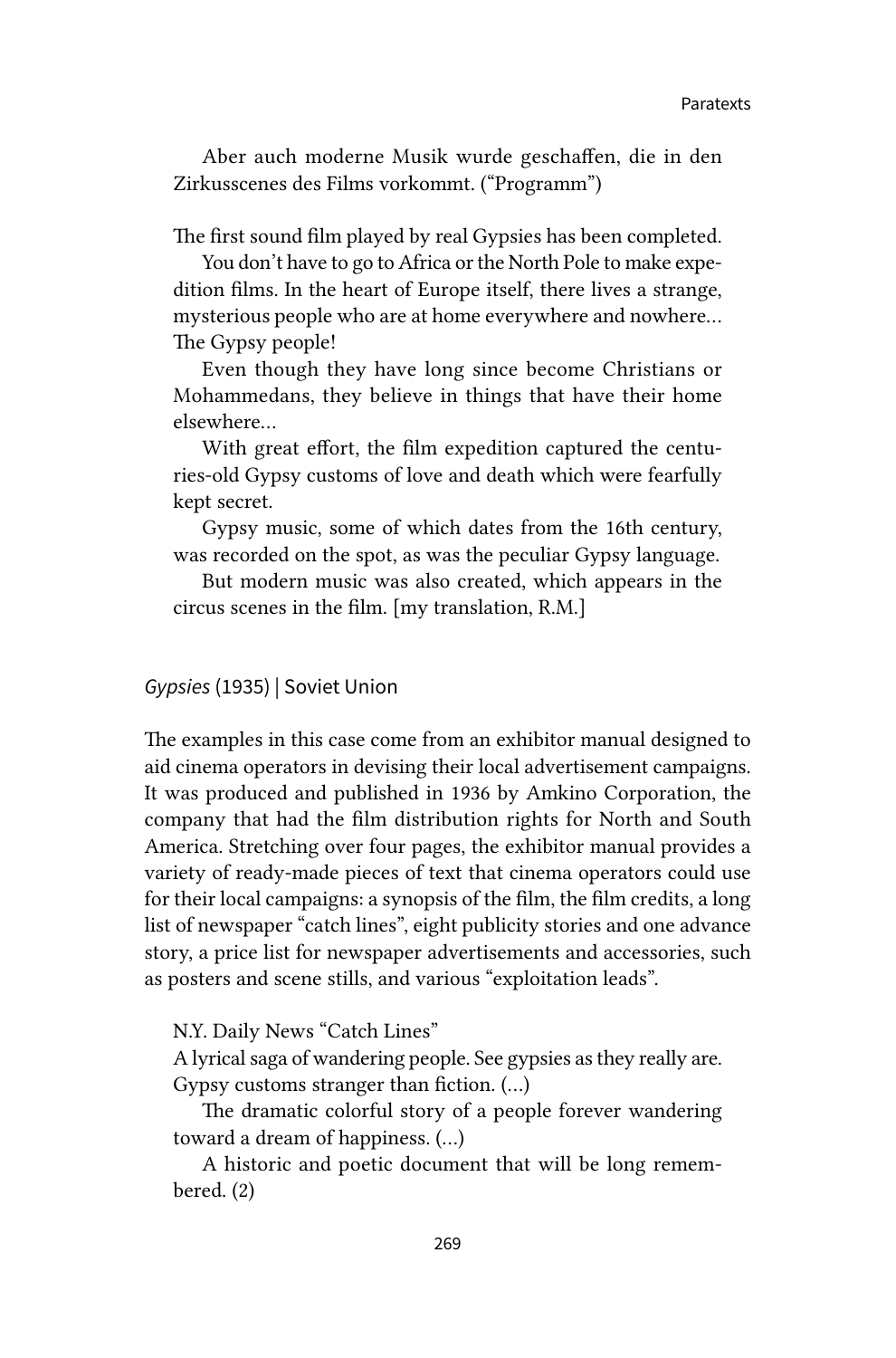Publicity Stories

"Strange Gypsy Customs"

Interesting light on strange Gypsy customs is shed in "Gypsies", the new Soviet picture at the … … Theatre, depicting the successful Soviet effort to induce the Gypsy tribes to abandon their precarious nomadic existence and settle on the land. (…)

### "Unusual Gypsy Music Heard in New Film"

Music plays dominant part in "Gypsies", the new Soviet film at the … … Theatre, in keeping with its importance in the life of this nomad people. Just as music forms an undercurrent in the day-to-day happenings in a Gypsy camp, so here it unites the various episodes of the film. (…) The authentic music of the film is quite different from the Gypsy sounds and ballads so often heard in restaurants and music halls. Gone are the false pathos, the sensual undertones, the tremulous renditions and tearful minor keys of the conventional singer.

### Advance Story

"Gypsies Set to Open Here"

Lala Chernaya, exotic star of the Moscow Gypsy Theatre, the only national Gypsy theatre in the world, plays the leading feminine role. There are a number of other Gypsy players in the cast. (…) "Gypsies," new Soviet film coming to the … … Theatre on … … is the first authentic screen portrayal of Gypsy life. Gypsy customs, music and the dance are interwoven in a story telling how the Soviet Government had led these perennial wanderers to abandon their rude, primitive existence and settle on the land. It is a gripping and romantic story revealing little known details of Gypsy life. The picture contains some of the most striking photography even seen in motion pictures. ("Gypsies" 3)

### Exploitation Lead

"Gypsies" has everything it takes for a bang-up exploitation and publicity campaign! Potent with possibilities, it affords you a chance to dig in and map out a real campaign – for widespread coverage at small cost! (…)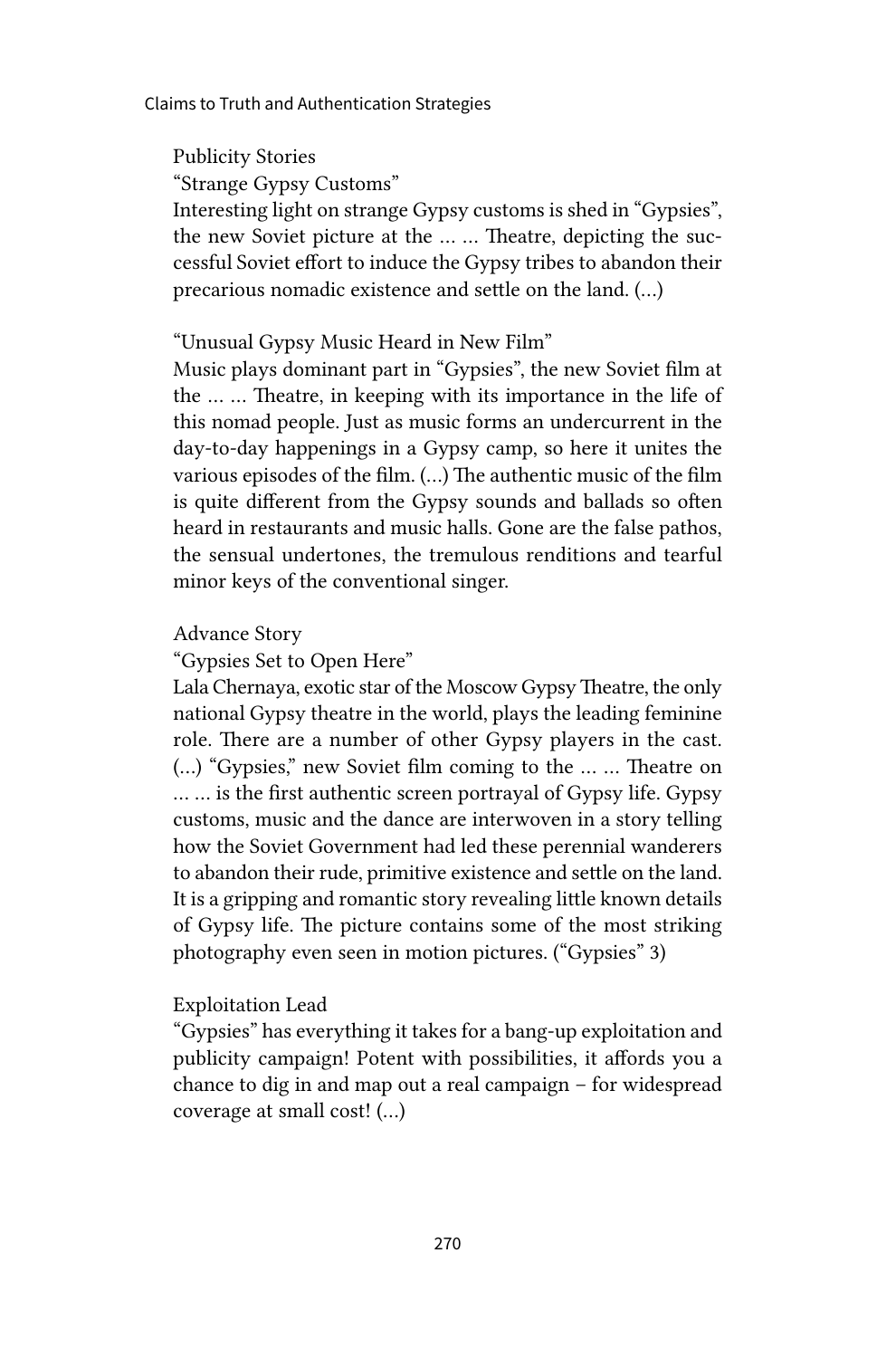### Street Ballyhoo

Arrange for a Gypsy costume street ballyhoo. You can rent some costumes cheaply for this stunt. Or you may be able to get costumes free or for theatre tickets from some theatrical society in town.

#### Local Gypsies

If there are any Gypsies in the vicinity, invite them to the preview. Gypsies always draw attention. Their presence will cause much word-of-mouth advertising of the picture. This is the kind of picture that Gypsies will want to see. (…)

#### Music Store Tieups

All music stores have Gypsy records. You can spot stills and other material. Get them to play their Gypsy records. The opera "Carmen" has much gypsy music. Then there are the Hungarian "czardas" dances.

#### Book Store Tieup

Every book store has books about Gypsies. Get them to display these books. Use the stills for displays. (…)

#### Lobby Exhibit

Gypsy costumes and other Gypsy items. Atmospheric Gypsy music in advance and currently. These are first-rate attention-getters and excellent advertising for your picture. ("Gypsies" 4)

Rich in meticulous detail, the exhibitor manual of Amkino Corporation provides an important insight into 'the kitchen of film promotion', outlining the various promotional and marketing practices that were common in the USA in the 1940s. In one of the advance stories, the sensationalist claim is made that the film *Gypsies* (1935) offers *for the first time* "an authentic portrayal of Gypsy life" – a claim that, interestingly, is repeated with slight variations in the promotional materials of many 'gypsy'-themed films to be produced in the next decades; evidence of such recurring claims which insist on the pioneering achievements of the film is provided in the examples that follow here. The exhibitor manual of Amkino Corporation also testifies to the commodity character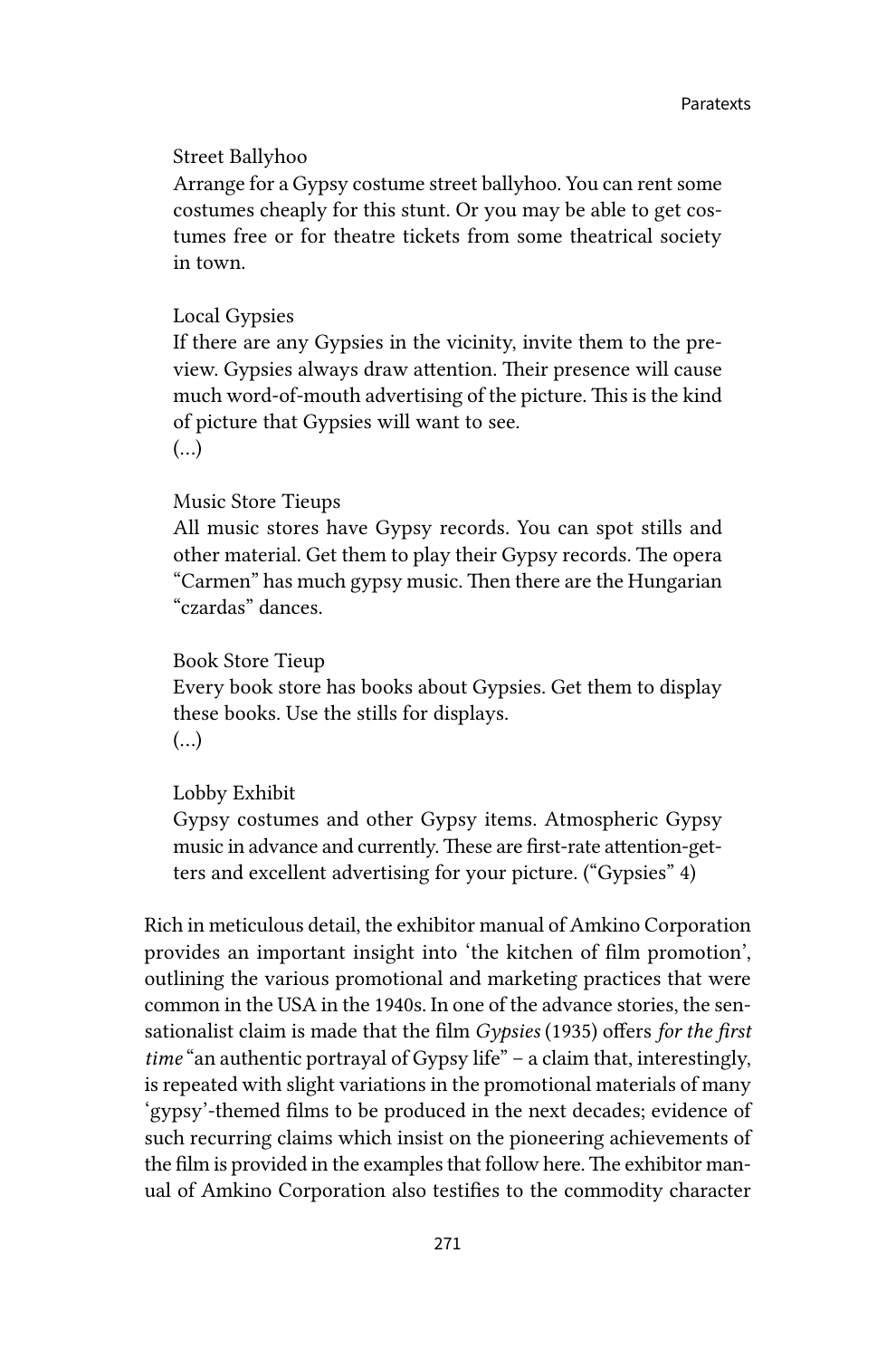of 'gypsy' authenticity and its financially remunerative potential; the market value of authenticity appears to be increased by the purported 'virginity' of the mediated 'gypsy' world. Almost invariably, the films make the claim that the filmmaker's camera has penetrated for the very first time the hidden, dark and mysterious world of the 'gypsy' Other, and thus they promise the audience an 'authentic' and 'virgin' slice of daily life, unfilmed until now. Through the manual, we can see that the much-celebrated 'gypsy' authenticity is but an illusionistic effect, painstakingly scripted and staged both in the film as part of its fictional storyworld and around the film as part of its self-presentation and marketing. The claims to authenticity couched in the publicity stories and the suggested deployment of authenticity artefacts in the tie-ups to local stores, lobby exhibits, etc. reproduce the liminal aesthetics of 'gypsy'-themed films, blurring the distinction between filmic and profilmic reality; but these claims to authenticity – installed in the form of print stories and/or artefacts – are also profit-oriented marketing strategies. Thus, with its price lists and explicit promises of big revenues, the manual makes it evident that even in the early years of cinema, 'gypsy' authenticity (preferably one unblemished by the modern eye) was already perceived and strategically exploited as a greatly soughtafter and therefore particularly lucrative commodity.

### *Hot Blood* (1956) | USA

The example here is a short film presentation from the official programme of Nicholas Ray's retrospective organised by Harvard Film Archive in 2010. (The reader is familiar with this quote, which appears in Chapter Four and which, for the sake of my argument, I repeat here once again in its entirety.)

Although inspired by careful research conducted by his first wife, the journalist Jean Evans, Ray's rarely screened exploration of gypsy culture is more fever dream than documentary, replete with saturated colors and hallucinatory dance sequences. The story of a community pushed to the far outskirts of society and a hero who attempts to assimilate into the "straight" world, *Hot Blood* bends its ethnographic impulse around Ray's deep empathy for outsider culture, creating a unique cultural document that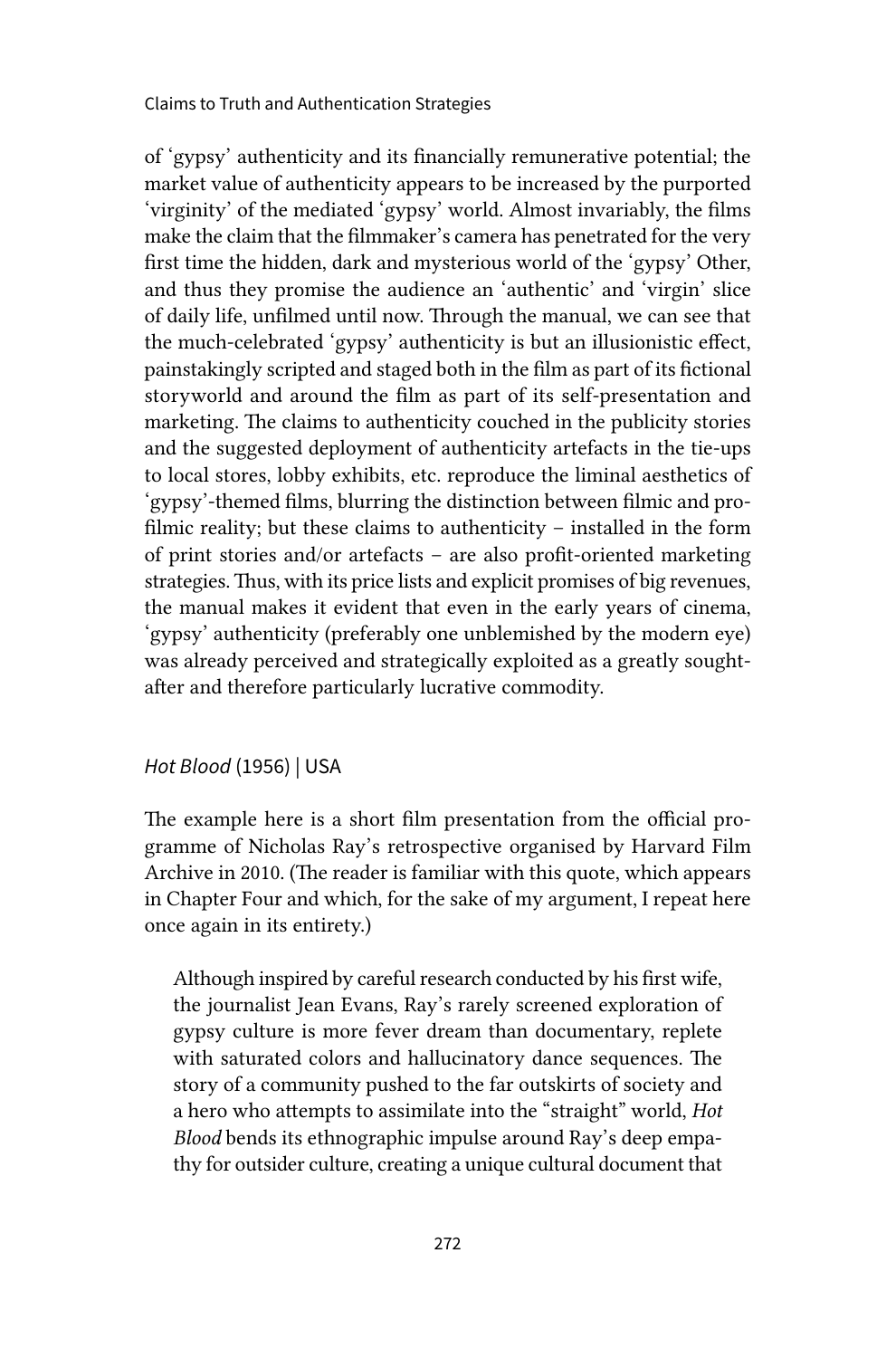revels in day to day details of gypsy life while simultaneously rendering them strange and exotic. ("Hot Blood")

Some publicity text forms are particularly thrifty with words and the above-quoted film synopsis is one such example. Its concise form, which calls for an efficient use of words, shows that paratexts pursue the double goal of presenting 'gypsy'-themed films as highly entertaining works of art and as trusted and exclusive sources of scientifically verified knowledge about 'gypsies'. As advertised in the paratexts, 'gypsy' authenticity is by necessity of a dual nature: it promises to fulfil both the need for entertainment and for reliable information; or, to use one fitting portmanteau word, audiences should expect 'gypsy'-themed films to deliver a specific kind of big screen "infotainment", which is what makes these screened spectacles in a scientific garb a particularly hard nut to crack.

### *I Even Met Happy Gypsies* (1967) | Yugoslavia

The first quote here comes from the film's 1967 press book circulated by the producer company Avala Film:

The film *I Even Met Happy Gypsies* will show you the life of Gypsies as it is.

This film is not romantic – it is raw and beautiful, as is the life of Gypsies.

The songs you will hear in this film, you will hear for the first time, because they are the songs of Gypsies from Vojvodina, rarely known.

In their life, reality is linked to fantasy – these are free people…

*I Even Met Happy Gypsies* is the first film in which Gypsies speak their own language. The majority of these roles are played by real Gypsies – they do not play in this film, it is their film. They play out, so to speak, their own destiny.

(…)

These people live a life of art; their tragic and desperately incomplete attitude towards life is the same as the relationship between art and life!

Aleksandar Petrović ("Press Book")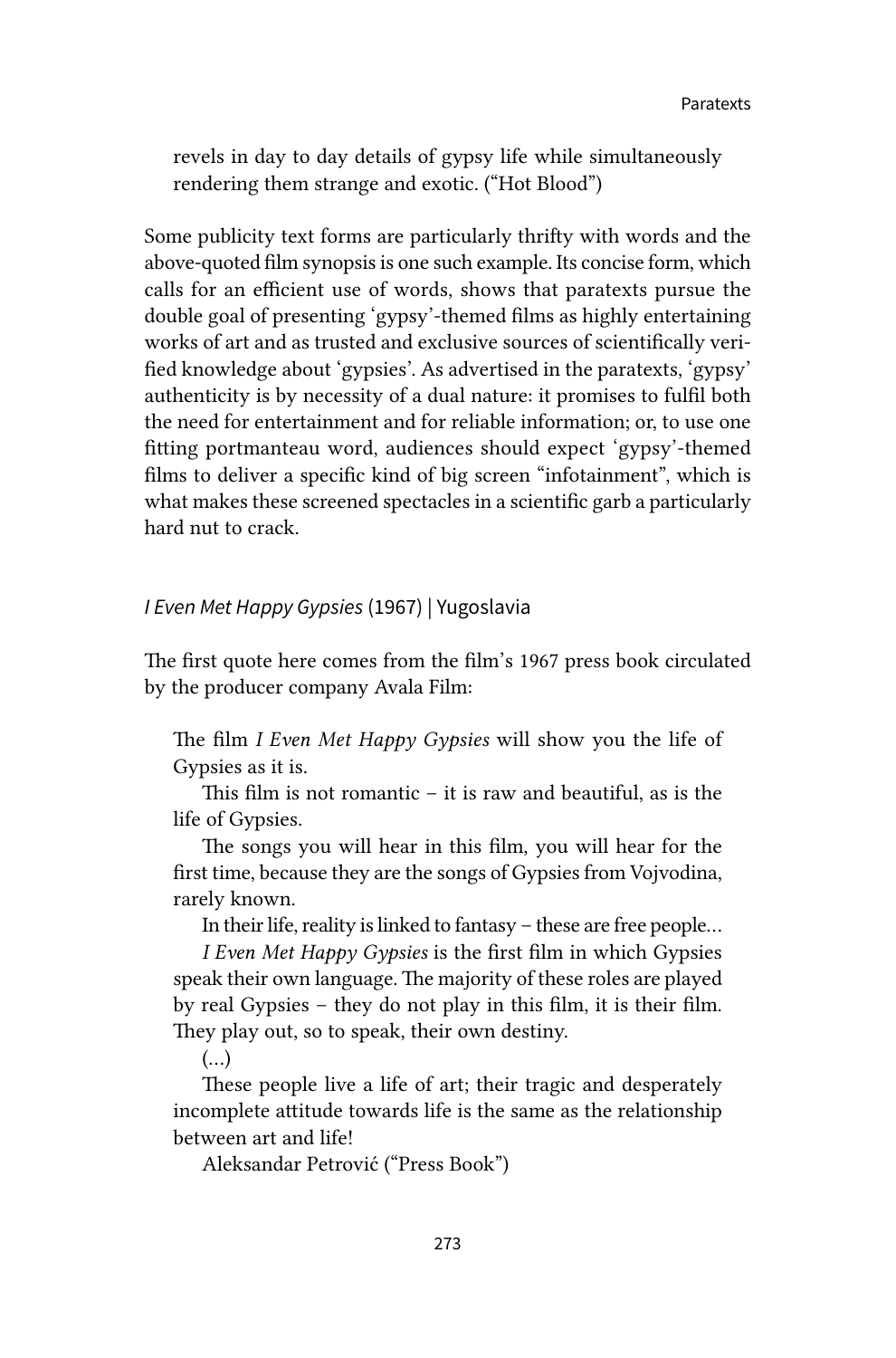The two following quotes come from a four-page interview with the Serbian filmmaker Aleksandar Petrović entitled "My Friends the Gypsies" and published by *UNESCO Courier* in 1994.130 In the interview, Petrović assumes the pose of an expert and gives answers to broadly formulated questions about the education, language and lifestyle of 'gypsies'. The reader may note that in the filmmaker's final reply to the interviewer, framed under the heading "Eternal Outsiders", the ethnic minority is reduced to a single figure; what is more, the collective portrait of the minority is stylised to that of a delinquent male:

My Lord, if you reincarnate me again after my death, Let me be a Gypsy Let me choose of the ways The way of joy that will make me a happy man Or the way of death and a new encounter with you Aleksandar Petrović (38)

"Eternal Outsiders"

(…) Like everyone else, Gypsies are fond of money. But they'll never sacrifice an immediate pleasure – a moment of intensity – for a few gold coins. Their attachment to freedom is not a rational choice, it is part of the natural order of things. They feel it in their bones. It brings radiance to their somber lives of mingled joy and pain.

The euphoria generated by a sense of boundless freedom can lead to atrocious crimes. The Gypsy hero of my film, who refuses to think about the consequences of his acts, is a character out of Dostoevsky. He doesn't think about the consequences before committing his crime. For example, he doesn't say to himself, "I must not kill, because if I do I'll go to prison for ten years." He goes through with his murderous act, knowing full well that he is bringing about his own ruin.<sup>[131]</sup> (...)

<sup>130</sup> For a scan of the print interview, for further examples of paratexts and for a full list of the film's distinctions, see the director's official website: aleksandarpetrovic.org.

<sup>131</sup> This one paragraph contains two contradicting statements: if the second sentence asserts that the Gypsy hero refuses to think about the consequences of his acts, the closing sentence asserts that the hero knows full well what is in store for him. The comparison to Dostoevsky's heroes is also ill informed, because the specificity of Dostoevsky's heroes lies not in the fact that they do not think about the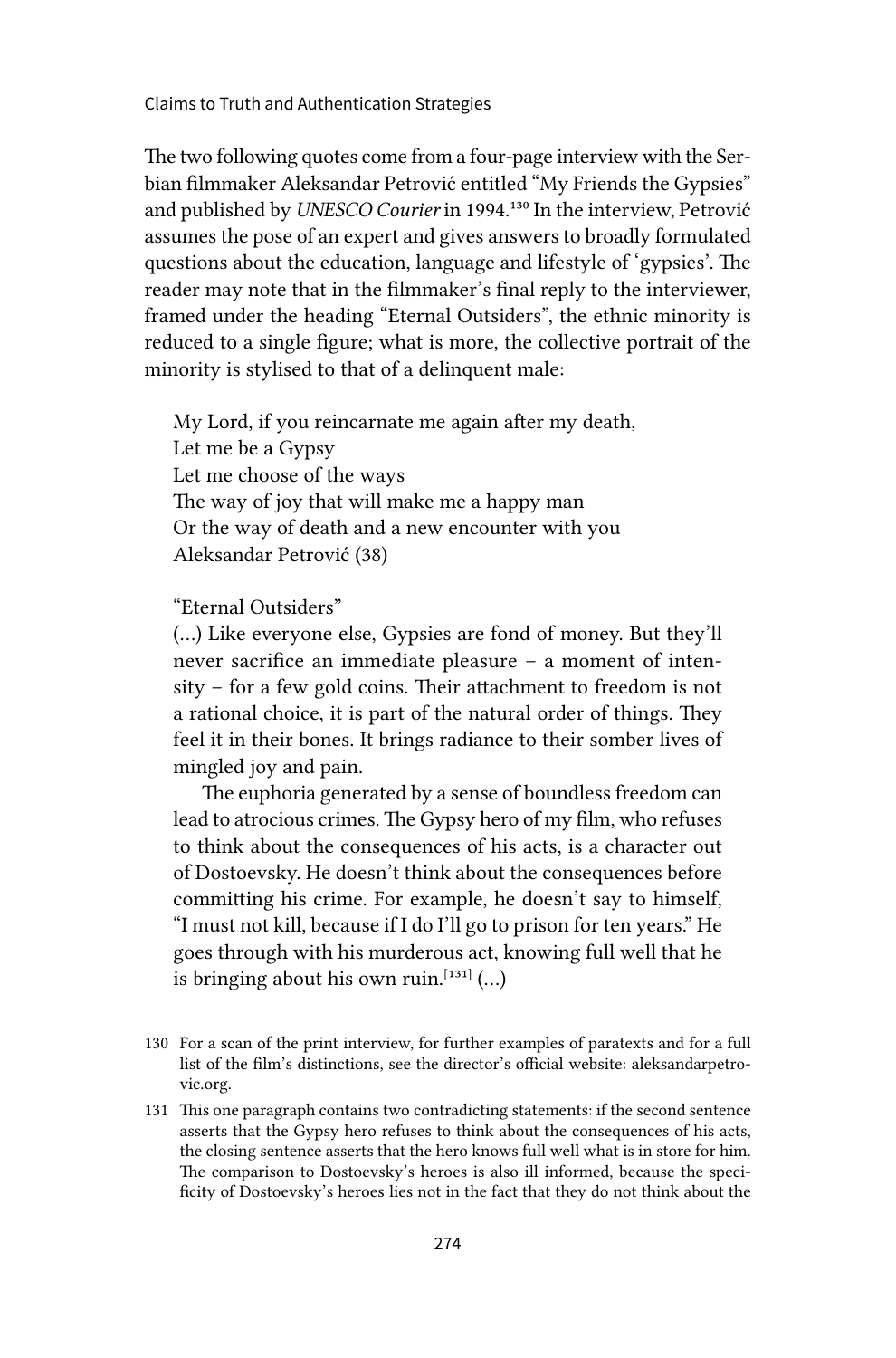Compared with the fleeting sense of power, by which he crosses over to "the other side" of social morality, his personal interest counts for little. He is ready to sacrifice his life for absolute freedom, through which he can affirm his personality.

Europe was recently horrified by murders committed by two Gypsies who, while under the influence of drugs, massacred an entire family in northern Italy. One was tried and found guilty, but the other chose to kill himself. The police surrounded his parents' house, and he agreed to surrender but only after having a coffee and a cigarette in the courtyard. When he had finished his cigarette, he shot himself through the heart. He had set off on a road without end, signifying by his act the mysterious link that exists between crime and freedom.

Less attached to their personal interests than others, perhaps less "rational" because they scorn to consider the long-term consequences of their acts, Gypsies seem to me more sensitive than others to the world's beauty and its suffering and more susceptible to unhappiness, for they are more vulnerable to the call of evil – if that's what it has to be called – that we have in each of us. (41)

In this widely circulated interview, Aleksandar Petrović has the supremacist arrogance – for no other phrase would describe his attitude better – to brand an entire minority, amounting to several hundred thousand people in former Yugoslavia alone, as being "less rational", "more vulnerable to the call of evil" and thus by nature prone to "atrocious crimes". Not only that, the artist's personal preconceptions are recreated on the big screen with the tools of the most influential medium of modernity, film, and then disseminated throughout the globe. Tracing the line of argumentation in the interview, one can see that Petrović makes no conceptual distinction between filmic representations and socio-historic reality, between the two-dimensional screen images of human beings and the flesh-and-blood human beings themselves. The filmmaker's patronising and self-serving stance betrays a number of grave deficiencies: a lack of self-reflexivity, a flawed sense of professional ethics and an underdeveloped political awareness, especially as

consequences of their acts; Raskolnikov knows very well what awaits him, but he thinks that he, as a superior kind of human being, is entitled to murder a woman he ranks among lice.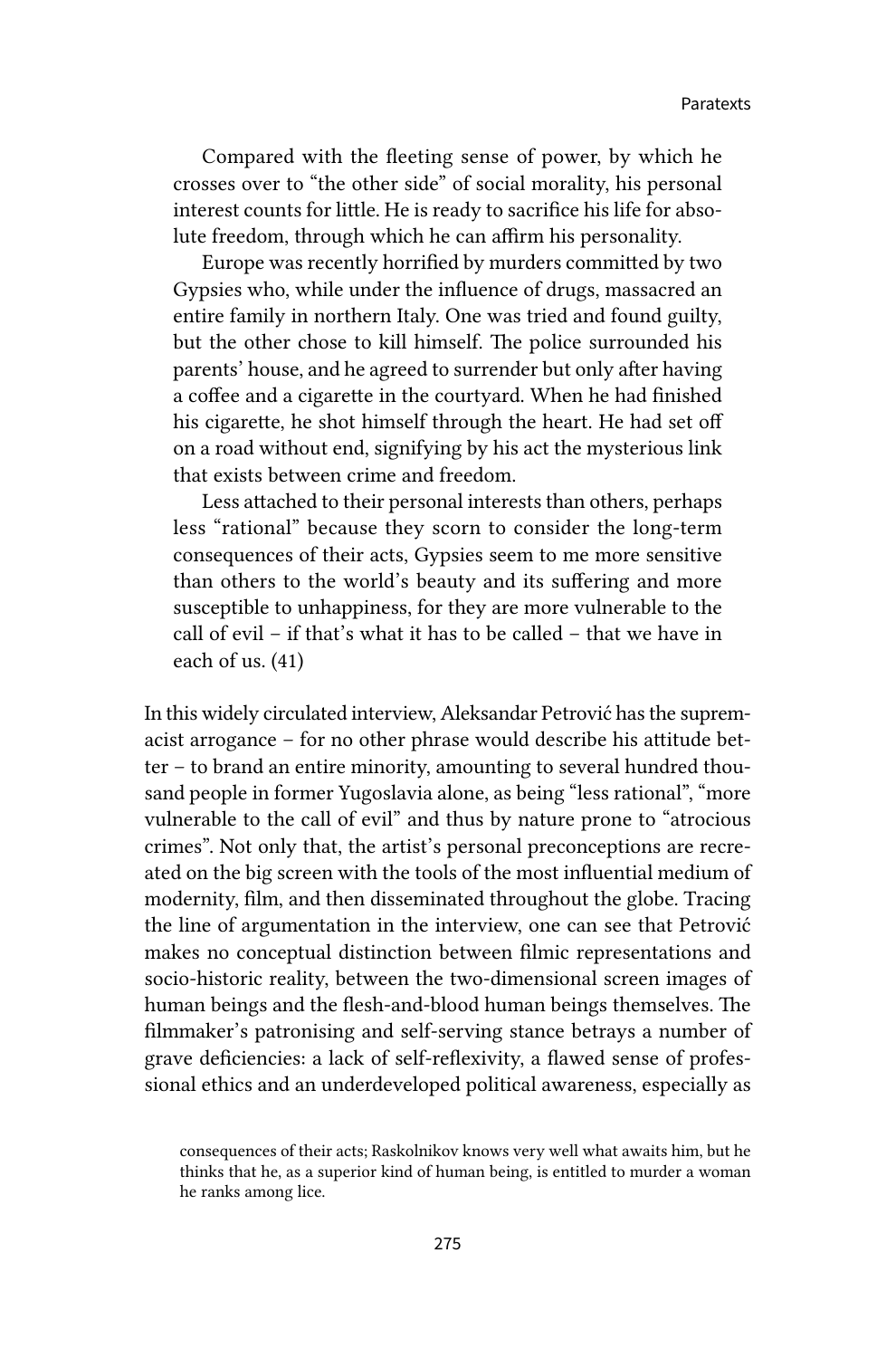regards ethnic minorities. His gaze, which permeates *I Even Met Happy Gypsies,* is a prime illustration of the colonial gaze – only directed towards one's own continent, looking down upon one of Europe's vulnerable groups; as a rule, the purveyors of this colonial gaze adamantly refuse to acknowledge their own epistemic limitations or their own privileged position, which leads to unsavoury antigypsy films.

### *Queen of the Gypsies* (1975) | Soviet Union

The following text is a transcript from a filmed interview with the Moldovan film composer Eugen Doga. The interview is disseminated as bonus material on the film's DVD release:

The whole film was to be built on the Gypsy material, with real Gypsies participating besides the actors and with the real original musical material. We had an actual Gypsy camp, the real Gypsies, dressed as we always see them dress all around.

### *Pink Dreams* (1976) | Czechoslovakia

The excerpt here is from a detailed presentation of the film written by Martin Votruba and published on the website of the Slovak Studies Programme at the University of Pittsburgh. Parts of his text were circulated in the 2010 programme of CinEast – Central and Eastern European Film Festival in Luxembourg (cineaste.lu).

Despite its whimsical poetic style, *Rosy Dreams* (*Ružové sny*) was the first Central European feature film that put the Romani (Gypsy) community at the center stage in a realistic manner. (…) The screenplay was Hanák's joint project with the writer Dušan Dušek (b. 1946). A graduate in natural history and geology, Dušek later became professor of screenwriting at the University of Performing Arts in Bratislava. The two wrote the screenplay during 1974–1975. The authorities delayed the shooting of *Rosy Dreams* for a year, because Hanák and Dušek refused to rewrite it with a socially optimistic ending that would have the two main characters getting married. Both authors did research in Romani settlements and fashioned their script accordingly.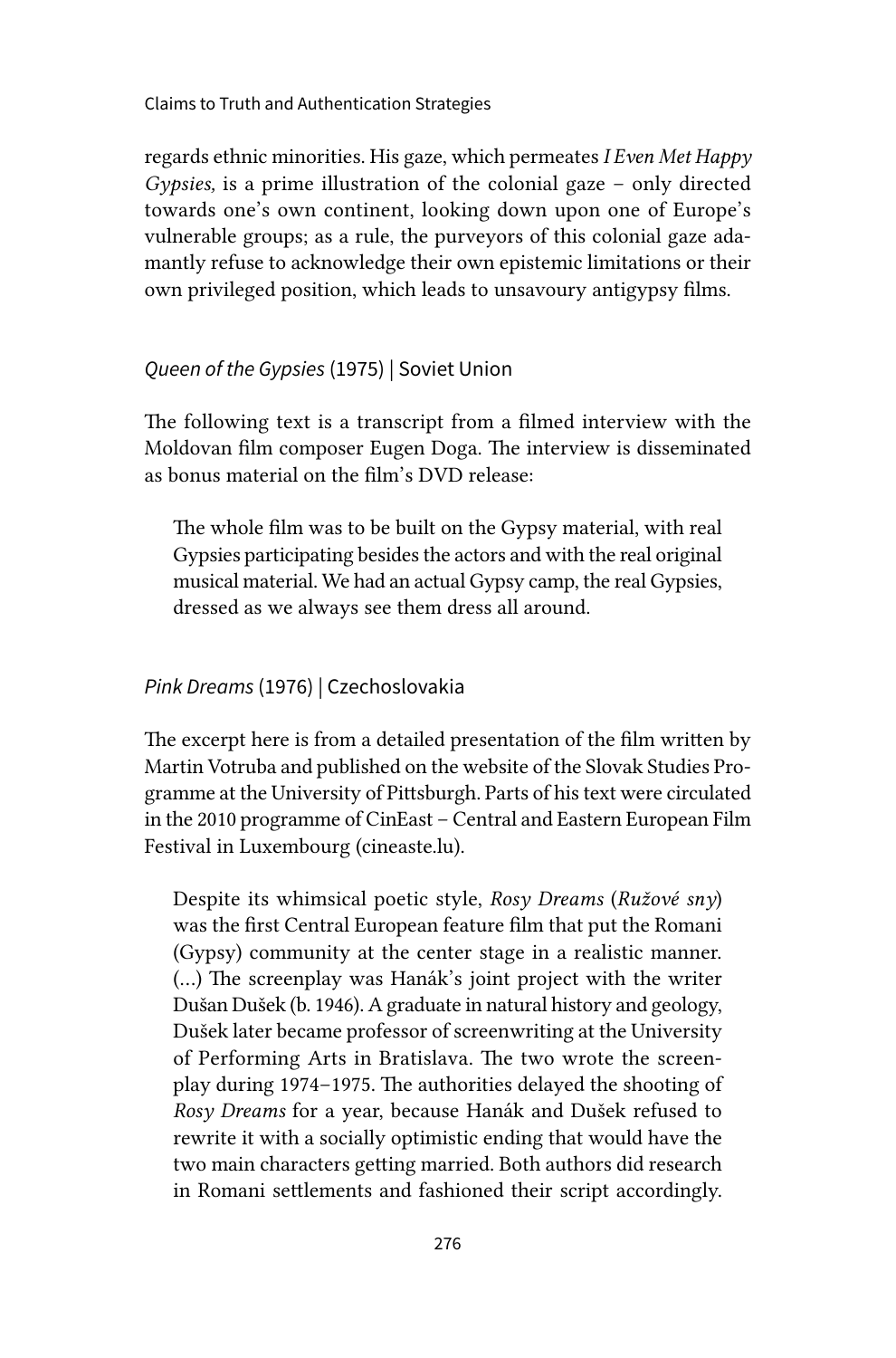They hired Professor of Romani Studies Milena Hübschmannová (1933–2005) as consultant, who also helped with the Romani dialogues. Parts of the film were shot on location at Trhovište, an actual Romani village, with all-Romani extras.

Another instructive example is a review of the film by Anne E. Kellogg, published by the online journal *New Russian Cinema: KinoKultura*:

Filmed partly on location in a Roma shantytown, this was the first Central European film that attempted to show the Roma in a realistic manner. *Rosy Dreams* is a difficult film to categorize. It is not a musical, a comedy, a documentary, or a fantasy, and yet it contains all of these elements and displays the same quirky sense of humor that is associated with Czech and Slovak films of the 1960s. It was called a "romantic comedy" in the former Czechoslovakia, although it certainly does not coincide with the American definition of that genre, which calls for lots of laughs and requires a "happy end." By comparison, *Rosy Dreams* is somewhat tragic and, if it were for rent in a video store, it would likely end up under "drama."

What transpires from Kellogg's review is that the allegedly realistic portrayal of 'gypsies' can seamlessly coexist with the film's genre hybridity; seemingly, according to the author at least, the assorted collection of genre elements that makes up this typical 'gypsy'-themed fiction film does not interfere with or undermine its purported authenticity.

### *King of the Gypsies* (1978) | USA

The first example here is an excerpt from a film review authored by Christopher Forsley for the online magazine *PopMatters*. The second example is a short, uncredited promotional text posted under the heading "Editorial Reviews" on the website of *Amazon*; it is intended for visitors to the website who may be considering purchasing the film.

Frank Pierson, who both wrote and directed the film, based much of the background material surrounding its captivating story on Peter Maas's 1975 work of creative nonfiction by the same name. And whether it's due to the fact that Maas reportedly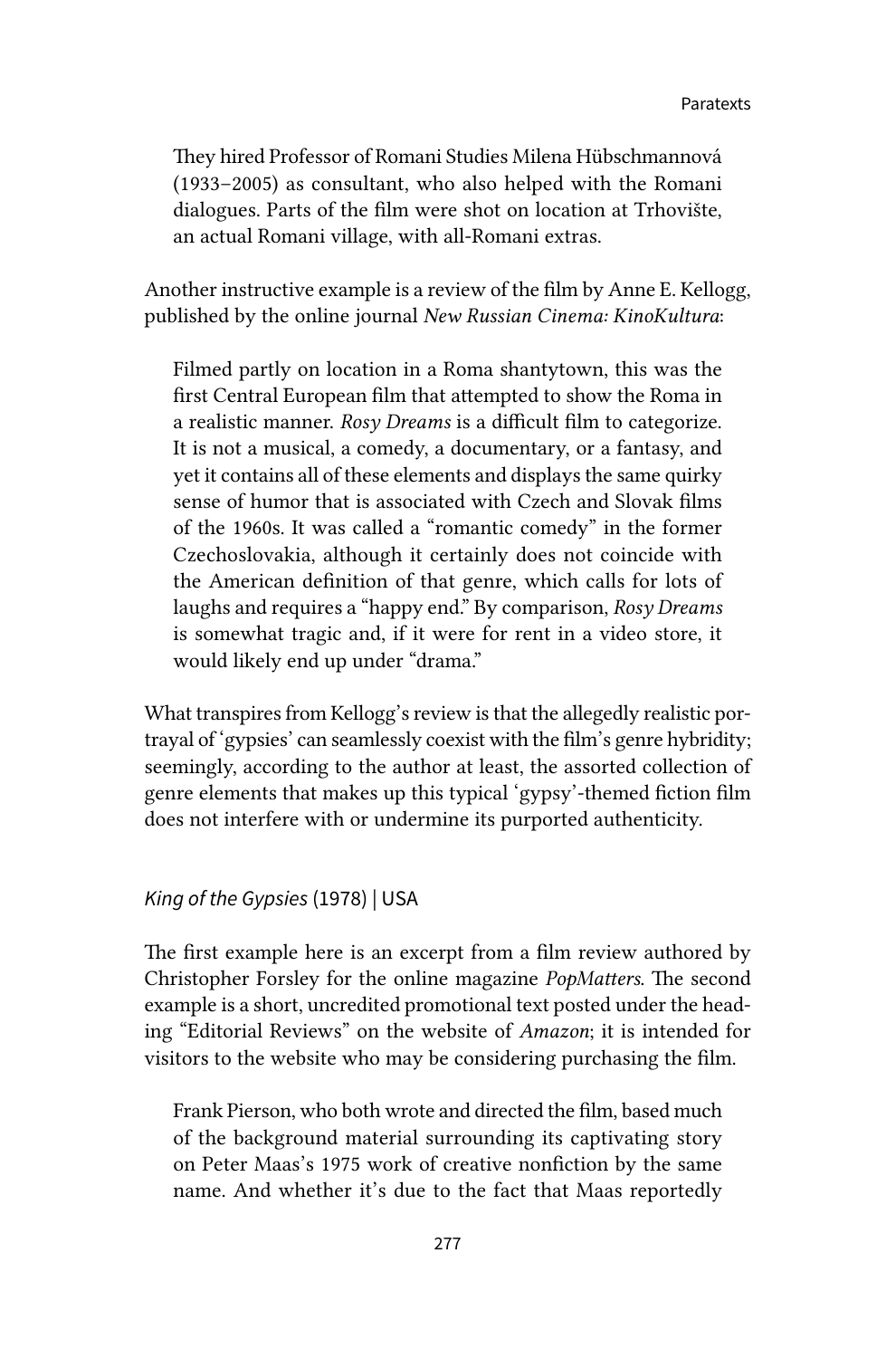relied almost entirely on police records to write his book or simply Hollywood sensationalism at work, the stereotype that gypsies are nothing more than thieving, scamming, fighting misfits unfortunately acts as the engine behind the film. But stereotypes aside, Pierson offers with *King of the Gypsies* an intimate, relatively realistic look at gypsy culture in the United States that many Americans have long been ignorant of.

Susan Sarandon and Brooke Shields head up an all-star ensemble that explores the real world of gypsies in America. Eric Roberts plays David, a typical New Yorker with a not so typical family history. When his grandfather dies, he bequeaths to him the title King of their gypsy tribe, outraging his passed over father (Judd Hirsch). The intriguing web of song, dance, treachery and superstition that makes up Gypsy culture proves too alluring for David to resist, and the audience is along for the ride.

### *Angelo My Love* (1983) | USA

The text quoted here is a synopsis from the film's original press kit disseminated by Lorimar Motion Pictures. The seventeen-page document contains general information about the film, a one-page synopsis, a longer press synopsis and a text about the making of the film. Nine of the protagonists, including the lead character Angelo Evans, are credited as "himself"/"herself", that is, the actors appear as film characters under their own names. Obviously, the film design obliterates the distinction between professional actors in fiction films who impersonate imaginary characters and social agents in documentary films who present themselves<sup>132</sup>

For the first time ever, moviegoers will have the unique opportunity to enter the largely hidden, often misconstrued world of American gypsies. Chronicled with meticulous attention to accuracy and detail, their day-to-day experiences are told in "ANGELO, MY LOVE", a forthcoming Lorimar Distribution International drama/adventure.

<sup>132</sup> On the distinction between professional actors and social actors, see Nichols  $8 - 10.$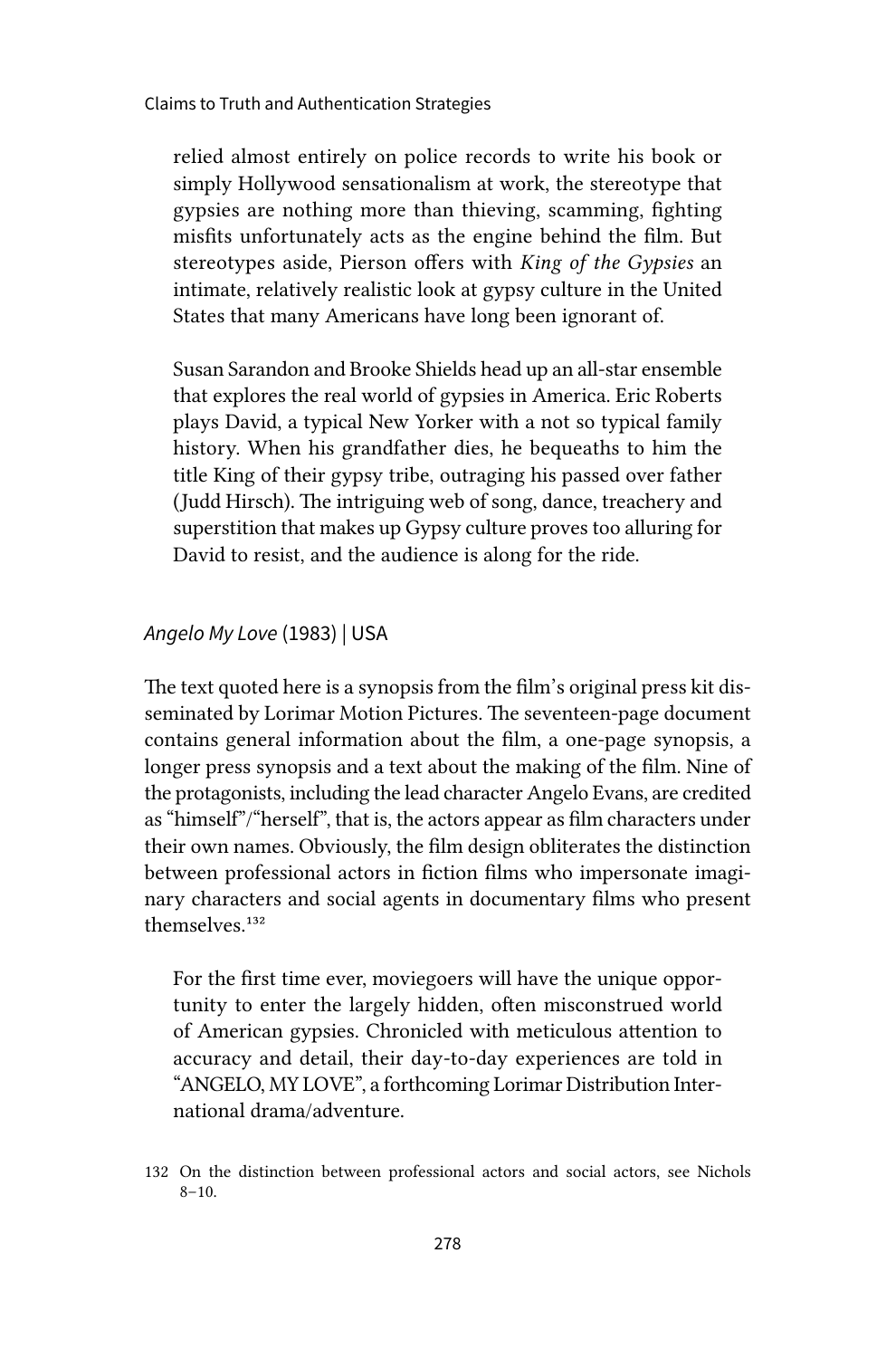Written, produced and directed by actor/filmmaker Robert Duvall this fictional tale brings alive a subculture still flourishing on the perimeter of mainstream society. Because of his personal involvement with gypsies, Duvall was able to portray his leading characters as themselves, as well as filming on location in and around New York City's Lower East Side.

Unlike other films about gypsies, none of Angelo's gypsy players had any previous acting experience. Although a script was followed, most of the cast was unable to read, giving Duvall the opportunity to make his narrative even more realistic by way of improvisation. ("Angelo" 1983: 3)

In a review of the film, published in *Film Journal International* on 15 April 1983, the author L.F. gives an enthusiastic appraisal of the acting in *Angelo My Love*; the review is particularly valuable for our discussion here, because the author acknowledges, albeit uncritically, the fact that the film's documentary elements are subordinate to and in service of its fictional story:

*Angelo My Love* is filled with non-professionals playing themselves. Half the time we sat there wondering whether we were watching a staged documentary or a fictional film. There are actors playing themselves in a fictional structure written by Duvall, yet often one can't decide whether or not they're acting or if, for instance, they got into a fight in the middle of a scene and Duvall put it into the movie. Half of the film is subtitled as the character periodically break into gypsy language to harangue, harass and hug each other. The images of gypsy culture here are quite unique for the American screen.

#### *Guardian Angel* (1987) | Yugoslavia

The example in this case is a user review written by a user with the pseudonym Allenrogerj and published on the film's page on the *Internet Movie Database* on 27 July 2010.

"Not so angelic" A film called *Guardian Angel* about a television journalist investigating the smuggling of Roma children from what was then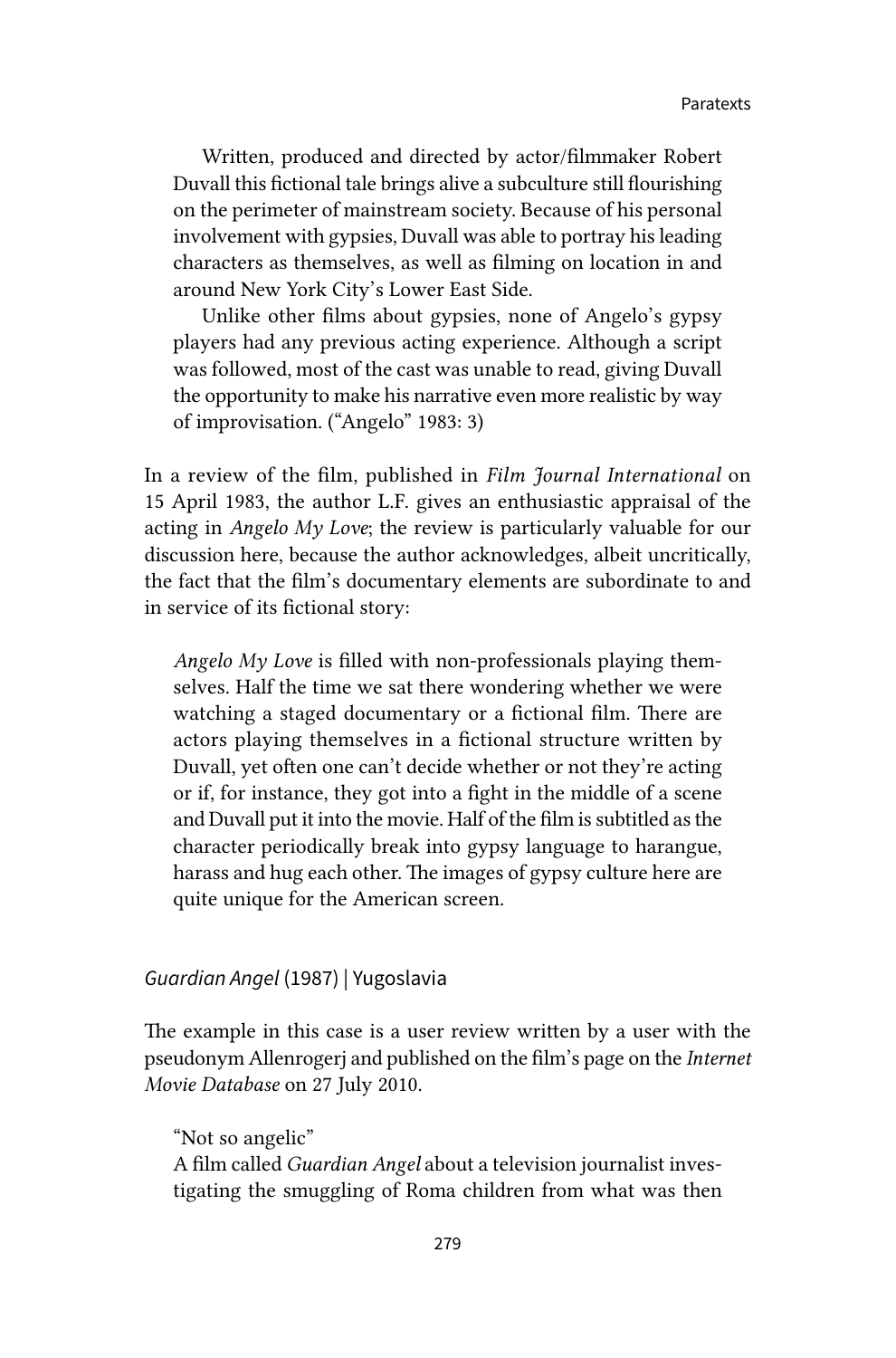Jugoslavia [sic] to Italy as buskers, beggars and prostitutes, trying to save one boy, a talented musician... Surely the title refers to the hero.

Not when Paskaljevich directs it, it doesn't, and Dragan isn't a hero either. He may think he is; he spends the whole film with a half-smile on his face as if he believes his fame makes him invulnerable, but in the end, he accomplishes nothing but his own death. The true Guardian Angel is the man who owns the boy and his earnings for a year and to whom – for all his brutality – he must return for the sake of the family who sold him. It's a pessimistic, realistic, almost documentary film, convention and comfort removed. The social worker who tries to take care of the children deported from Italy knows they will run away or be kidnapped. In a more conventional film, there'd be a romance between Dragan and her, but here their relations are entirely professional. The Roma characters – as usual with Paskaljevich – are played by nonactors and real encampments round rubbish dumps are used: a world where a good man is one who doesn't sell his own children to the Guardian Angel. Grim, relentless and unillusioned, it's easy to see why Paskaljevich isn't as well-known as he should be, he offers no comfort, but if you can see this film, do so.

### *Time of the Gypsies* (1988) | Yugoslavia, UK, Italy

The first example here is a transcription of a filmed interview with Emir Kusturica conducted by Jonas Rosales. The interview is included in the DVD bonus material under the title "Rencontre avec Emir Kusturica". In the quoted excerpt, the director comments on the reasons why he went for the 'gypsy' topic in his films:

The Gypsies as a theme was intriguing me both theoretically, as I said, and experience-wise because I was growing up in Sarajevo where the Gypsies were very present, not just physically, but present in my life. The direct relation to the life sources, everything that was just coming up before in the areas which were non-gypsy were much more attractive, much more impulsive, much more appealing than any other. (…) First kiss, first strong impression about life, first visible expressive way of creating the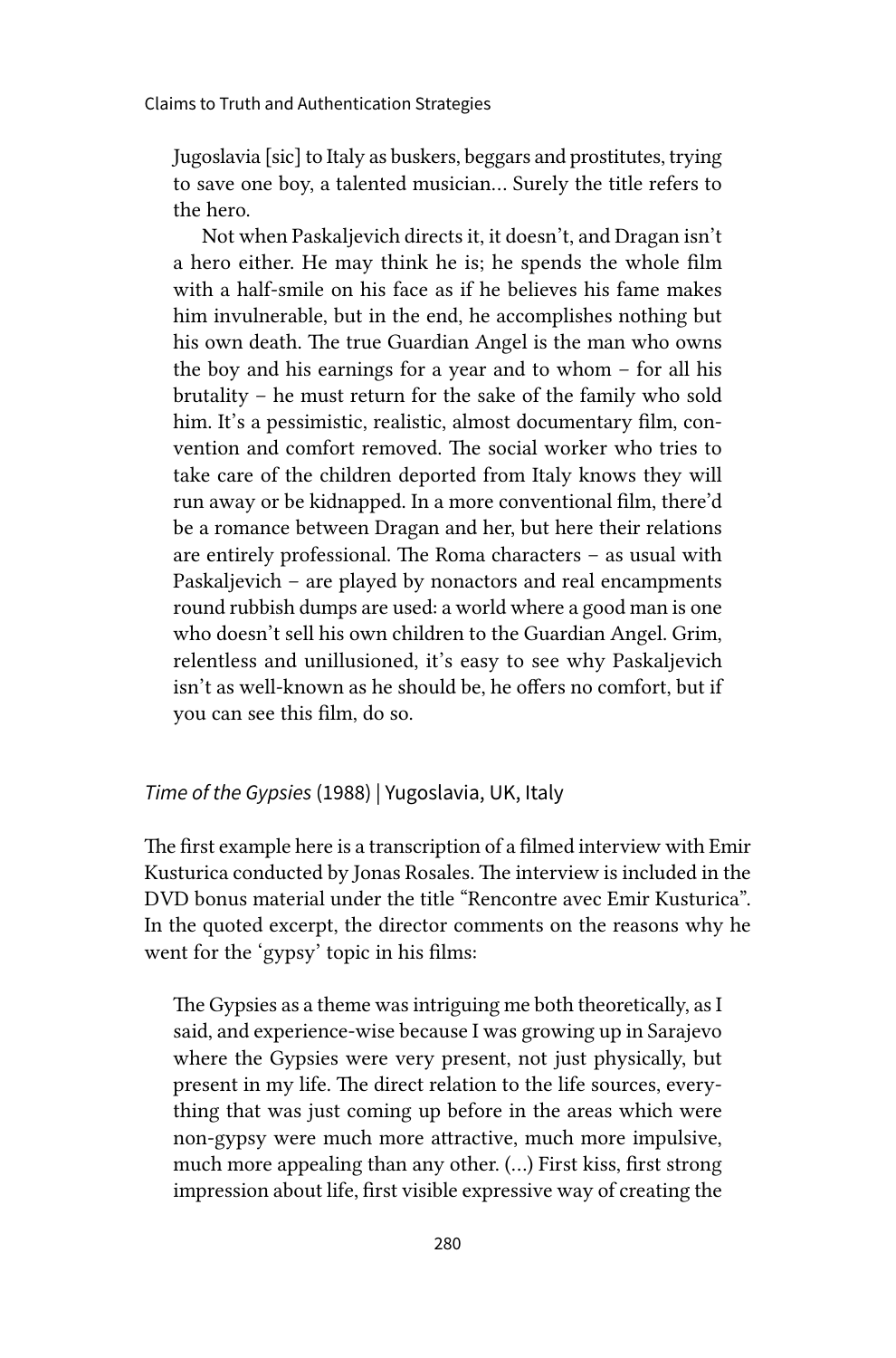world around, of changing the world, first fights. Everything was kind of Gypsy growth but not in a pejorative way, in a way that you could just stand the entire environment in much more carnivalesque, festivity way of receiving these first things. The Gypsies as a theme were for me part of my life.

In an extensively researched book on Emir Kusturica's work, the film scholar Giorgio Bertellini reiterates the truth-claiming statements made by the filmmaker and, by doing so, re-affirms their substance and legitimacy in the academic discourse. Through Bertellini, the reader learns that Kusturica decided to shoot the film "after reading an article published in 1985 in the Belgrade daily *Express Politika* that reported on a Romany family that had sold their newborn baby in Italy" (52). Again, in the words of Bertellini, the filmmaker supposedly

portrays a traditionally marginal community that, growing up in Gorica, he got to know better than most. Kusturica nurtured and amended different versions of the screenplay (…) on the basis of stories collected during his first-hand research in Skopje. He spent a great deal of time in close contact with members of the local Gypsy community, made friends and played soccer with them, and urged them to tell him their stories and myths. (…) During two month's residence in villages and quarters, Kusturica gathered 3,500 photographs of two thousand potential actors. Of these, he interviewed and made screen tests of 120. Ultimately, only about twenty remained (…) For the other roles, he chose professional actors, both young and established. (52)

If we consider the rigorousness with which the above-described casting was conducted, it becomes overt that only a fraction of the screen-tested Roma fulfilled the director's criteria for 'gypsies'; so on that point alone, the film's claims of representativeness fall flat. In addition to that, the film's truth claims are unquestioningly reproduced and circulated by other scholarly texts.133

The next three examples come from articles that appeared in the German press in 1991 when the film was first released in Germany. Reading the articles, it becomes clear that they were written using the same press release:

<sup>133</sup> See, for example, Gocić 93–106; Horton 172–190.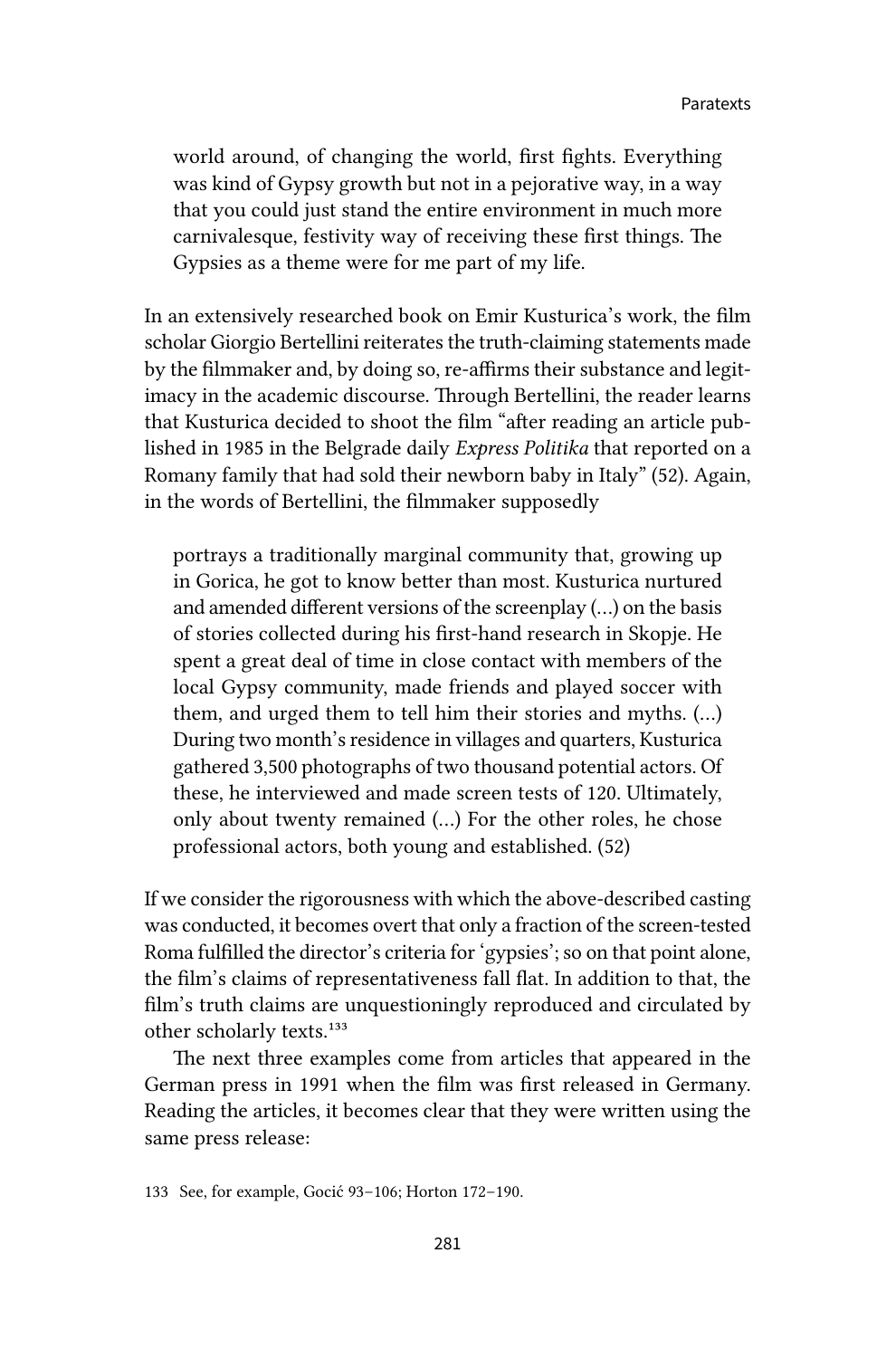Die Idee zu seiner Sinti-Roma-Saga kam Emir Kusturica durch einen Zeitungsartikel. Darin wurde über die wiederholende Festnahme einiger Zigeuner an der jugoslawisch-italienischen Grenze berichtet. Sie hatten versucht, illegal nach Italien einzureisen, um dort zu betteln, zu stehlen und Kinder zu verkaufen. (Dittmar)

Emir Kusturica got the idea for his Sinti-Roma saga from a newspaper article. It reported on the repeated arrests of some Gypsies at the Yugoslav-Italian border. They had tried to enter Italy illegally in order to beg, steal and sell children. [my translation, R.M.]

In "Time of the Gypsies" malt Kusturica keine Idylle, dazu ist sein Blick auf diese Roma-Gemeinde viel zu genau, und er bedient keine rassistischen Vorurteile. Die Geschichte des Films lässt eine weitgehend unbekannte Kultur hervortreten, die mit all ihren Dissonanzen ein merkwürdiges Spiegelbild westeuropäischer Gesellschaften zeugt. Wesentlicher Anteil am Gelingen dieses Wagnisses haben die Laiendarsteller, die den Film zu einem großen Kinoereignis machen. (Olsen; see also "Blick in die Welt")

In *Time of the Gypsies*, Kusturica does not paint an idyll; his view of this Roma community is far too precise for that, and he does not serve any racist prejudices. The film's story reveals a largely unknown culture that, with all its dissonances, provides a strange mirror image of Western European societies. A major part of this venture's success is due to the amateur actors, who make the film a great cinematic event. [my translation, R.M.]

Kusturicas Thema sind die Saison-Raubzüge jugoslawischer Banden in westeuropäischen Metropolen: Diebstahl, Schmuggel und Handel mit Babys, sadistische Abrichtung von Kindern zu Bettelei, Raub, Betrug und Prostitution. Er zeigt ein Stück Dritte Welt mitten im Rinnstein der Ersten, eine Gemeinschaft, die verkommt, weil es außerhalb der Kriminalität kaum einen Überlebens-Erwerb für sie gibt, ein Volk, dessen legendären Stolz nur noch in sinnloser Messerstecherei triumphiert… Kusturica liebt seine Roma so sehr, dass er sie moralisch nicht bevormunden und ihr Treiben nicht beschönigen möchte: Er feiert sie als Anarchisten des eigenen Untergangs. ("Der Pate der Zigeuner")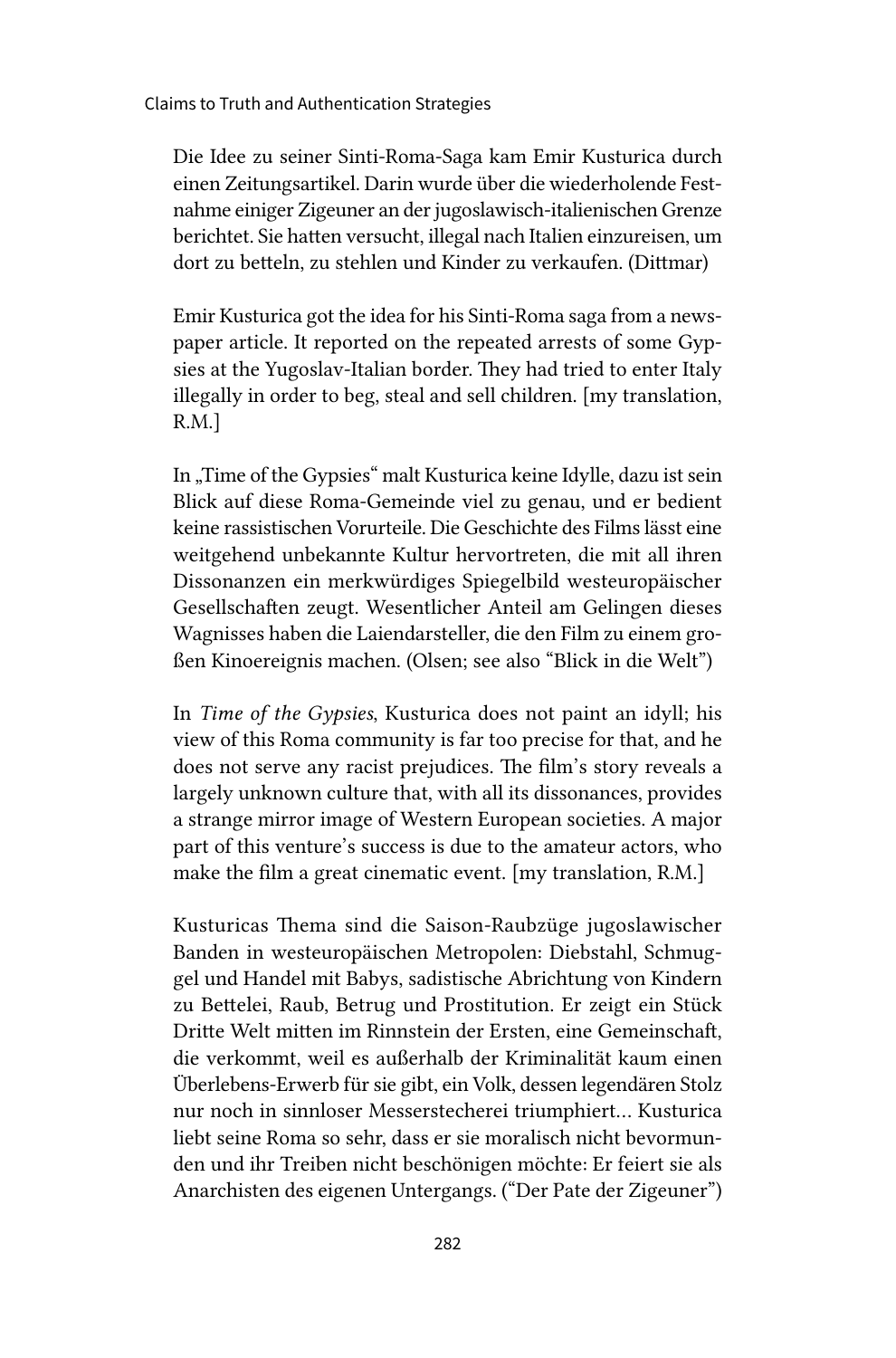Kusturica's subject is the seasonal raids of Yugoslavian gangs in Western European metropolises: thievery, smuggling and trafficking in babies, sadistic training of children to beg, robbery, fraud and prostitution. He shows a piece of the Third World in the middle of the gutter of the First, a community that degenerates because there is hardly any means of survival for it outside of crime, a people whose legendary pride only triumphs in senseless knife fights… Kusturica loves his Roma so much that he does not want to patronise them morally or gloss over their goings-on: he celebrates them as anarchists of their own demise. [my translation, R.M.]

#### *Gucha – Distant Trumpet* (2006) | Serbia

The first example here comes from a transcript of a filmed interview with the Serbian director Dušan Milić (hence the idiosyncratic English) included in the DVD bonus material. Earlier in the interview, Milić says that 70% of the film cast is made up of non-actors.

We were casting for let's say two or three months. We were casting characters for this film and mostly of them are non-actors, first time appearing in front of the camera. For the Roma orchestra, I had nine of them, I had six musicians picked up from all different real orchestras from Serbia. And three of them were just non-actors which I liked their faces. I wanted to have them in the film. On the counterpart of the white orchestras I had three musicians and five of them were non-actors or actors, like my main character of the white orchestra Satchmo.

The second paratext is a print interview with Milić, published on 5 November 2012 by the German online journal *Kino* under the heading "Fakten und Hintergründe zum Film 'Gucha'":

Trotzdem ist mein oberstes Ziel eine realistische Darstellung gewesen. Eine frei bewegliche Hand-Kamera sollte ein Gefühl des Dokumentarischen erzeugen, so als würde sich der Zuschauer in unmittelbarer Nähe der Filmfiguren aufhalten, ihre Entscheidungen und Taten aus nächster Nähe verfolgen und sie nicht aus den Augen verlieren. Das heutige Publikum kennt die Möglichkeiten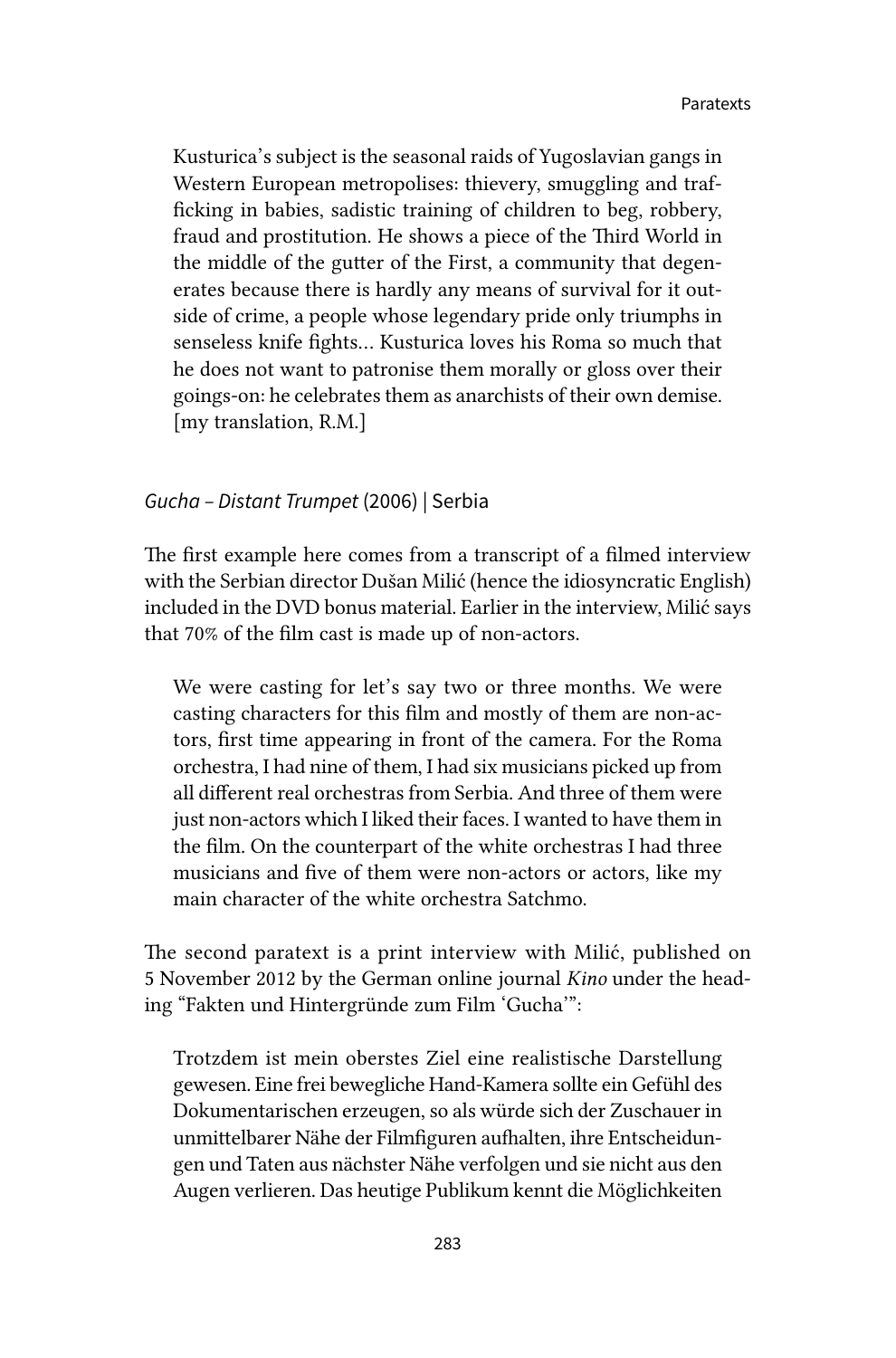des Films. Etwas andeuten, es zu stilisieren, reicht da nicht mehr aus. Um wirklich eine Illusion erzeugen zu können, muss man mit einem Film sehr nah an das echte Leben herankommen. Lange Einstellungen, kontrastiert mit der Nervosität schneller Schnitte im MTV-Stil, öffnen einen beeindruckenden Raum für tausende von "Festivalbesuchern" – ein Sinnbild, wie dauerhaft zeitlos diese Musik ist. (Redaktion)

Nevertheless, my primary goal has been a realistic portrayal. A freely moving hand-held camera was to evoke a sense of the documentary, as if the viewer were in close proximity to the film characters, following their decisions and actions at close range, not losing sight of them. Today's audiences know what film can do. To suggest something, to stylise it is no longer enough. To really create an illusion, you have to get very close to real life with your film. Long takes contrasted with the nervousness of fast cuts in MTV style open up a stunning space for thousands of "festival visitors" – a symbol of how permanently timeless this music is. [my translation, R.M.]

Here, Dušan Milić quite openly lays bare the strategy of authentication as part of creating fiction: coming close to 'real life' is viewed as a presupposition for a perfect illusion.

*Papusza* (2013) | Poland

The two paratexts here come from the press kit disseminated by Kairos Film, the official distributor of the film for Germany. The first example is the film synopsis, also quoted on the cover of the German DVD release:

*Papusza* basiert auf der wahren Lebensgeschichte der ersten Dichterin der polnischen Roma. (…) Der Film verfolgt das harte Leben der fahrenden Roma, die Verfolgung vor und nach dem Krieg bis hin zu den Zwangsmaßnahmen zur Sesshaftmachung durch die kommunistische Regierung Polens. Denn die Biografie von Papusza ist eng verknüpft mit der Geschichte und Kultur der Roma in Polen im 20. Jahrhundert. ("Papusza")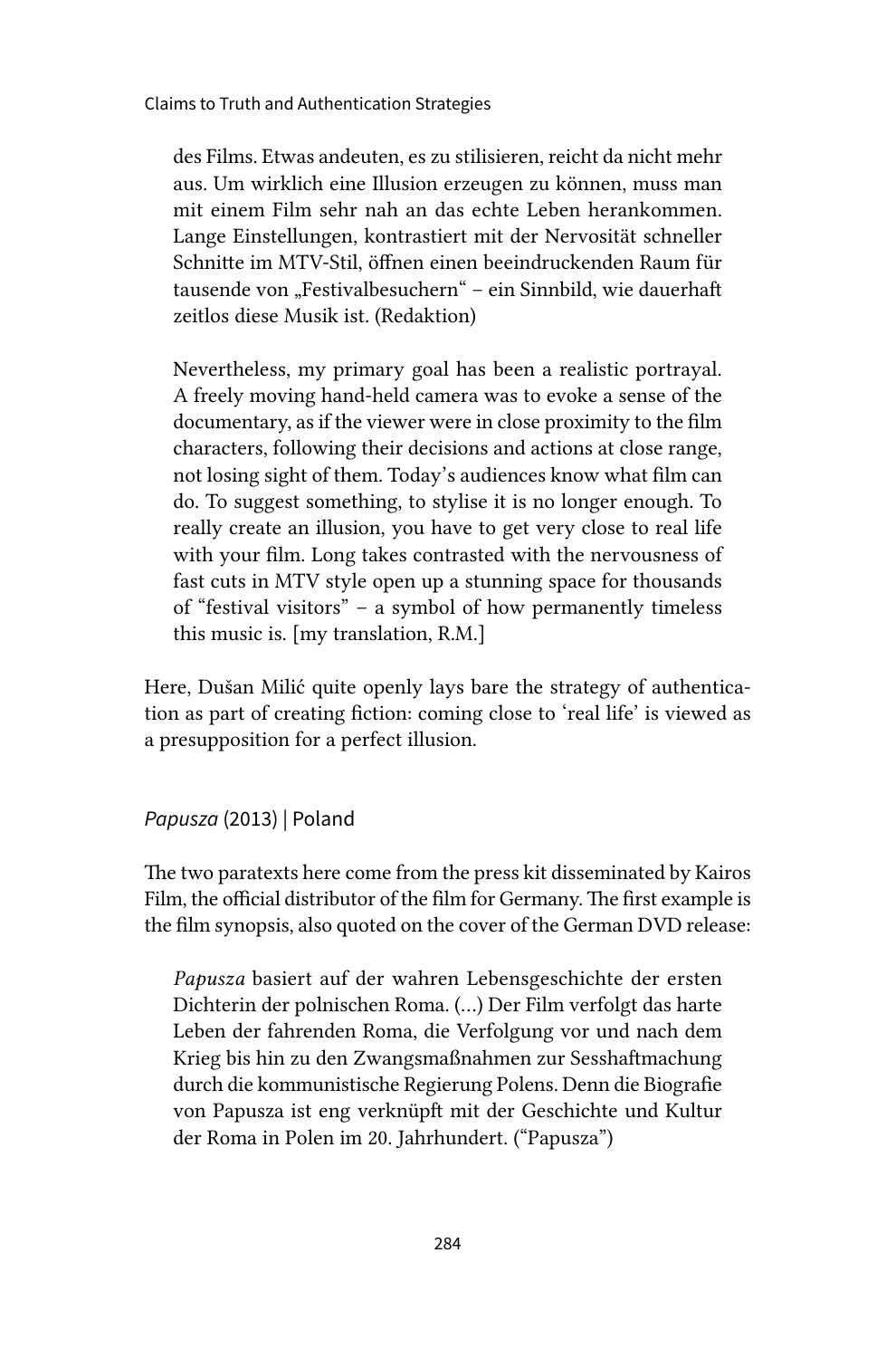*Papusza* is based on the true life-story of the first poetess of the Polish Roma. (…) The film follows the hard life of the travelling Roma, their persecution before and after the war up to the forced settlement measures by the Polish communist government. For Papusza's biography is closely linked to the history and culture of the Roma in Poland in the 20th century. [my translation, R.M.]

The second example is an excerpt from a print interview with the co-director Joanna Kos-Krauze:

Und wir wollten die Roma-Sprache im Film haben. Das war natürlich eine große Herausforderung. Die Schauspieler mussten ein Jahr vor Beginn der Dreharbeiten Romanes lernen. Nicht nur ihre Dialoge, sondern die Sprache richtig beherrschen. Wir waren anfangs unsicher, aber ein Freund hat uns überzeugt: "Ihr müsst den Film in Romanes machen, das seid ihr ihnen schuldig, und es wird der erste Film in der Roma-Sprache sein". ("Papusza")

And we wanted to have the Roma language in the film. That was of course a big challenge. The actors had to learn Romani one year before the shooting began. Not only their dialogues, but also to have a proper command of the language. We were unsure at first, but a friend convinced us: "You have to make the film in Romani, you owe it to them, and it will be the first film in the Romani language". [my translation, R.M.]

The list of examples given here represents a diverse collection of text forms. The core of this collection is made up of industry-created paratexts, such as exhibitor manuals, press kits, DVD bonus material, official filmmakers' commentaries, etc. Besides the official paratexts, I have also included various authorial epitexts, such as magazine interviews with the filmmakers, as well as other texts of external authorship, such as press reviews, film criticism and fan-produced texts. Some of the texts were published at the time of the films' original release, some appeared later. What unites them all is the purpose of their message and that is to assert the films' truthful cinematic rendition of 'gypsies', to lay claim to authenticity. On the basis of these examples, then, it is possible to reconstruct the process by which the discourse of authenticity that surrounds most 'gypsy'-themed films comes into being, and how it is transmitted and disseminated over time. The films' explicit claims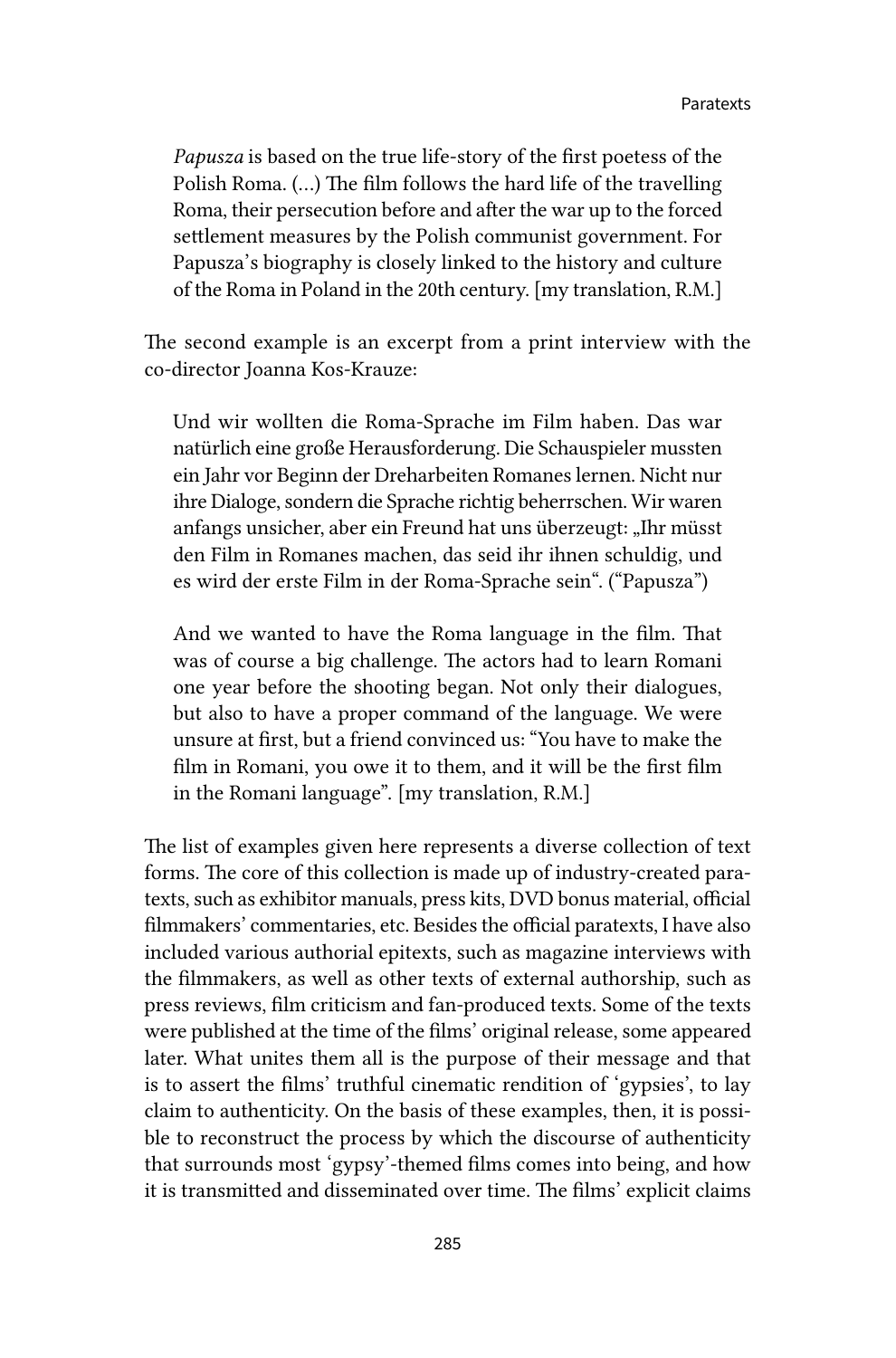to historical veracity are first voiced by the filmmaking industry (the film director, producer and/or distributer) in widely publicised official paratexts. The truth-claiming stories are subsequently taken up by the press, film critics, academic scholars and ordinary film fans, who reiterate them in their own texts. As a consequence, the popular reception and the critical and scholarly evaluation of 'gypsy'-themed films engage automatically with the issue of perceived documentary (ethnographic) authenticity. The text collection indicates that the deployment of evidentiary strategies is not a new occurrence but an old and apparently effective marketing strategy dating back to the beginning of the cinematographic epoch. Over time, the growing number of texts create a network of references that echo and mutually reinforce each other's stance; this intertextual web of references lends further credit to 'gypsy'-themed films, normalising them as an artistic practice. When described schematically, we can see how the process of truth validation takes place in the echo chamber of public space, where notably no Roma voices are solicited: namely, a renowned institution (Harvard Film Archive, *UNESCO Courier*, University of Pittsburgh) sets the broader institutional context in which a (celebrated) filmmaker, such as Nicolas Ray, Aleksandar Petrović or Dušan Hanák, and his (award-winning) 'gypsy'-themed film are extolled, while the filmmaker presents his work as grounded in one of the discourses of sobriety (reality), referring, in turn, to a newspaper story or to a journalistic or scientific study. It should also be noted that in my extensive research I have not come upon a single official paratext that refers to a first-person statement made by a Roma person commenting on the artistic achievements of a given 'gypsy'-themed film, even though these cinematic works boast an ethnographically accurate collective portrait of the minority.

Before moving to the topic of authenticity and its audio-visual script, there is one more paratext of special prominence that needs to be mentioned here, and this is the film title. Film titles are paratextually integrated into the film through the opening credits, but they also appear on their own, as on film posters, in cinema programmes or in other promotional materials. Their two main functions, as Søren Kolstrup has succinctly put it, are to establish the film's identity and to contribute to its promotion and sales. It is common knowledge that film titles need to be short and catchy to sell well; as Kolstrup explains, they guide the viewers' perception and interpretation by emphasising a specific point of view or giving an abstract of the film, and as such they need to be memorable and contain an element of surprise or provocation. As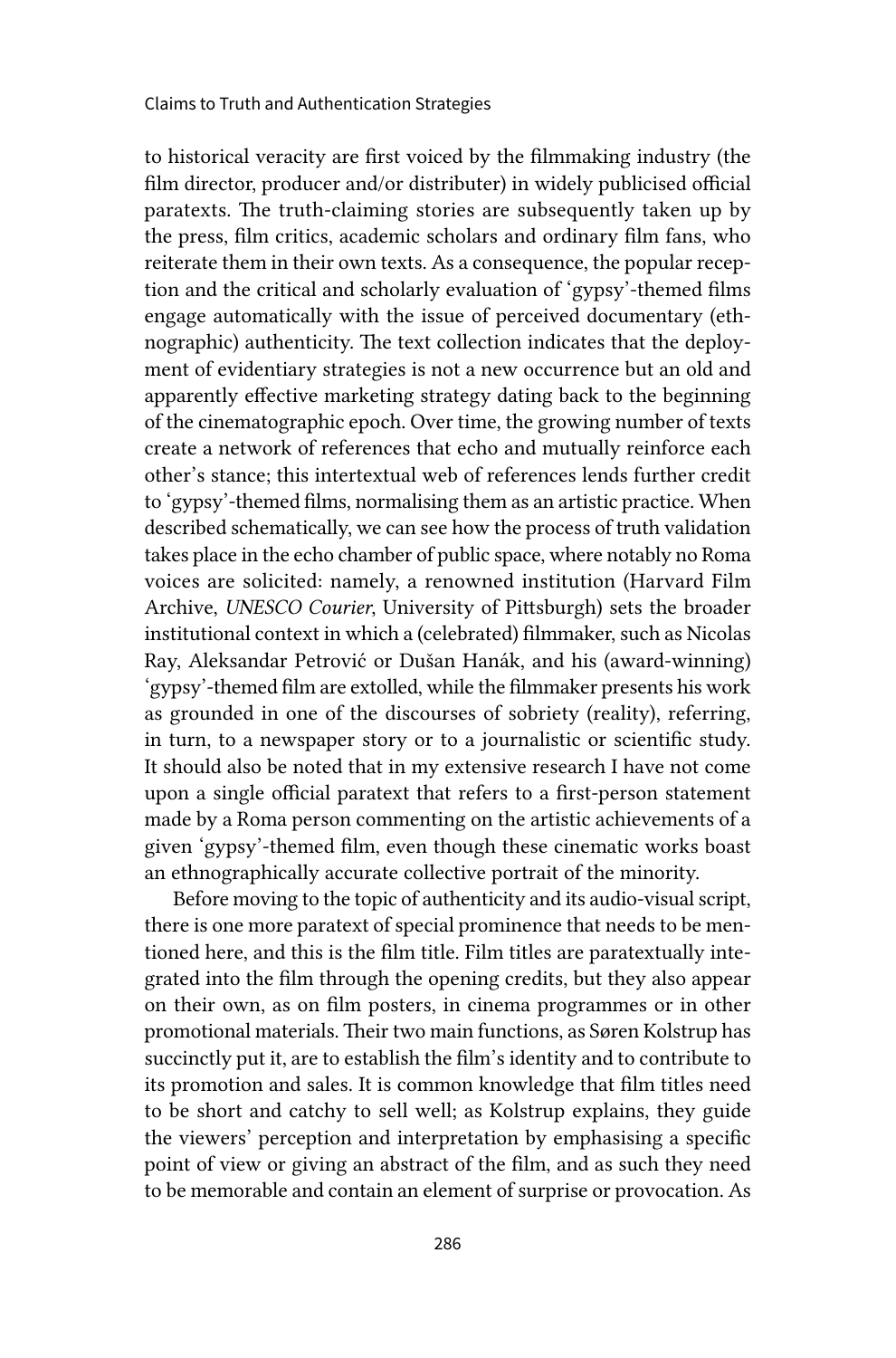| <b>Original Title</b>                                              | <b>Official Translation(s)</b>                                                                                                                   |
|--------------------------------------------------------------------|--------------------------------------------------------------------------------------------------------------------------------------------------|
| Das Mädchen ohne Vaterland (1912)<br>(The Girl Without Fatherland) | A Romany Spy                                                                                                                                     |
| Carmen (1918)                                                      | Gypsy Blood                                                                                                                                      |
| The Loves of Carmen (1927)                                         | Die Liebe vom Zigeuner stammt                                                                                                                    |
| Последний табор (1935)<br>(The Last Camp)                          | Gypsies                                                                                                                                          |
| The Bohemian Girl (1936)                                           | Lustig ist das Zigeunerleben                                                                                                                     |
| Morena Clara (1936)                                                | The Fair-Skinned Gypsy                                                                                                                           |
| Wings of the Morning (1937)                                        | Zigeunerprinzessin                                                                                                                               |
| Jassy (1947)                                                       | Zigeunerblut                                                                                                                                     |
| Carmen proibita/Siempre Carmen<br>(1953)                           | Die Liebe vom Zigeuner stammt                                                                                                                    |
| Můj prítel Fabián (1953)                                           | My Friend the Gypsy                                                                                                                              |
| Hot Blood (1956)                                                   | L'ardente gitane                                                                                                                                 |
| The Gypsy and the Gentleman (1958)                                 | Das Teufelsweib                                                                                                                                  |
| Skupljači perja (1967)<br>(The Feather Collectors)                 | I Even Met Happy Gypsies                                                                                                                         |
| Isabella Duchessa dei Diavoli (1969)                               | Isabella the Gypsy Duchess                                                                                                                       |
| Табор уходит в небо (1975)<br>(The Camp Goes to the Skies)         | The Gypsy Camp Vanishes into<br>the Blue / Gypsies Are Found Near<br>Heaven<br>Queen of the Gypsies / Das Zigeuner-<br>lager zieht in den Himmel |
| Dom za vešanje (1988)<br>(Home for Hanging)                        | Time of the Gypsies/<br>Die Zeit der Zigeuner                                                                                                    |
| Duh Babe Ilonke (2011)<br>(Granny Ilonka's Spirit)                 | The Little Gypsy Witch/<br>Manusha – Die kleine Romahexe                                                                                         |

Table 1. Titles of 'gypsy'-themed films and their translations

we have seen from the works listed in Chapter Four, 'gypsy'-themed films often feature the ethnic slur "Gypsy" in the title (or in the title's translations), which is, by the way, very helpful when one is confronted with the task of identifying these works. As part of the film title, the disparaging exonym "Gypsy" shows itself to be a universally decodable sign for 'gypsy' spectacle; it serves as a linguistic shorthand for the fantasy of the exuberant 'gypsy' life associated with a liberating closeness to nature, orgiastic musicality, uninhibited sexuality, criminal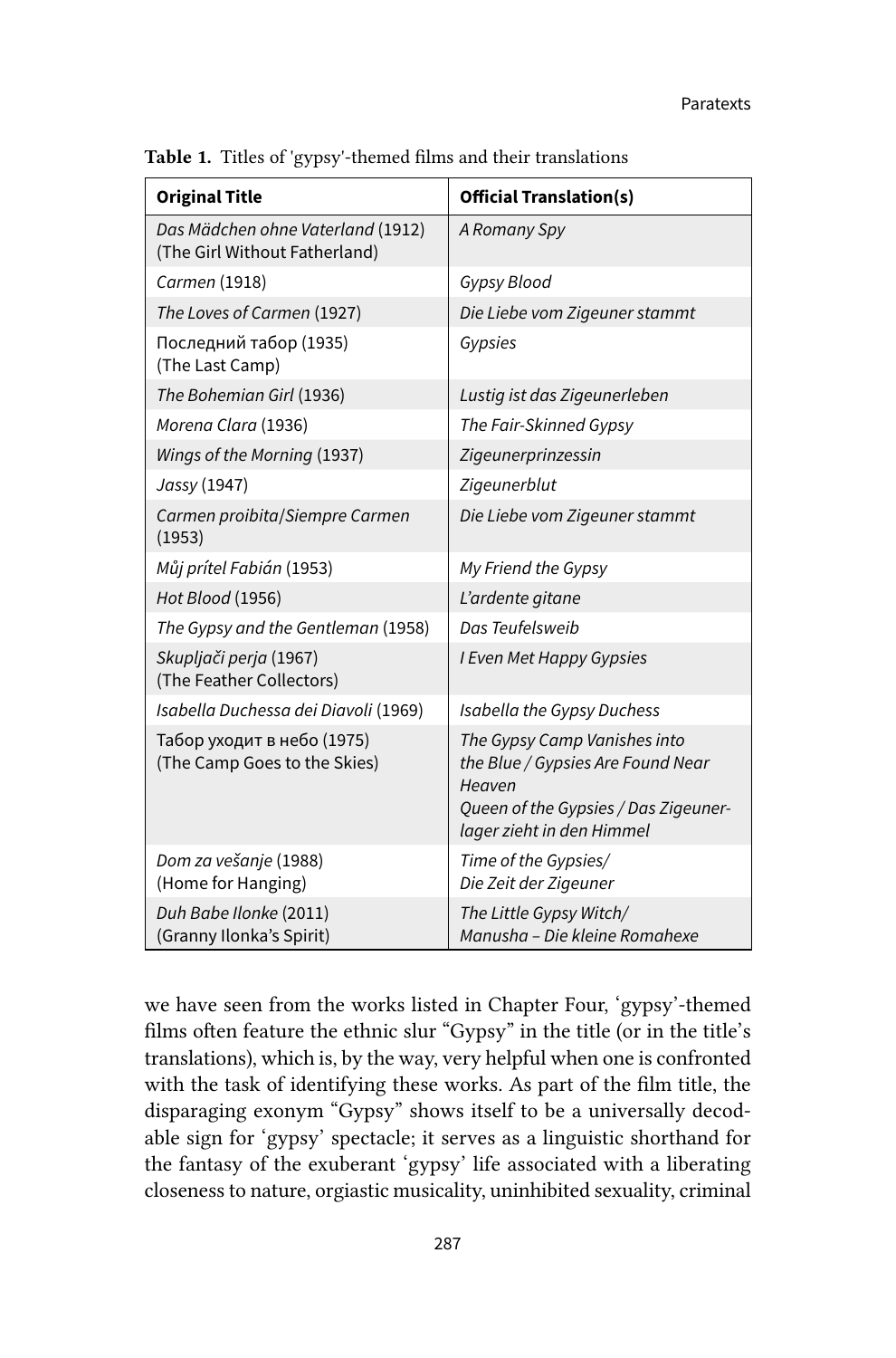irrationality, paganism and medieval primitivism. Used as a generic noun or as an adjectival modifier, the exonym "Gypsy" imparts to the film title a meaning that is both de-individualising and homogenising: the advertised topic is 'gypsyness' as a universal dimension of human life, the title inviting a voyeuristic consumption of its radical Otherness. And since film titles are meant to promote sales, being an essential part of the film's self-fashioning and marketing strategies, it is self-evident that the deployment of the denigratory ethnic label "Gypsy" is justified on account of its proven sales-enhancing effect. This is easy to see in the film title translations in other languages; here I have provided as an example several film titles, placing the original title with its literal translation next to the official translation into English, German or French.

In Table 1, I have provided a just small sample of film title translations and possible target/source languages, but it is sufficient to demonstrate the predilection of film promoters for adding the exonym "Gypsy" to the title translations. The ubiquity of this practice signals that 'gypsy' spectacle, or its mere evocation, is in high demand on the market and enjoys universal recognisability. Besides rendering a homogenised image of 'gypsies', the examples of title translations presented above take recourse to several other rhetorical strategies that draw, in turn, on the long literary tradition of fabricating the 'gypsy' personae, namely racialisation, exoticisation, sexualisation and demonisation. To examine the rhetorical or the sales-enhancing effect of the titles, I would suggest again that the reader conduct a mental test and substitute the exonym "Gypsy" in the above-listed examples with other ethnonyms, such as the French, Armenians, Serbians or Americans. Clearly, in relation to the 'gypsy' theme, the practice of translating and/or subtitling the film into other languages provides fertile ground for further investigation and comparative studies. At this point, however, we need to leave the "vestibule" formed by the film title and the other varieties of paratexts and step into the fictional storyworlds of 'gypsy'-themed films, this time paying attention to the types of elements that are used to induce their audio-visual effect of authenticity.

### 8.2 The Audio-Visual Effect of Authenticity

There is a plethora of devices that produce or contribute to the audio-visual effect of ethnographic and/or documentary authenticity in 'gypsy'-themed films. To navigate through this complexity, I group and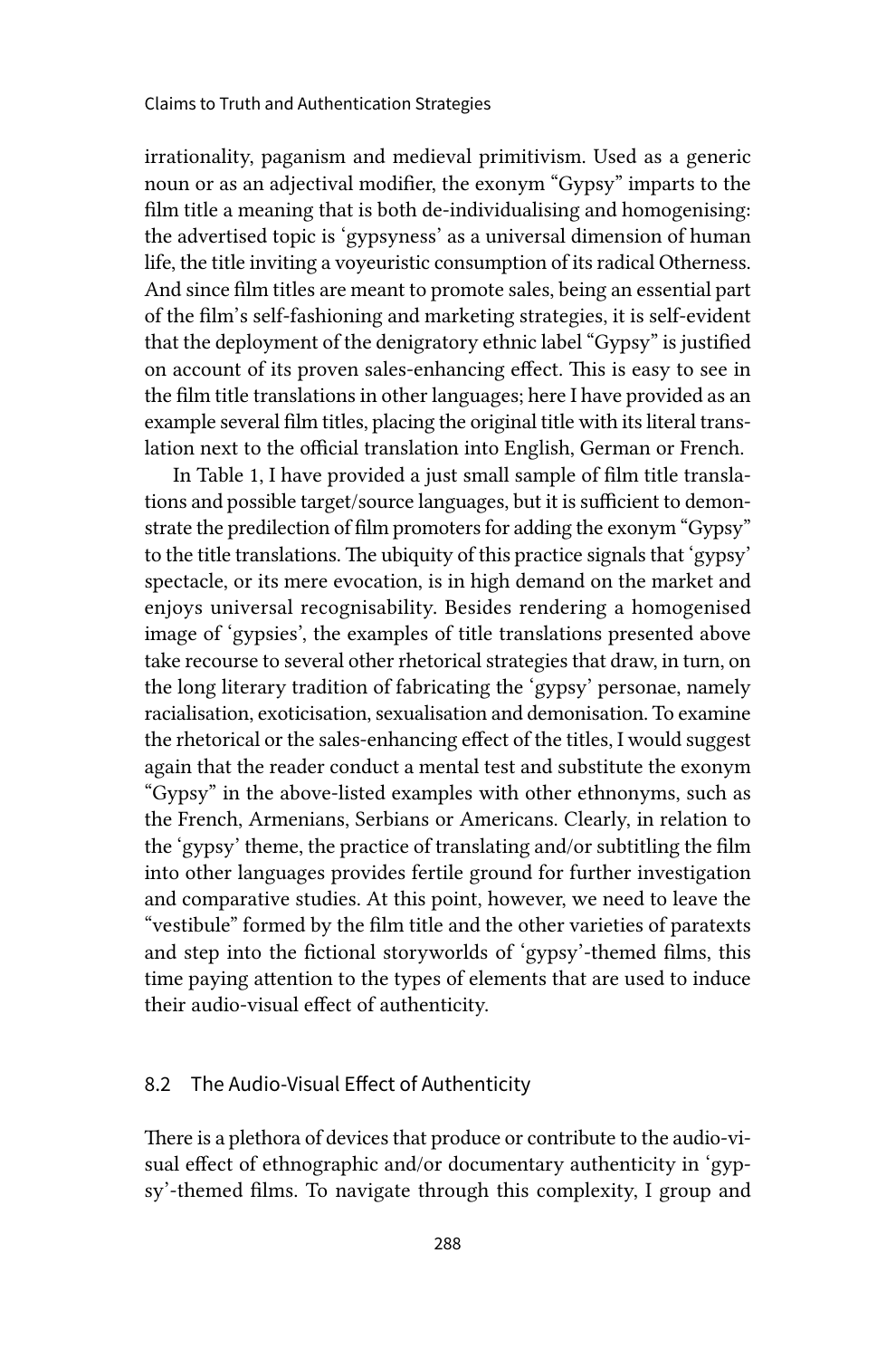analyse the devices under the headings of art direction (or production design), sound design and cinematographic style. Art direction is responsible for the sets, props, costumes, hair and make-up; sound design is in charge of the music, human voices and sound effects; while the cinematographic style is characterised by the use of lighting and camera movement. To examine the emotive effect of reality in 'gypsy'-themed films, it is therefore necessary to consider first what is assembled in front of the camera and then how the camera frames and records that which stands in front of it.

Art direction, just like sound design and cinematographic style, makes a non-verbal claim to authenticity. There are various ways in which 'gypsy' costumes, make-up and hair styling, props, extras and sets, as well as their arrangement in overly familiar motifs, are deployed to induce the effect of ethnographic veracity. The language of costumes and décor in 'gypsy'-themed films is a vast and hardly explored area that calls for a sustained analysis on its own. In the descriptions of film sequences in Chapter Four and Chapter Six, I have paid ample attention to the elements of art direction, describing in minute detail 'gypsy' costumes, hairstyles, and colour schemes, motifs and frame compositions to highlight the various functions they perform in marking social hierarchies related to class, 'ethno-racial' alterity and gender while also suggesting character and advancing the plot. In the following section, I consider these same elements but from the perspective of the films' technology of truth production; my aim is to sketch out the main artistic strategies of authentication in the realm of art direction. The focus here is specifically on the calculated use of two elements – costumes and sets.

## 8.2.1 Art Direction: Costumes

Costuming is a key element of the mise-en-scène and therefore one of the key authentication devices in the art of filmmaking. Here, I first outline the main types of costumes that are most often seen in 'gypsy'-themed films, and then I proceed by highlighting the different qualities of authenticity that these costumes convey.

Broadly speaking, costume designs in 'gypsy'-themed films gravitate towards one of the following three types: (fantasy) folkloric 'gypsy' outfits, symbolic 'gypsy' costumes and shabby clothing. Some or all of these costume types may appear in the same film. The different costume types are usually combined in a way that sets the main 'gypsy' figures apart from the minor ones, whereby the latter are as a rule shown in crowd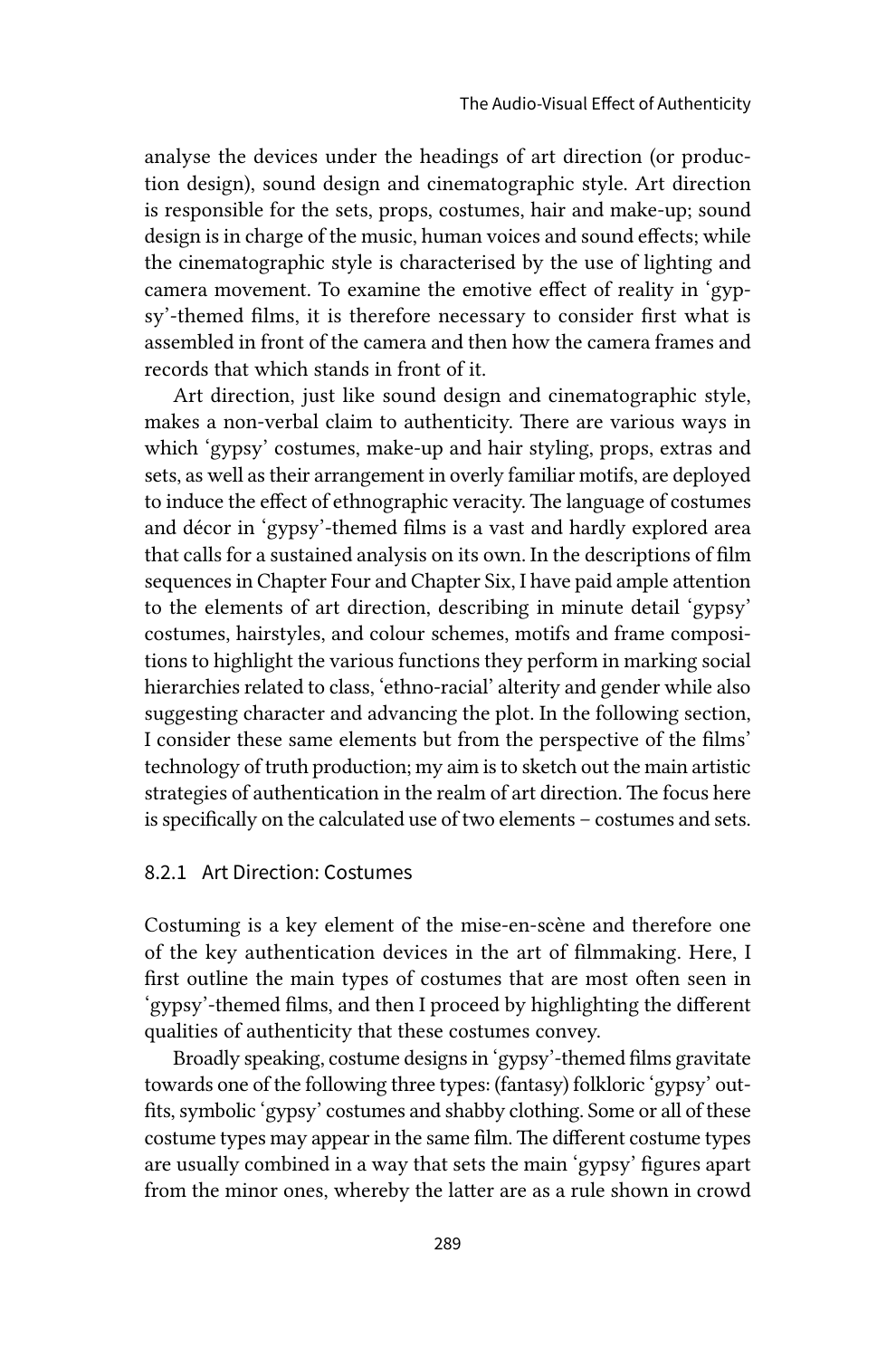scenes. In *The Bohemian Girl*, for example, Stan and Ollie wear clown costumes of paupers, whereas the band of 'gypsies' they travel with are in fantasy folkloric costumes. Belle in *The Gypsy and the Gentlemen* has expensive, well-cut dresses in bright red or in pitch black with red highlights (red shawl, red underskirt), whereas the troupe of 'gypsies' who set up camp on her land wear shapeless and worn-out clothes of subdued colour. While indicating the importance of the characters for the story's dénouement, the three different types of costumes are also carefully deployed to affiliate 'gypsy' protagonists with a 'gypsy' crowd and thus to authenticate them as a representative figure. This visual message can be conveyed either through the frame composition, where the main 'gypsy' figure in the foreground is shown against the backdrop of a 'gypsy' crowd; or the same framing effect can be achieved through the editing, where a crowd of 'gypsies' shown in a long shot is edited together with a main 'gypsy' figure in a close-up. In both cases, it is communicated to the viewer that 'gypsy' protagonists, even if they happen to be exceptionally well dressed, are embellished signs of 'gypsies' in general, epitomes of a colourful, beggarly looking riffraff.

As to the aura of authenticity that comes with 'gypsy' costuming, it is helpful to take into account the fact that it may draw on one or more of the following sources of conviction: paratextual claims to ethnographic and/or historic accuracy, visual symbolism, emotional expressiveness, documentariness, and/or ideological input. There are no critical studies on 'gypsy' wardrobe in film productions, studies that scrupulously examine 'gypsy' costuming and its relation to historical realities, its specific sartorial language and functions in the medium, or its impact on Roma and non-Roma spectators. The paratexts quoted in the previous section, though, evidence that even in the early days of cinema, 'gypsy' costumes were already being deployed as commercially lucrative authenticity devices both on and off the big screen. Due to the scarcity of research, I consider briefly here the case of *Golden Earrings* to point to the paratextual devices that are used by the film industry to imbue the film with an aura of ethnographic authenticity, in particular through references to the costumes. In Frank Miller's article published on *Turner Classic Movies*, we read that Marlene Dietrich "was researching gypsy life in the camps along the Seine" before shooting *Golden Earrings*. "When she got to the set, she brought an authentic costume with her and insisted on playing the role barefoot" (see also Chandler 169). Perusing *The American Film Institute Catalogue of Motion Pictures Produced in the United States: Feature Film, 1941–1950*, we learn that the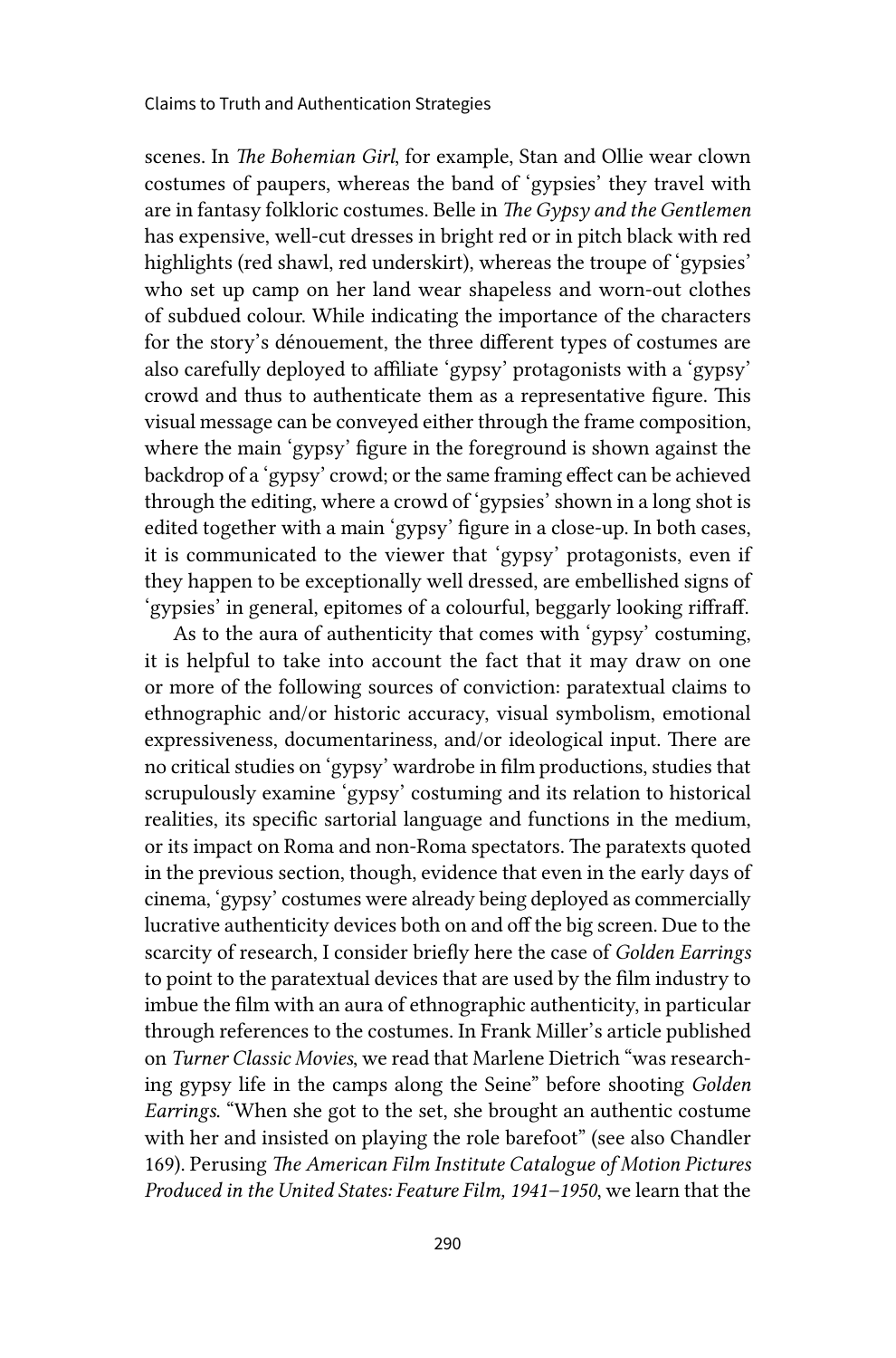costume designer Mary Kay Dodson "collected three-hundred European coins from Hollywood antique shops for one of Dietrich's costumes" (Hanson 914). In both cases, the authors appear to repeat information circulated by industry-created paratexts, coming either from the film distribution kit or from interviews with the film crew.

Even if the 'gypsy' costuming in *Golden Earrings* may contain ethnographically and/or historically accurate elements, a careful look at the film's visual design shows that the clothing is specifically used to foreground sensuality, poverty and backwardness. Marlene Dietrich's character, Lydia, is dressed in an embroidered white blouse with a big décolleté under her billowing rags; Denistoun's 'gypsy' garb, too, includes an open-necked white shirt with intricate embroidery that is possibly suggestive of folklore traditions. Both characters' clothes are tattered and visibly dirty, while the band of 'gypsies' – who, importantly, provide the collective backdrop for the main 'gypsy' figures – are costumed in a mixture of folkloric dress with floral or other patterns and ill-matched suit pieces: a black-and-white tartan-patterned jacket, a black vest worn over a naked chest, wide striped trousers, and so on. Toying with elements that could be deciphered as ethnographically truthful, the 'gypsy' clothes in the film come across at the same time as shabby, mismatched and well behind the times, while the camera's focus is clearly set on their photogenic pattern-on-pattern look in crowd scenes.

*Golden Earrings* is a black-and-white film and therefore presents a good example of the extent to which 'gypsy' costuming is medium-dependent. As emphasised in Chapter Three, early black-and-white films regularly feature 'gypsy' characters in striped or otherwise photogenically patterned black-and-white garments (Fig. 6, Fig. 7, Fig. 9, Fig. 11a and Fig. 11b). With the advent of colour film, however, stripes disappear from 'gypsy' costuming to be replaced by other visual markers of alterity which are more reliant on chromatic colours. The disappearance of striped costuming makes an interesting case for the changeability of sartorial language in 'gypsy'-themed films. It is not surprising that early filmmakers chose stripes to mark their 'gypsy' figures, because – unlike plain black – black-and-white stripes have a dynamic surface structure and can fix the viewers' attention on the character while bringing rhythm to the film's overall visual design. As the French medievalist Michel Pastoureau points out, what is striped is seen before what is plain, patterned or spotted (cf. 22–23). In his book *The Devil's Cloth: A History of Stripes*, the scholar explains that stripy dress belongs to a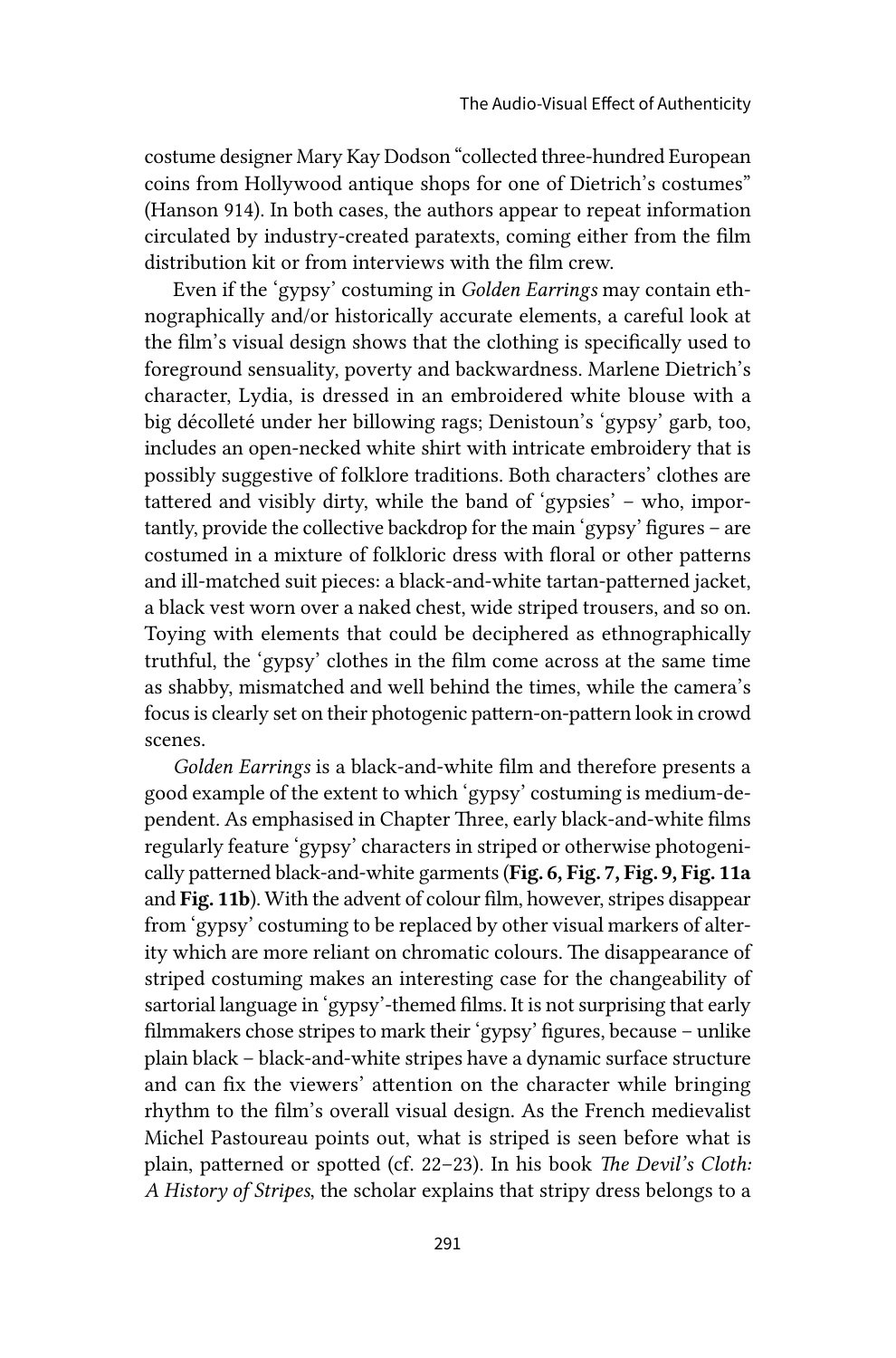social code established in the medieval Western world, in which "the stripe often appears as the mark par excellence, the one that shows up the best and that emphasises most strongly the transgression (of one kind or another) against the social order" (14). Medieval literary texts ascribe striped emblems or clothing to characters conceived as evil or negative (cf. 14); the Scriptures, too, use striped clothes, together with red hair, as attributes of the traitor (cf. 16). Pastoureau traces the history of stripes through to modern times, arguing that the derogatory meaning of the medieval stripe continues to coexist together with its more positive significations developed later, during the Renaissance and the Romantic period. In the medieval Western world, stripes were often used as a visual marker for deviance and were thus reserved for social outcasts – bastards, serfs and the condemned, but also prostitutes, jugglers and clowns, hangmen, lepers, cripples, "bohemians", heretics, Jews and non-Christians in general (cf. 13–14). In the modern period, as Pastoureau notes, "striped dress became the primary sign for all forms of exoticism or for life in the natural state", "the obligatory mark of the people considered most removed from 'civilisation.'" Even though stripes may be somewhat outdated nowadays, they "remain very present in films, cartoons, and comic strips" where the attributes of dress play a key role (40).

Bearing in mind the classifying function that clothing has in film iconography, and in an attempt to give a broad overview of costuming in 'gypsy'-themed films, we can say 'gypsy' attire is deployed on the big screen as a visual sign of the time-space of radical Otherness, assigning bodies to pre-modernity and the past, to the bottom of social hierarchies, to the cultural periphery and to the underworld of suppressed energies. Pared down to its essence, 'gypsy' costuming signifies 'non-whiteness', destitution and/or uninhibited sexuality. Its perceived authenticity stems less from an accurate representation of historic lives and material conditions and more from its visual symbolism and emotional expressiveness.<sup>134</sup> The cinematic apparel of 'gypsies' has a stable

134 Sue Harper explains the great popularity of the Gainsborough cycle of period dramas in post-war Britain with the expressive costume designs. Accidentally or not, the Gainsborough series contains several 'gypsy'-themed films: *Madonna of the Seven Moons* (1944) and *Caravan* (1946) are two prominent titles in the cycle that come under Harper's historical scrutiny. Both films are based on successful novels by female authors of the time, in which, as Harper notes, the pleasure derives from placing 'gentry' and 'gypsies' "on the purity/danger axis", linking aristocratic energy to the exotic, eccentric and distinctly sexual energy produced by 'gypsies' (103–104). This structure of feeling is altered in the film scripts and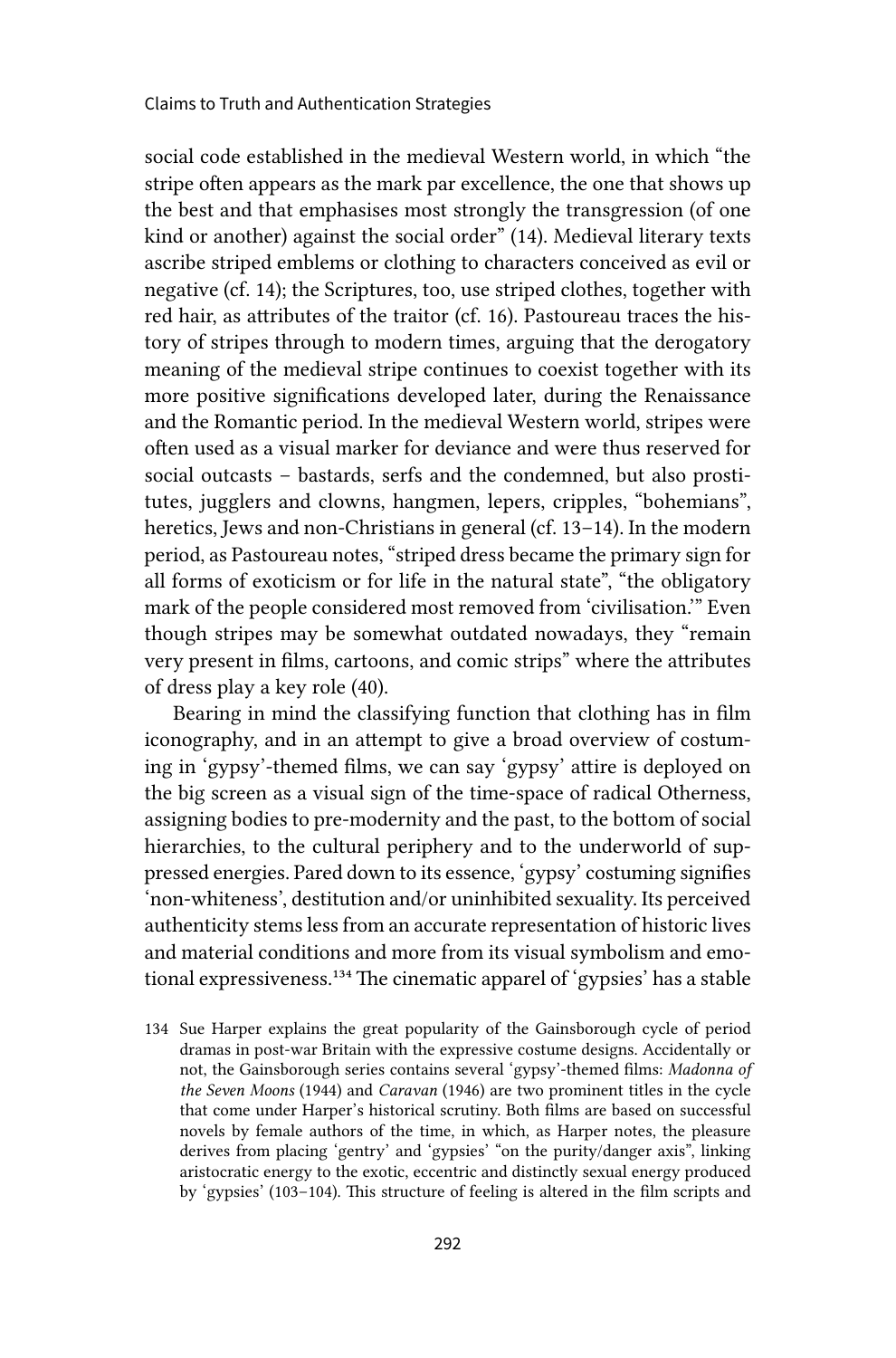colour scheme; it adheres to the non-white section of the colour spectrum, ranging from filthy white or black-and-white patterns, through a bright medley of colours to pitch black. The dark sexuality intimated through the colours is articulated also by the costume designs; 'gypsy' outfits tend to both envelope and expose the (fe)male body, offering voyeuristic glimpses of naked female shoulders, cleavage, belly or legs, or the male chest or upper torso. As already pointed out, most films stage a racialising spectacle of costumed identities juxtaposing 'gypsies' to representatives of the various social ranks in the 'white' majority society (Fig. 46a, Fig. 46b, Fig. 47a and Fig. 47b). Stan and Ollie's rags, for instance, are set against an aristocrat's stylish apparel; Belle's erotic, daringly low-cut bodices strongly contrast with Sarah's (Sir Deverill's sister) priggish, high-necked dresses in innocent white or to the modest earthly coloured apparel of the female peasants portrayed in the film (Fig. 28); Colonel Denistoun throws a real fashion show of the period, wearing, in addition to his 'gypsy' garb, an elegant suit and a Nazi uniform. In *Queen of the Gypsies*, the spectacle of Rada's numerous colourful skirts, which she alluringly removes one after the other, allowing the viewer to observe her naked upper body and breasts, is countered by a local *haute couture* display of Paris fashion (Fig. 46a). The examples of such oppositions present a long list. By the logic of these contrastive oppositions, the norm-setting costumes that are reserved for the representatives of mainstream society allocate bodies to present-day modernity, to the daytime of socially sanctioned behaviour, and to the normality of the dominant cultural norm.

Next to the ethnographic, expressive and/or symbolic sense of authenticity that 'gypsy' costuming ends up conveying, there is one more sense, which I call ideological authenticity. Ideological authenticity has to do with that which is generally experienced as reality, or, as the semiotician Yuri Lotman puts it, that world-picture which is radiated by the cultural centre and which "will be perceived by its contemporaries as reality" (*Universe* 129). The two sets of costumes described above – the 'gypsy' costumes and the norm-oriented costumes – are

simplified by the imposition of 'normative' morality on deviant females. So, it is the costume 'narrative' that secured the cycle's popularity in the 1940s because – in contradiction to the moralistic scripts – it represented female sexuality that was denied expression in the conventional signifying systems (cf. 115). One final detail that adds to our compendium of 'gypsy'-themed films: the last "official" Gainsborough melodrama *Jassy* (1947) also revolves around a love story between a 'gypsy' girl and a nobleman.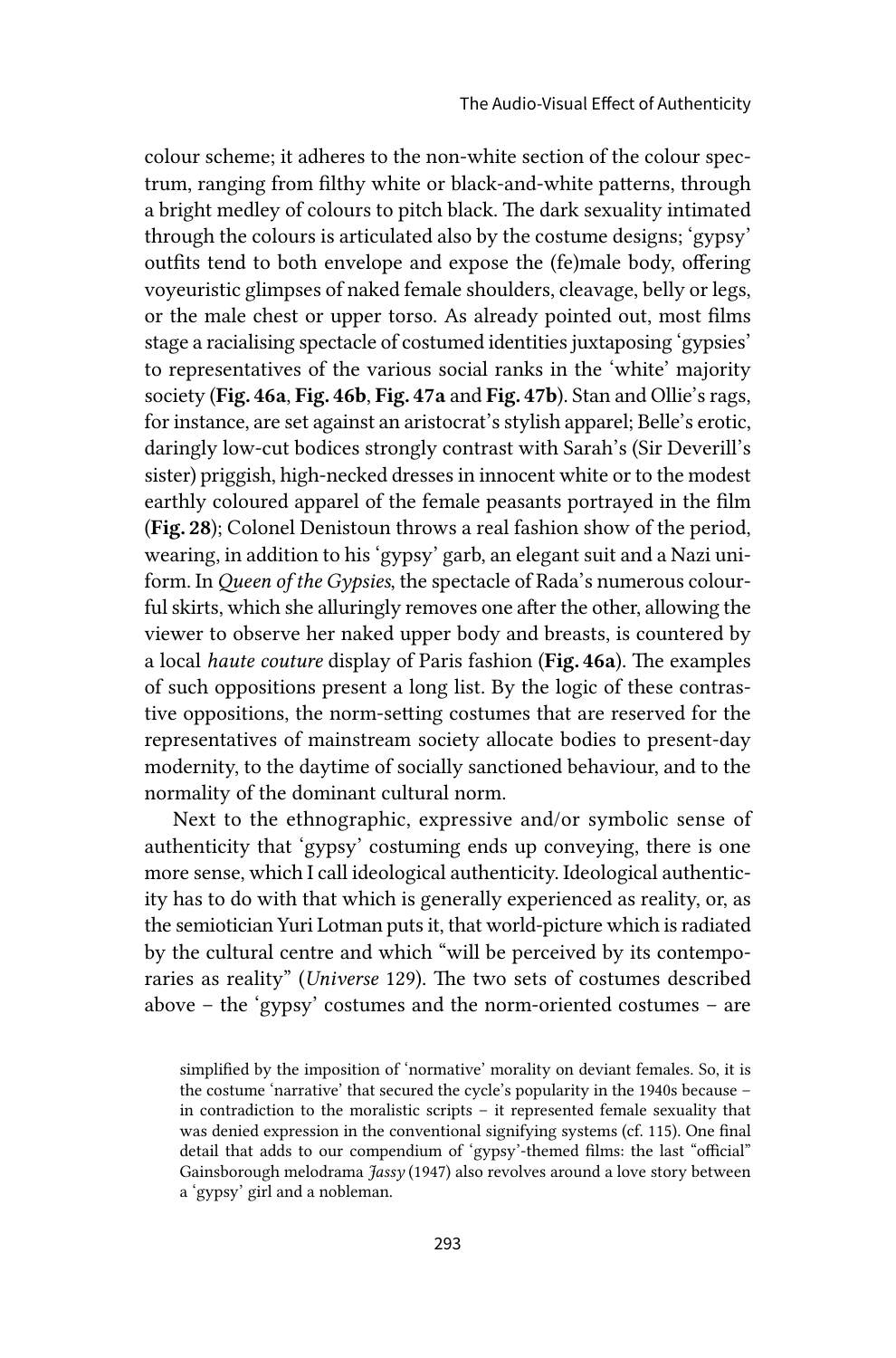

Fig. 46a and Fig. 46b. Screenshots from *Queen of the Gypsies* (1975, Dir. Emil Loteanu): the blonde-haired owner of a clothes shop welcoming his highness, the nobleman Antol Siladi (Ion Sandri Scurea) to inspect the latest Parisian fashion. Rada (Svetlana Tomá) and her female companions in 'gypsy' costumes characterised by multiple patterns, layers and frills.

opposed along many lines, including shape, design, material and so on, but the most crucial opposition is along the non-white:white colour divide. At the same time, the two sets of costumes are connected through the ritual of 'gypsy' masquerade, which is constitutive of 'whiteness'; the 'gypsy' costumes and the norm-oriented costumes are elements of an identity-constitutive masquerade that produces the most valuable asset in European culture – 'white' identity, the self-image of being a universal human being. As in blackface, the 'white' identity of European/Euro-American social and/or ethnic groups is claimed, negotiated, produced and re-affirmed by the initiatory ritual onto the terrain of 'non-whiteness' that involves cross-dressing and face-swapping. In nineteenth-century America, new emigrants with an ambivalently 'white' status were integrated into the 'white' body of the nation through the performative power of blackface. By the same paradoxical logic, 'gypsy' masquerade has the power to confer 'whiteness' on social and ethnic groups in the European cultural zone. The ritual conference of 'whiteness' has been reiterated in literary texts, on the stage, in films and in daily life.<sup>135</sup> Ideologically authentic then are those

135 Bogdal points out that since their arrival in Europe, Roma have been perceived as "black" and continually compared to other non-European (to wit 'non-white') groups, such as Africans, Moors, Indians, etc. The earliest example he gives is a record of Roma who appeared in Paris in 1427 and were described as "black" by the chronicler Sebastian Münster in his *Cosmographia*. Another example is a verse from the Brandenburg masquerade *Der Scheeren-Schleiffer* (1690), in which 'gypsies' are addressed as "black Indians" and advised to look for a washerwoman and use Venetian soap since their skin colour does not come off even after the tenth scrubbing (148). In a previous chapter, Bogdal notes that throughout the seventeenth century 'gypsy' masquerades were a popular form of entertain-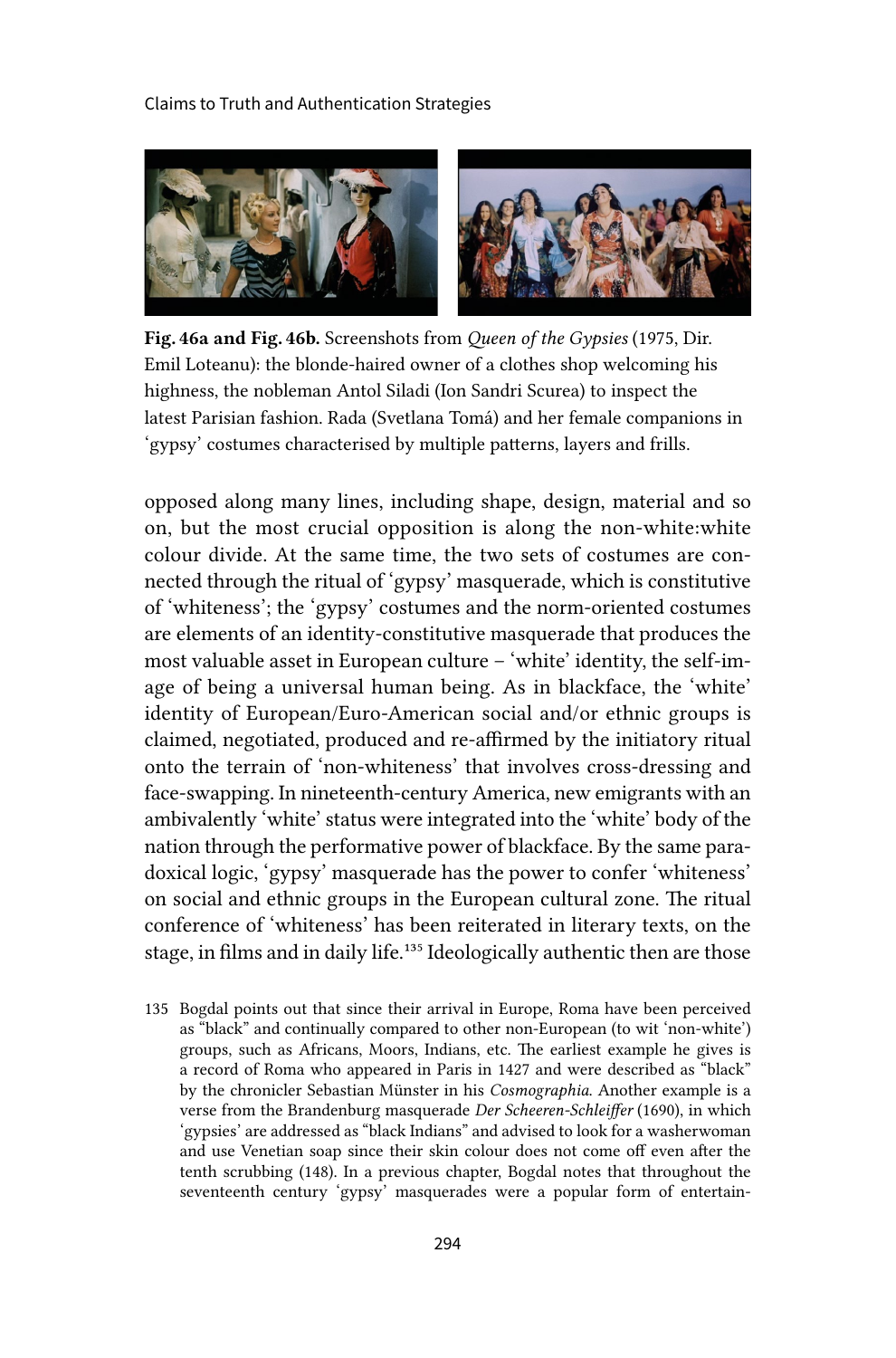

Fig. 47a and Fig. 47b. Screenshots from *Queen of the Gypsies* (1975, Dir. Emil Loteanu): Rada's blond-haired suitor, the landowner Antol Siladi, next to her dark-haired father Danilo (Vsevolod Gavrilov). Rada's 'gypsy' suitor Zobar (Grigore Grigoriu) accompanied by the clownish 'gypsy' pauper Bucha (Boryslav Brondukov).

'gypsy' costumes that articulate 'white' identity backwards, in negative terms,136 being that crucial element of the cultural matrix that marks the boundary of European reality. To give one example, the costumes that the Serbian orchestra and the 'gypsy' orchestra wear during the final competition in *Gucha* (2006) are ideologically authentic (see also Section 7.1). Their narrative contradicts the film's proclaimed anti-racist plot-message; the Serbian musicians are styled in white folklore shirts, whereas their 'gypsy' counterparts perform in purple Italian suits with tiger-skin patterned lapels. Clearly, like all 'gypsy'-themed films, Dušan Milić's film addresses national 'white' audiences across Europe, not the Roma minority. His work stabilises the way viewers live out their sense of 'white' identity and national belonging, irrespective of their social status. In that sense, 'gypsy' costumes are both fictional and

ment for court societies and townsmen across Europe. The vogue originated in the French court in early seventeenth century (141). According to Bogdal, what comes to the fore in these 'gypsy' masquerades is the desire to hide one's identity with a typical costume (142). Here, I would argue, though, that there is more to this desire, and that is the claim to social 'whiteness'. The theatrical play of hiding and revealing one's social persona furnishes the basis for the production and enactment of 'white' identity. It is through the contrast with a 'black' persona that the 'white' social face can gain its visibility. If in the seventeenth century the black-and-white contrast underpinned social hierarchies where the pale skin of nobility was the aspirational model and the suntanned complexion of 'gypsies' was its antipode, in the age of modern science, the colour dichotomy transformed into a tool for racialisation, a scientific and an aesthetic discourse of which Bogdal gives ample evidence, too.

136 Sketching the physical and sartorial appearance of the 'gypsy' male in literary works, Brittnacher observes that the 'gypsy' represents the inverted image of the dandy, an imitation and a deconstruction of aristocratic appearance (*Leben* 132).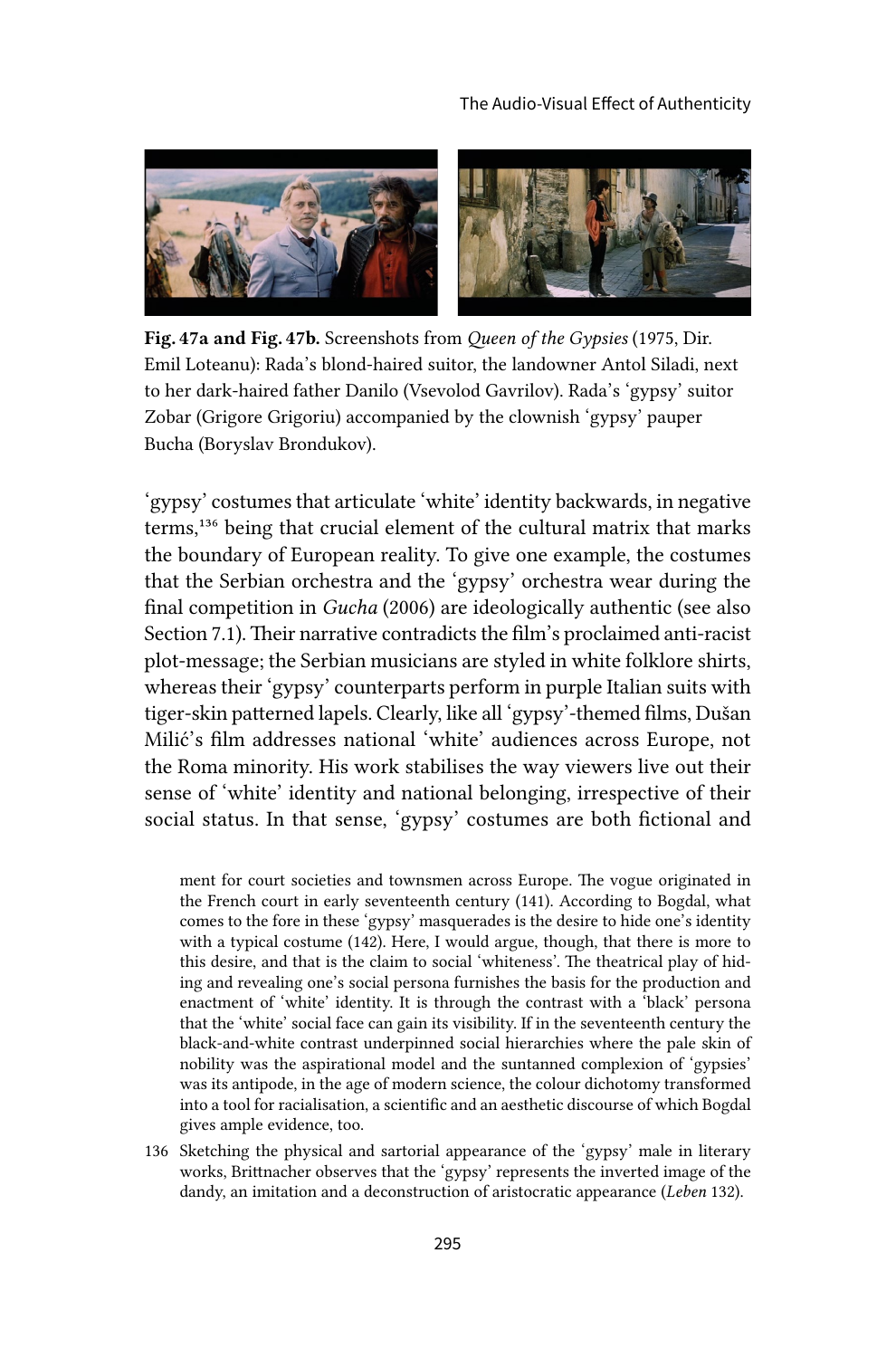ideologically authentic; they are the site at which the reality of 'white' Eurocentric self-image has its fictional origins exposed.

That 'gypsy' costumes and the bodies they define are on the border of fiction and socio-historic reality is illustrated by one anecdotal story. It comes from the Swedish film photographer Gustaf Bengtsson, who describes the shooting of a film in the 1910s; the story is quoted by Tommy Gustafsson:

Bergrund was a powerful gypsy chief, and the Karlsson sisters played the sweet gypsy girls in colourful dresses. We had put up our tent among the ruins, but we had forgotten to apply for permission for filming. So, one fine day the mayor himself turned up in all his might, accompanied by a couple of police officers, and declared with a masterful voice that we should clear off instantly. You see, we played the part of gypsies so naturally that nobody could detect the difference. (99; see also "Zigenare")

Gustafsson explains that

[o]ne of the reasons that ethnic Swedes could portray travellers with such a verisimilitude was of course the fact that the so-called race differences did not exist in reality, and that the *tattare's* distinguishing traits, such as evilness, promiscuity, and criminality, were nothing but social constructions. (99)

Indeed, this story exposes the fact that the 'racial' difference between *tattare* and ethnic Swedes is an imaginary one, a question of costumes that, in spite of its fictional nature, rebounds in very palpable ways into the socio-historical world. However, it is not sufficient to say that plausible (realistic) portrayal of *tattare* in this and other silent films was easy to stage because, in the pro-filmic world, there is no marked difference between the minority and majority representatives as regards their external appearance. We should bear in mind that the effect of ethnographic authenticity in 'gypsy'-themed films is very much dependent both on the filmmaking technology and on the audience's familiarity with that technology. That is, in the silent film era, costumes were sufficient as a sole authentication device; gender, class and 'ethno-racial' identity were articulated exclusively on the level of clothes, because the medium was limited in its technical ability and could not render facial visibility in a wide spectrum of skin tones. At the same time,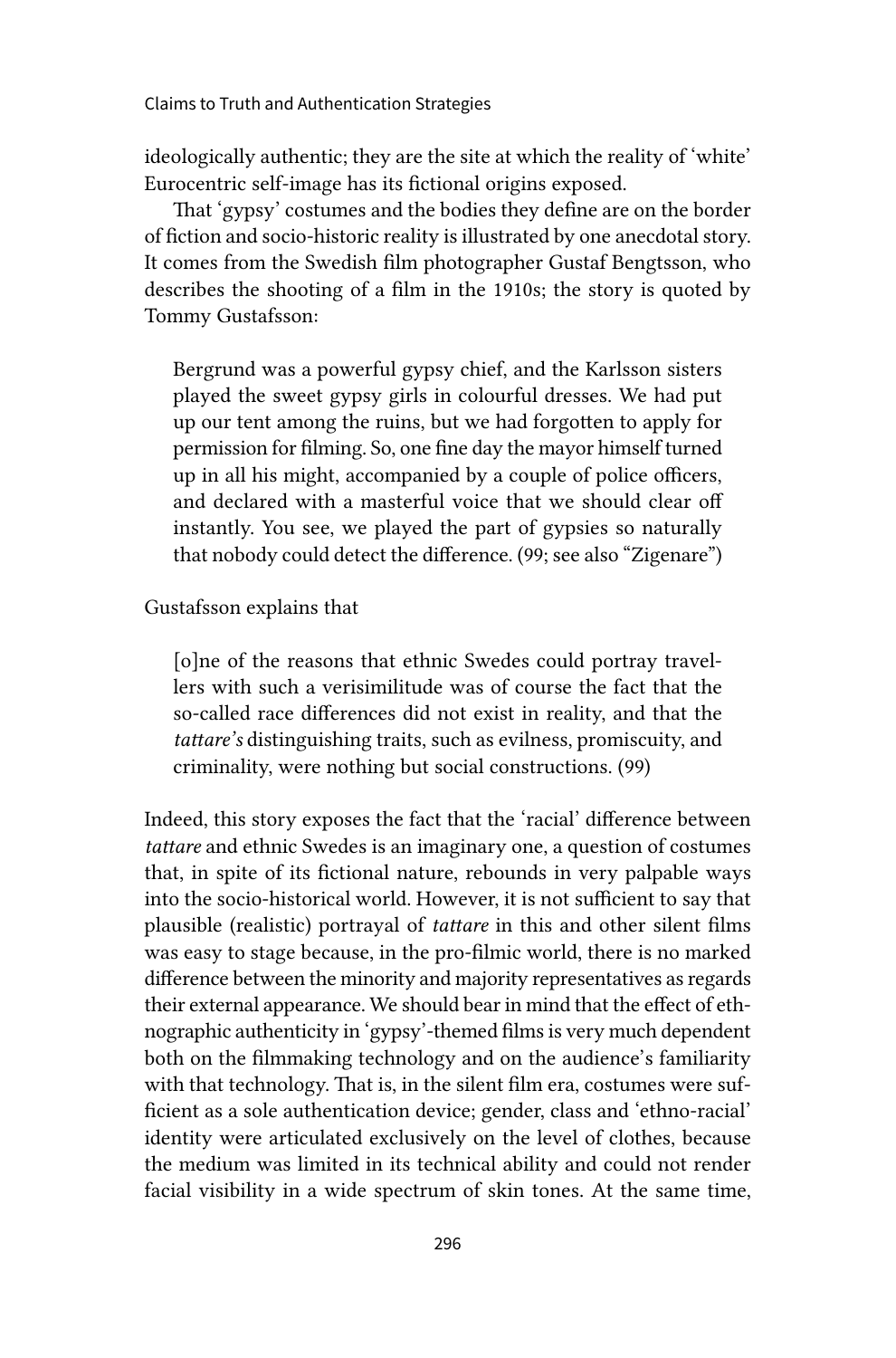contemporaneous audiences had a level of knowledge of and experience with the film medium that made them decipher costume portrayals as truthful and realistic. In the present-day era of video games and reality shows, the film industry has to resort to much more complex devices to achieve the same effect of credible authenticity. It takes a great deal more to create a captivating illusion of unmediated reality and draw viewers into the diegetic world of the film. As critically minded film (re)viewers, our exposure to advanced film technologies gives us one special advantage – it allows us to see with a naked eye the staged 'ethno-racial' masquerade in 'gypsy'-themed films from earlier film epochs in a way that was inaccessible (invisible) to the spectators of the time.

The Swedish *tattare* film *The King of Trollebo* (1924, Dir. Gustaf Edgren) is another good example which evidences that costumes had a strong reality effect for contemporaneous audiences. The story in the film revolves around the character of Tattar-Ante (Ivar Kalling), who commits a robbery and murder, incited by the evil woman Stava (Signe Rydberg-Eklöf). Tattar-Ante then changes his name to a Swedish-sounding one and settles as a farmer. Visually, the identity swap involves shaving off his dark facial hair and replacing his old, dirty clothes with new and clean ones, after which he appears as a Swede and no one can recognise him as a *tattare* (cf. Gustafsson 100). Gustafsson reports that the film reviews focused entirely on the issue of truthfulness. A collective body of reviewers rated Signe Rydberg-Eklöf's impersonation of Stava as "suggestively realistic" and Ivan Kalling's portrayal of Tattar-Ante as "true and real". "With great consciousness, he has tried to create the *tattare* type, who, even after he has reached a sound position, every so often unveils what kind of a man he truly is." The reviewers did not object to the stereotyping; they complained rather that Tattar-Ante did not bring to the fore the "race trait" of his character and thus render him more credible. Gustafsson concludes that the stereotypical portraits of *tattare* were generally perceived by the contemporaneous audiences as truthful, while the main criticism addressed the failure of ethnic Swedish actors and actresses "to recreate the inner and outer image of the *tattare* according to the strong common notion in Sweden in the 1920s; that is, 'inherently' evil, dirty, promiscuous, and criminal" (101–102).

Finally, 'gypsy' costumes may convey a sense of documentariness. By and large, this effect is achieved in crowd scenes shot with Roma extras, often in identifiable, really existing Roma settings; in these cases, filmmakers have a predilection for city slums or run-down village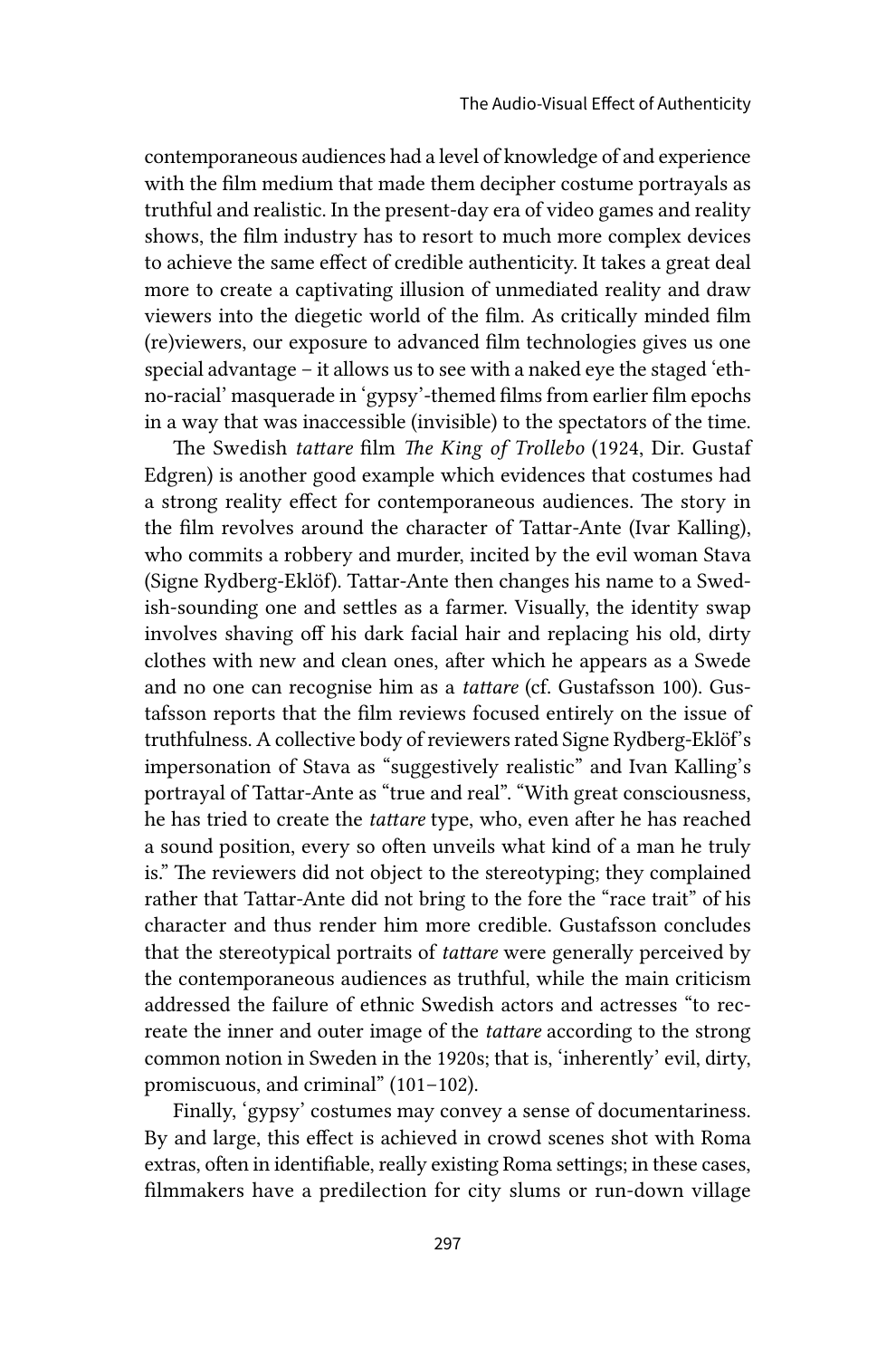quarters and, as already pointed out, they are extremely selective during the stage of casting. Here, the implicit claim to truth is just as present, but it is of different nature as it relies on the indexical quality of the photographic image. The 'truth' about 'gypsies' and their habitual dress is sanctioned by the highly selective gaze of the camera, which toys with the evidentiary power of the photographic image and its purported objectivity.

To sum up, in 'gypsy'-themed films, costumes are an essential element in the repertoire of devices used to impart an ideological sense of reality; 'gypsy' outfits draw their aura of authenticity from a number of very different sources: staged ethnographicity, archetypal symbolism, emotional expressivity and/or 'racial' ideology. It is hardly a surprise that the best part of 'gypsy'-themed films falls within the genre category of costume (melo)dramas. At the same time, there are a number of films, although not many, the narrative and the visual design of which work counter to the racialising aesthetics of authentication by subtly subverting or by fully exposing the costume-like nature of the 'gypsy' phantasm. Among the better-made films in this group are *Golden Earrings* (1947, Dir. Mitchel Leisen), *Train of Life* (1998, Dir. Radu Mihăileanu), *Gypsy Woman* (2001, Dir. Sheree Folkson) and *Transylvania* (2006, Dir. Tony Gatlif). These works can also be read in more universal terms, as meta-narratives that provide a self-reflexive commentary on the fluid, performative nature of modern 'ethno-racial' identities.

### 8.2.2 Art Direction: Sets

The sets in 'gypsy'-themed films are primed for conveying an ideological sense of reality. As already pointed out in the section above, through the paratexts an explicit claim is made that the fiction films feature "real gypsies", "real encampments", "real settlements", "the real world of the gypsies" or "the real culture of gypsies", so that the distinction between the pro-filmic reality and the film's fictional world is removed. At the same time, the criteria for authenticity, for what is deemed truthful and realistic upon selecting settings, props or even character types, lie with the film's crew and its (art) director. Art directors are commonly celebrated as the cinema's "architects of illusion", to quote the American film scholar Lucy Fischer, but in the case of 'gypsy'-themed films the craft of art direction performs a less commendable task, for it panders to the dominant racialising discourse: the film constructs an illusory world designed to legitimate the hegemonic ideology.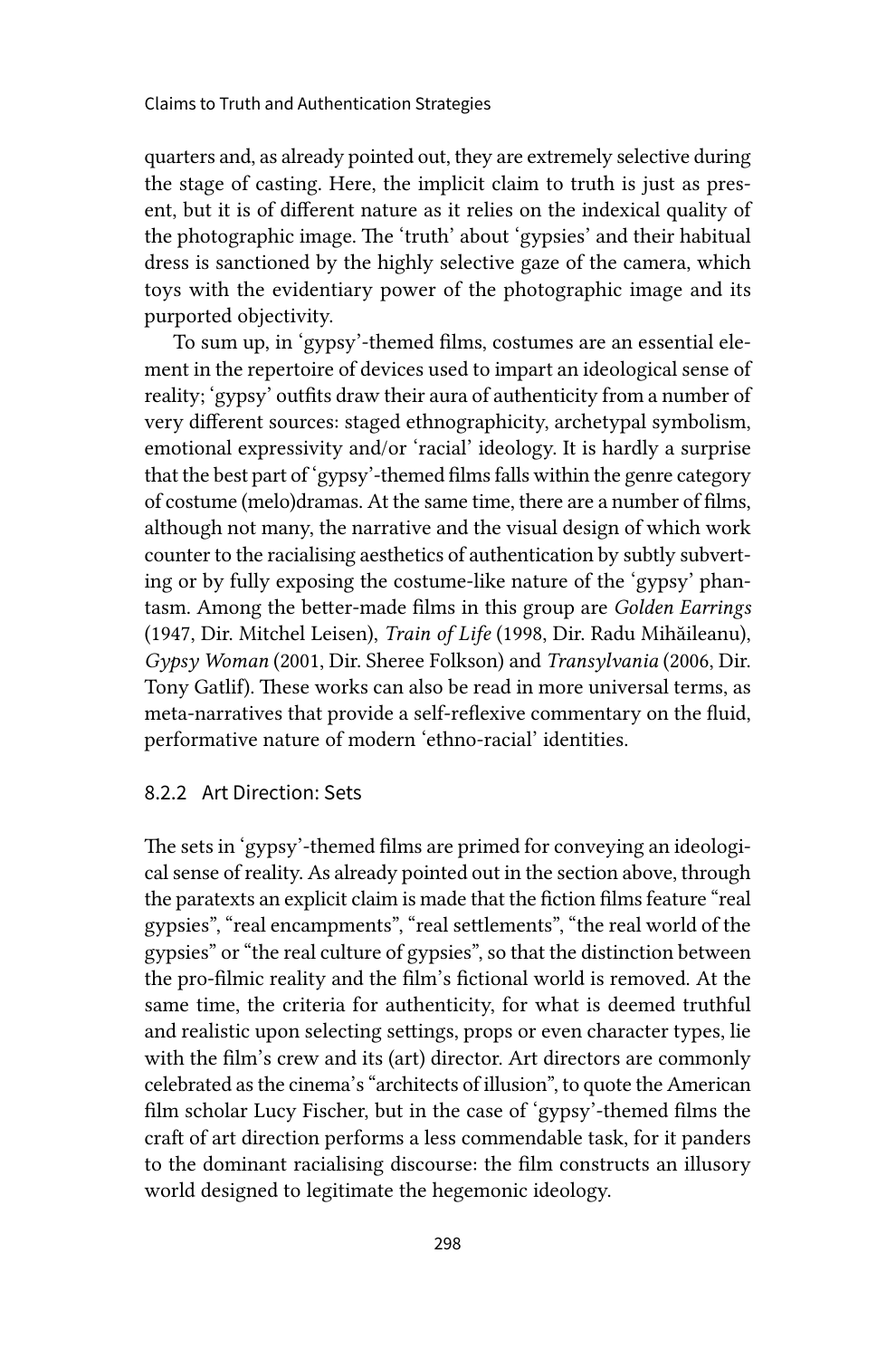In this section, I refrain from a thoroughgoing analysis of props and set decorations. Film sets need to be considered individually within the historical context of their production, because each film offers its own mix and match of the fictional and the historically truthful. And just as with 'gypsy' costuming, the selected objects and décors can derive their aura of authenticity from various sources of authority. In terms of set decoration, there is one element that distinguishes 'gypsy'-themed films from most other fiction films and that is the recurrent use of Roma extras as human props, as indexical signs of 'gypsy' authenticity that are deciphered as pointing directly to the socio-historical world. What is more, human bodies and artefacts are often arranged in a stable repertoire of motifs, and this repertoire of 'gypsy' motifs is not only overfamiliar in the medium of film but has been continuously re-used in the various arts, starting from seventeenth-century literature, moving through painting, opera and theatre, and ending up with modern photography. The repetitive deployment of such legible, hypnotisingly familiar motifs is another way of inducing déjà-vu in the audience, bolstering the spectators' predisposition to believe that what they are seeing is the 'truth'. In his insightful article "History and Film: Public Memory in the Age of Electronic Dissemination", the film scholar Anton Kaes superbly dissects the "reality effect" achieved in historical film, and although his observations relate to another film genre, they are valid in the same measure for 'gypsy'-themed films, because there, too, "images of images circulate in an eternal cycle, an endless loop, in a Mobius strip of cliché images, validating and reconfirming each other" (112). The reality effect in 'gypsy'-themed films is, in addition, heightened by its implicit ethnographicity. Not only is the assemblage of recurrent 'gypsy' topoi studiously recycled over the course of centuries in the various arts, but it also assumes the authoritative function of what the French-Nigerian anthropologist Olivier de Sardan calls "an ethnographic index" (23). In his article on "The Ethnographic Pact and Documentary Film", the scholar draws attention to the silent evidentiary strategies employed in ethnographic film and argues that giving "the viewer the illusion of being introduced into 'the interior' of a world not his or her own, as a familiar guest, but also with a sense of separateness, is one of the ways in which documentaries create, imperceptibly, and without fanfare or words, their ethnographicness" (23). Needless to say, 'gypsy'-themed films are neither documentaries nor are they made by anthropologists, but they act as if they are. Most of them purport to afford an insider's view into 'gypsy' culture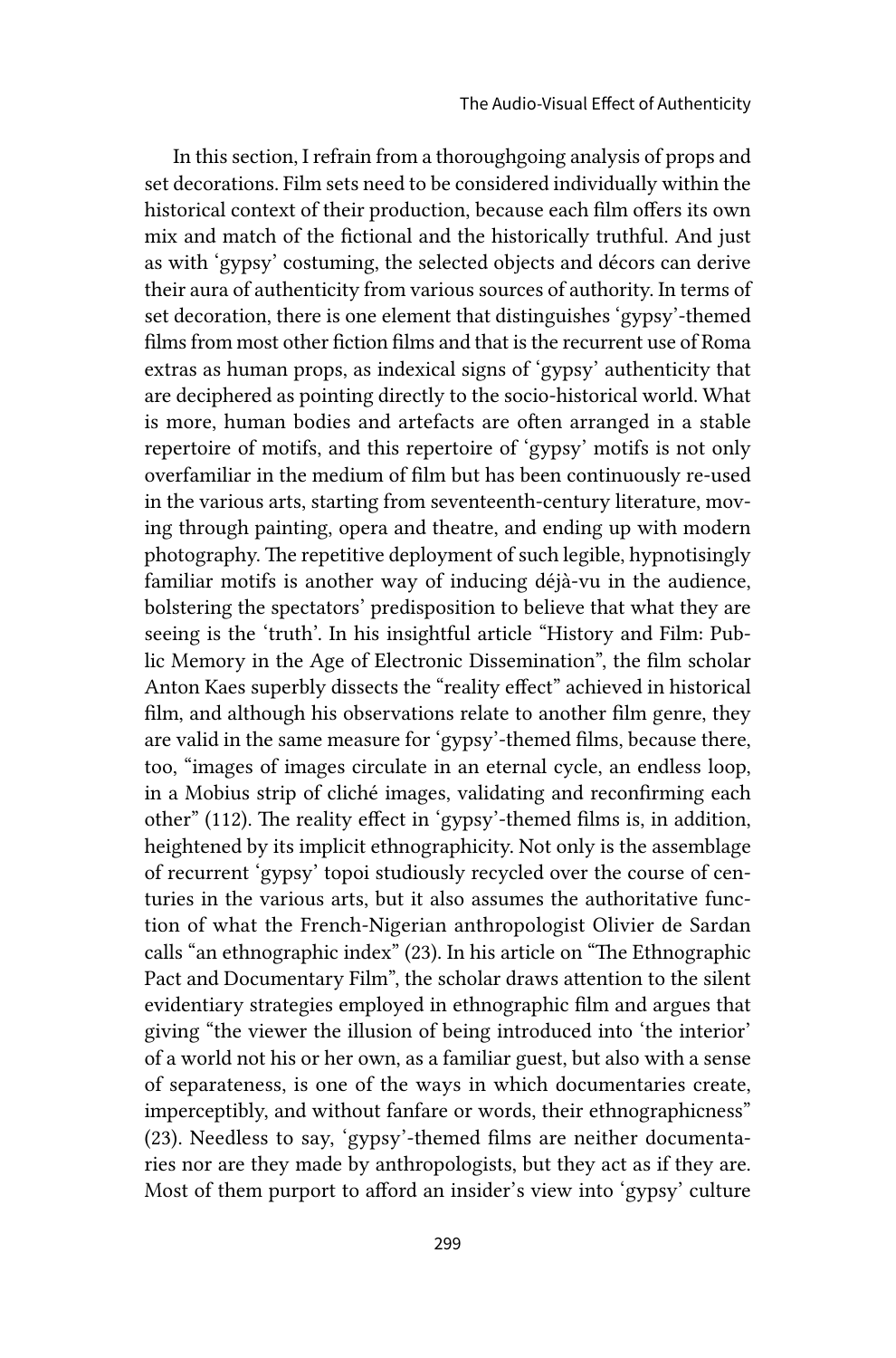and (under)world by including a fictional tableau of 'gypsy' customs and rites in documentary-inflected sequences. The camera mimics an anthropologist's gaze showing the 'gypsy' way of life segmented into daily routines, occupations and life-cycle rituals, and thus it makes a tacit claim to ethnographicity, endowing the 'gypsy'-themed fiction film with the authority of an ethnographic documentary. One good example in support of these observations comes straight from the script of *Golden Earrings* (1947), in which the para-ethnographic gaze of the camera is staged as that of the 'white' male protagonist. In the film script, we can read:

# WAGON ENTRANCE – (DAWN) – Set & Plate – Transparency (Metolius River)

Through entrance we see the tree-tops and a luminous dawn sky. CAMERA IS MOVING BACK into the INTERIOR OF WAGON: shows the Colonel awakening. He stretches, looks idly around, is momentarily startled, then grins faintly as he remembers where he is. KNOTTD TIGHTLY IN HIS HAIR is a small piece of ribbon.

The wagon is a riot of color. There are boxes and baskets: bottles and jars filled with shells, nuts, herbs. There is a bear's claw, a skeleton of a frog, the mummified remains of small animals, food, clothing, pots and pans. Bundles, sacks, and clothing hang from the walls. The floor is spread with clean straw. (Butler 31)

To recap, as our discussion so far has demonstrated, some or most of the following motifs come up with a predictable regularity in the films: carts, wagons or caravans moving thorough idyllic landscapes; tents or entire camps set up in fields or forests; wild night celebrations with dances around a big open fire; child-birth and baptism rites amidst nature, spectacular weddings and burials; acts of washing, shaving, dressing up, cooking or crafting objects in the open (next to the campfire, or in front of a wagon or a dilapidated shack); shanty houses or slums populated by crowds of dirty-looking, shabbily dressed people and their animals; gangs of dishevelled, semi-clad children running noisily around; voluptuous, dark-haired females smoking a cigarette or a pipe, the mothers among them often simultaneously breastfeeding a baby, and also obligingly putting a bare breast on display; beautiful young and/or old ugly witch-like women engaged in palm reading, with crystal balls and other clairvoyance objects; instances of disloyalty/adultery followed by angry acts of jealousy/revenge; zealous, dark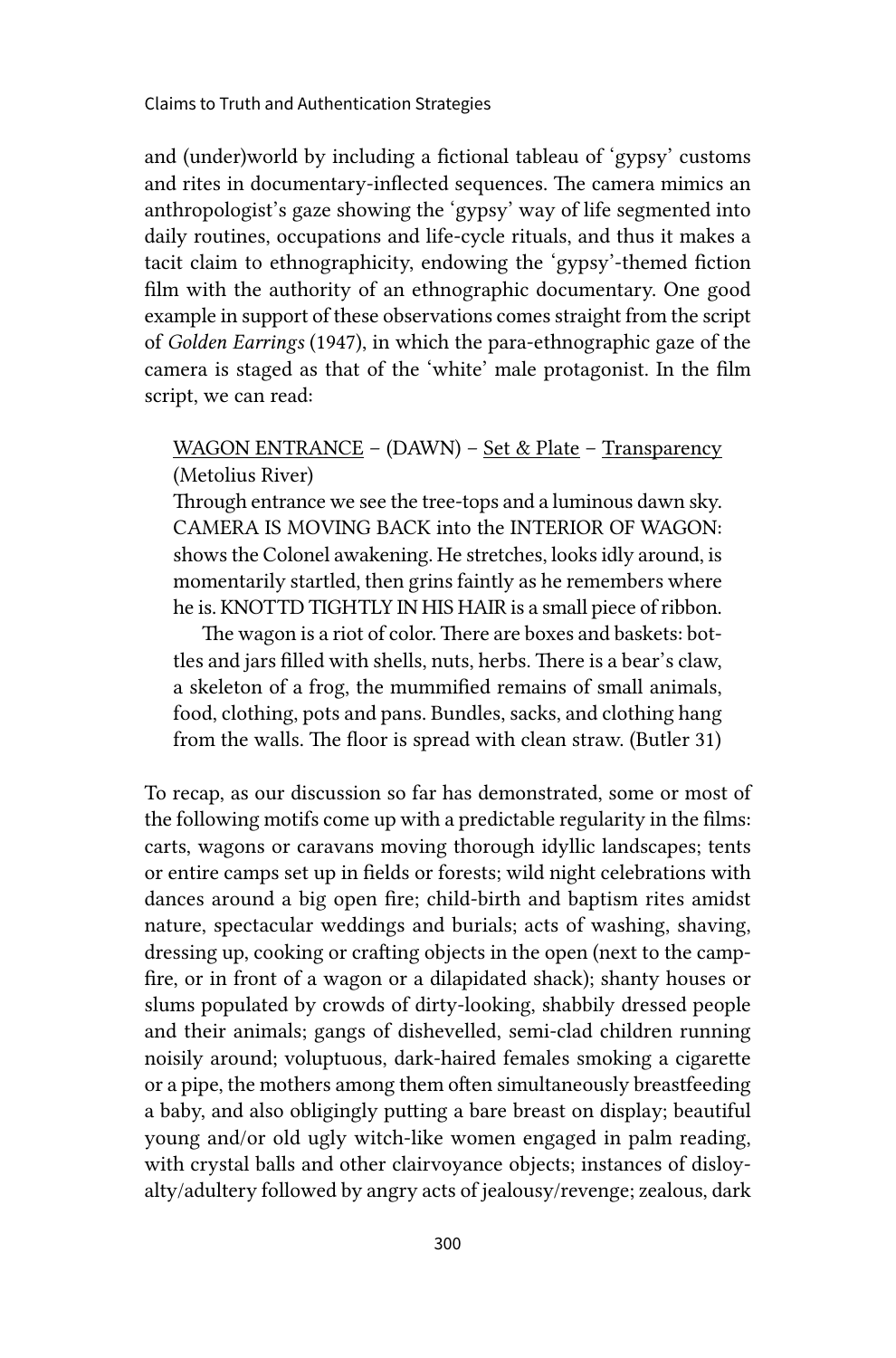males, often naked to the waist, locked in knife fights, stabbing their opponent to death; swarthy men dealing with or stealing horses or old cars, peddling handcrafted wares, gambling with cards, getting drunk beyond measure, beating up their wives, playing the violin or other musical instruments, etc.

In a number of influential 'gypsy'-themed films, this repertory of hackneyed tropes is staged against the backdrop of really existing, identifiable Roma neighbourhoods or settlements. Sudar reports that while shooting *I Even Met Happy Gypsies* (1967) Petrović scouted the region of Vojvodina with his crew, "painstakingly looking for locations, authentic clothes and authentic characters for the film" (126). In an interview, Svetlana Tomá says that *Queen of the Gypsies* (1975) was shot in the Carpathians, in the town of Vinogradovo on the border with Hungary, the director's favourite place (*Queen,* DVD bonus material). In addition, *Pink Dreams* (1976) was shot on location at Trhovište, in a real Roma village and with all-Roma extras (Votruba). According to the press kit of *Angelo, My Love* (1983), Robert Duvall "became totally enraptured with the gypsy community after he met eight-year-old Angelo<sup>137</sup> in 1977 on the streets of Manhattan's Upper West Side"; the director "scouted most of the locations – including St. Anna's feast in Canada, – cajoled and cast the gypsies, shot the film and took major part in its editing" (9); "[t]he film has the look of a documentary, with locations shot entirely in and around the gypsy community – New York City's Lower East Side" (13). The making-of

137 The film synopsis claims that "because of his personal involvement with gypsies, Duvall was able to portray his leading characters as themselves" (3). The text stylises Angelo, among other things, as a sexually precocious child who leads an active night-life, flirts with adult women and sleeps late. "Attending public school is occasionally insisted upon, but rarely enforced by his family" (3). At the same time, Duvall is presented as a benevolent benefactor who advises Angelo to learn to read and write. "Still", Duval continues, "when you ask Angelo what he wants to do now, he says 'I want to be a good gypsy', and a good gypsy doesn't necessarily learn to read and write" (12). In Duval's film, Angelo is faced with the dilemma of choosing between his own people and mainstream society. Eventually, he swears "allegiance to his gypsy blood" (8). Interestingly enough, after the film's release, Angelo Evans was invited as a guest on the Phil Donahue Show, where he was interrogated about Gypsies and their lifestyle. The boy gives examples of Gypsies having regular jobs, such as a policeman, Christian pastor or lawyer, all occupations that require professional training or university education. It cannot escape one's attention that Angelo Evans' testimony apparently goes against everybody's expectations, because the show's host is quick to retort with an ironic comment, inciting every time a wave of laughter from the audience ("Angelo" 2009).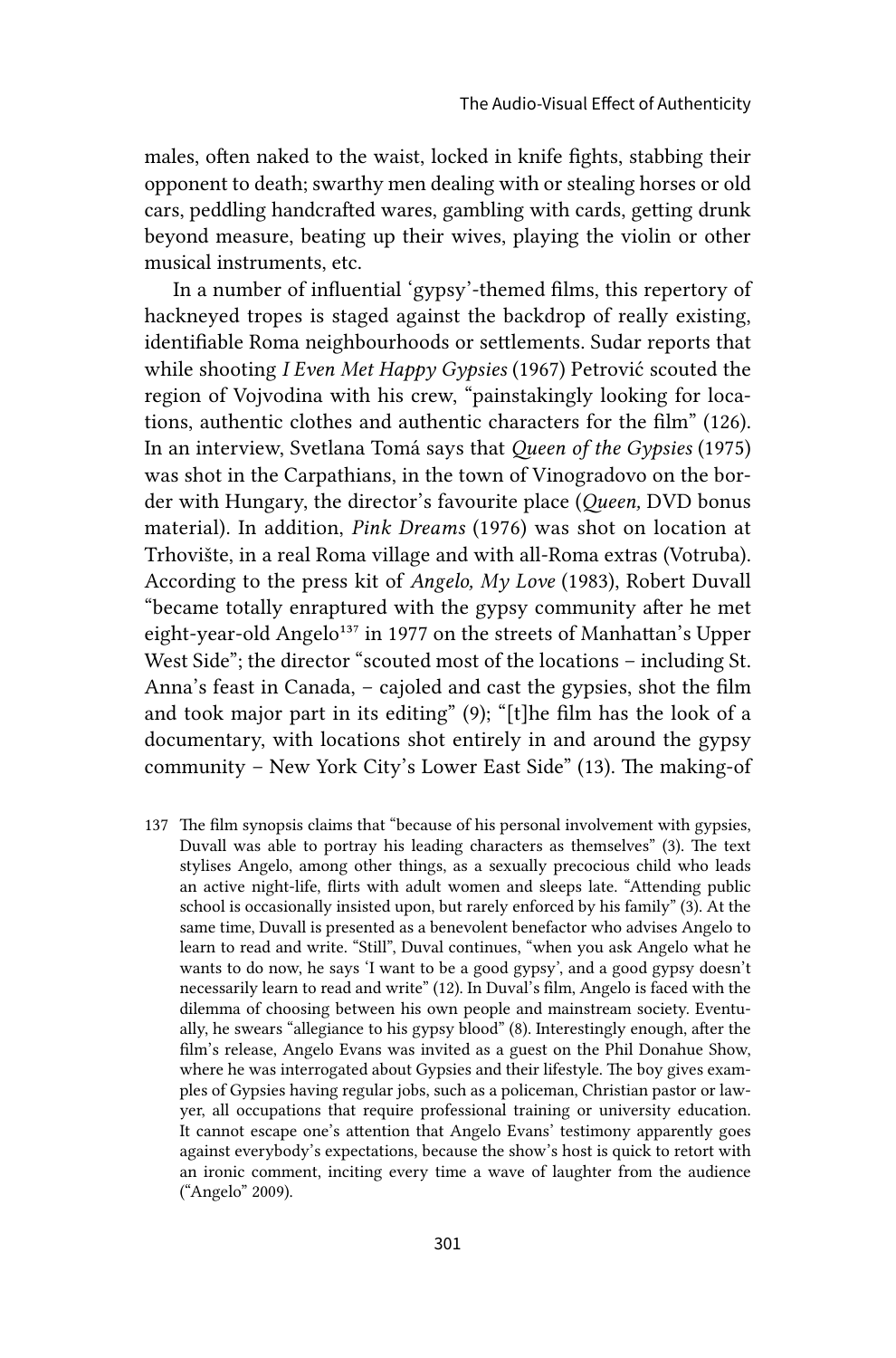story of Emir Kusturica's *Time of the Gypsies* (1989) is not any different. Bertellini reports that the film was shot "between 1987 and 1988 in Italy and Yugoslavia, and chiefly in Shutka, the Gypsy quarters on the outskirts of the Macedonian capital of Skopje" (51); "the director had many locations entirely rebuilt" (53). Here, a mention should also be made of *Gucha – Distant Trumpet* (2006), which was co-produced by Kusturica. In his interview for the online journal *Kino*, the director Dušan Milić explains:

Die Dreharbeiten zu *Gucha* dauerten insgesamt zweieinhalb Monate. Gedreht wurde in Serbien und Bulgarien. Einige der Locations – wie die Party-Boote mit Blick auf Belgrad – sind sehr bekannt, andere echte Entdeckungen. Der Bauernhof, der im Film als Zuhause von Julianas Familie dient, befindet sich tatsächlich nur ein paar Kilometer von Guča entfernt. Das Wohnhaus der Roma-Familie, in dem auch tatsächlich eine 14-köpfige Familie wohnt, ist die perfekte Filmkulisse: das oberste Stockwerk ein sympathisches Provisorium. Balkongitter gibt es nicht in dieser Villa Kunterbunt, die lebendig, bunt und gleichzeitig im Zustand des halbfertigen Übergangs den schwer überschaubaren – überwiegend männlichen Clan – beherbergt.

The shooting of *Gucha* took a total of two and a half months. The film was shot in Serbia and Bulgaria. Some of the venues – like the party boats overlooking Belgrade – are well known, others are real discoveries. The farm that is the home of Juliana's family in the film is actually only a few kilometres from Guča. The home of the Roma family, in which a family of fourteen actually lives, is the perfect setting for a movie: the top floor is a nice makeshift solution. There are no balcony railings in this Villa Villekulla, which is lively, colourful and at the same time in the state of half-finished transition, housing the hardly manageable and mostly male clan. [my translation, R.M.]

The last and most recent example is the children's feature film *Nelly's Adventure* (2016), a SWR production shot in a remote Roma village in Romania. In a series of video statements, published on SWR's website and later removed, the director Dominik Wessely explains his choice of setting and cast in a number of statements: "Es war uns immer klar, dass es ein echtes Romadorf sein muss"; "Mir war elementar wichtig,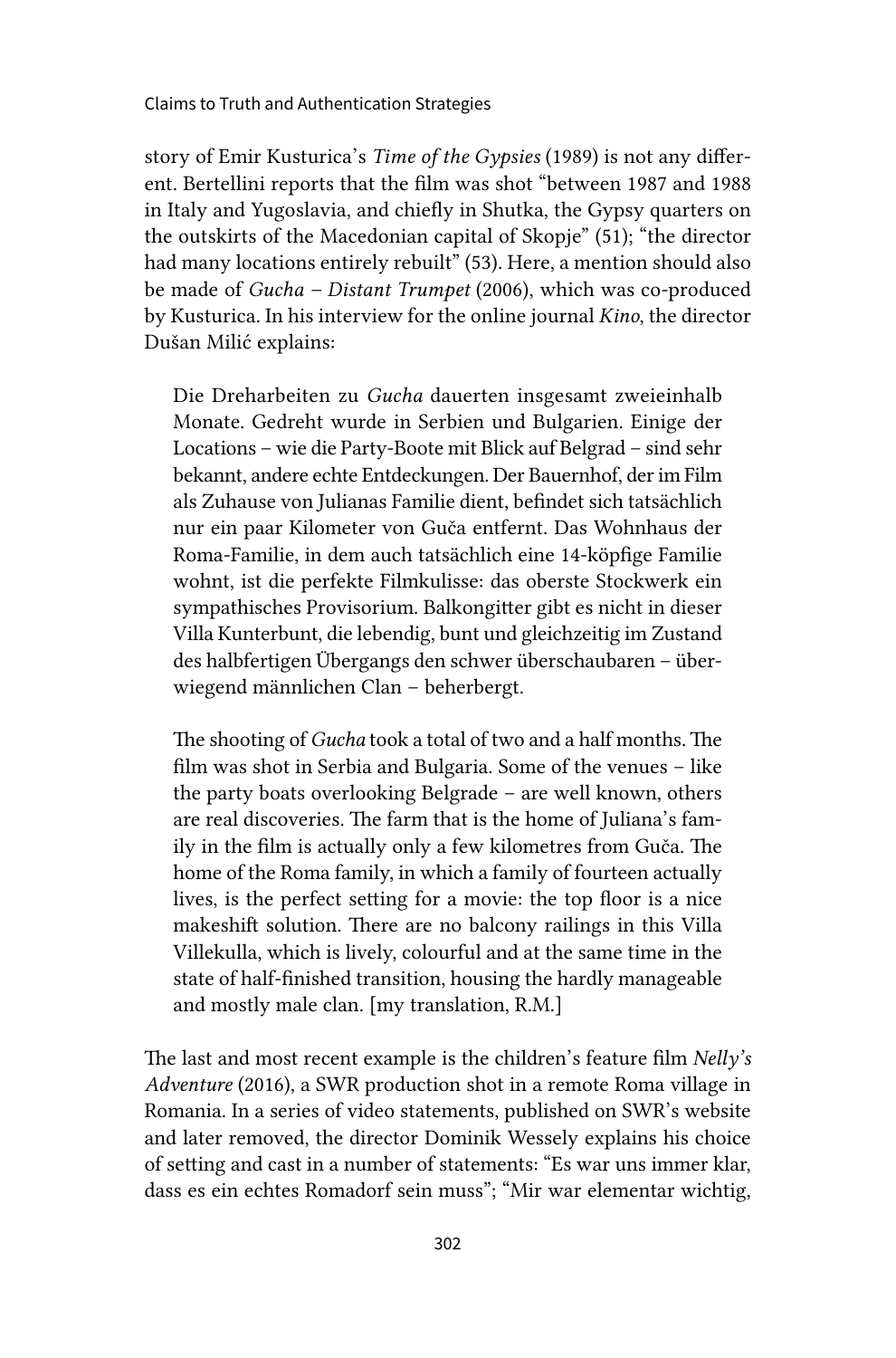dass diese beiden Kinder auch von Roma gespielt werden;" "Da ging es mir einfach auch um das Maß an Authentizität, das sehr wichtig war für die Gestaltung dieser Figuren."

It was always clear to us that it has to be a real Roma village. It was important for me that both children are also performed by Roma. I was concerned about the degree of authenticity, which was very important for the construction of these figures. [my transcription and translation, R.M.]

From the widely circulated truth-claiming paratexts to the actual amount of work invested in the films' production design, all points to the importance laid upon the films' capacity to impart the commonly shared ideological sense of reality. In some cases, the camera fabricates the "real", in other cases it captures the "real" on location, but the "real", the "truth about gypsies" remain centre stage, the main commodity. When discussing 'gypsy' costuming, I already pointed out that the shared sense of reality, of what is perceived to be convincing and authentic in a film, can derive from difference sources of authority and is influenced by the development of the filmmaking technology. At the same time, there is no denying that some or many of the elements used in the above-mentioned films, such as artefacts, décors or cast, are authentic, in the sense that they belong to the socio-historical world of a given Roma community. The question rather is how and for what purpose are these elements employed within the fictional narrative of the films? For in a large number of 'gypsy'-themed films, genuine artefacts, Roma extras and entire Roma villages have the sole purpose of furnishing an authenticating backdrop for the film's made-up story, which unfolds in the foreground. Bringing a degree of veracity, some sort of semi-documentary realism, the setting and all other props serve to substantiate – in a very literal sense of the word – the director's vision of the 'gypsy' universe. In other words, the aura of authenticity that comes with certain bodies, places and artefacts extends to envelop the entire film, its character portrayal and storyline. So, whenever a 'gypsy'-themed film is praised for its convincing realism, it is always necessary to ask: Which of the film's numerous elements are endowed with authenticity? What type of authenticity is this? How do these signs of authenticity interact with the rest of the film? What meaning do they impart on the film's narrative, on the delineation of its 'gypsy' characters and on its bottom-line message?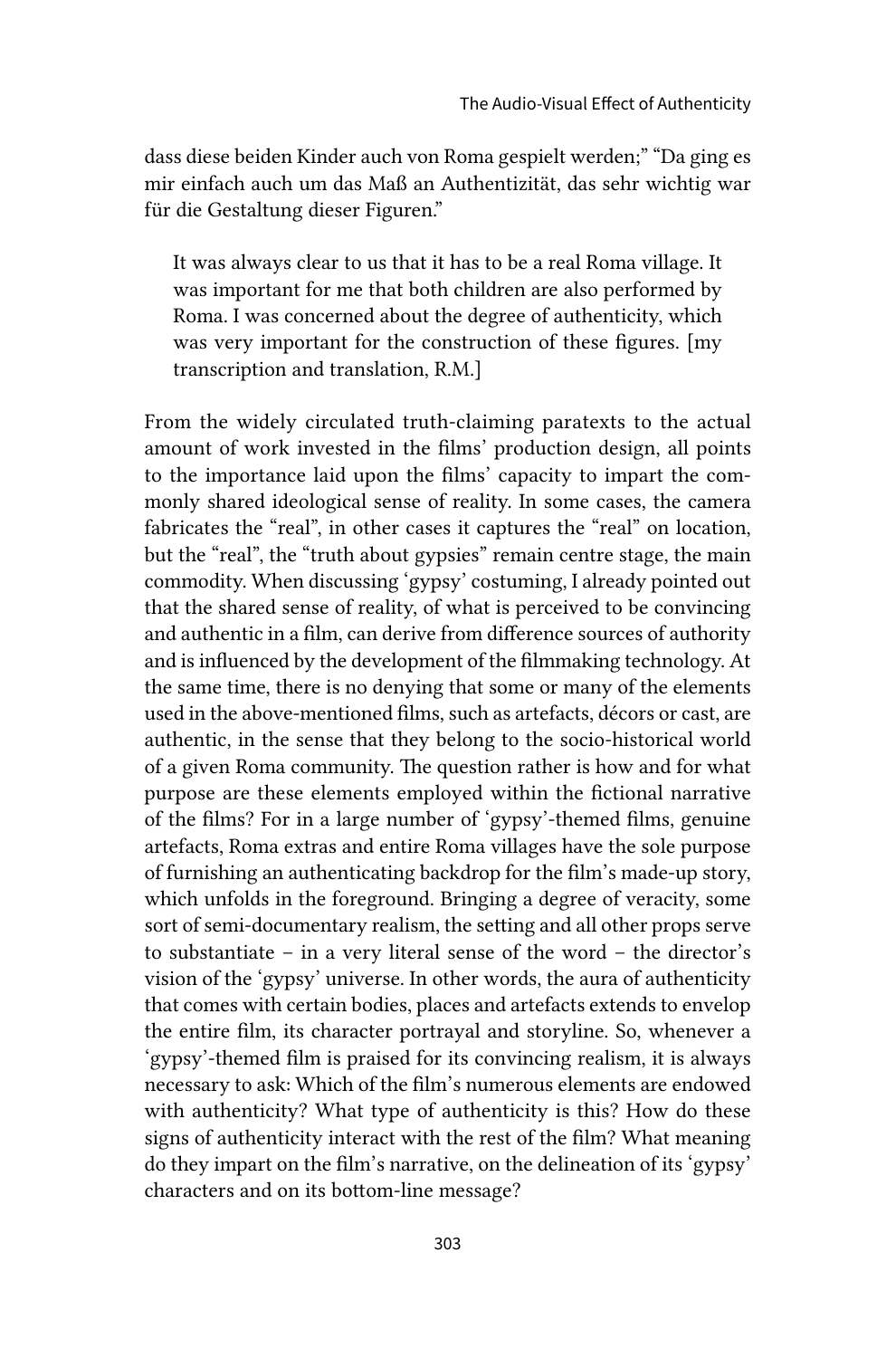The ideological effect of authenticity in 'gypsy'-themed films often draws its power of conviction by nourishing the East-West divide, attesting to the perceived superiority of the West over whomever happens to be situated to the east of it (certainly, each film re-fashions the boundary between the West and the East in a manner that suits its story and target audience). This dividing mentality is well exemplified in *Nelly's Adventure* (2016), a German fiction film for children and young people which revives with a new twist the age-old scare story of child-stealing 'gypsies'138 using an impoverished Roma village in Romania as its setting. It is instructive to see how the figure of its main 'gypsy' villain is portrayed. The child-kidnapper Hokus (Marcel Costea) is not only part of a shady world of petty criminals but turns out to be its main organising force. He arranges for Nelly and her parents' plane to get stranded in a Romanian field in the middle of nowhere. Having offered a lift to the German family, he brings them to a roadhouse, where we see him add some drops into Nelly's drink while exchanging a knowing look with the bartender (Fig. 48a and Fig. 48b). After some mishaps, he eventually manages to kidnap Nelly, a blonde and sweet-looking teenage girl, and having sedated her with a handkerchief soaked in chloroform, he brings her to a local 'gypsy' village (Fig. 49a and Fig. 49b). There are many scenes throughout the film which suggest that a good part of the villagers, if not the entire 'gypsy' village, works for Hokus, including the dancing and begging children on the street.

In terms of appearance and costume, Hokus is stylised as a fairytale-like villain; his 'gypsy' features are hyperbolised: framed by a black hat and long black hair, his dark-skinned, expressive face is overgrown with a thick bushy beard, flashing a big smile with a golden tooth. He

138 The producer of the film is the German company INDI Films; two of the co-producers are public television channels – Südwestrundfunk (SWR) and Saarländischer Rundfunk (SR). Over 930,000 euros from public funds were allocated to this production; the official funding institutions include MFG Filmförderung Baden-Württemberg, Mitteldeutsche Medienförderung, Deutscher Filmförderfonds, Filmförderungsanstalt, Medienboard Berlin-Brandenburg, and BKM (for the script). According to the film's official website, *Nellys Abenteuer* has received four festival awards and has been nominated for eight other festival awards (*Nellys*). The film was strongly criticised by the Central Council of German Sinti and Roma, which provoked a heated public debate in Germany in the autumn of 2017 and since then has spurred a series of statements released by organisations and scholars on both sides of the debate. For statements and other publications written in defence of the film, see Becker; INDI Film; and Götz. For statements that take a critical stance on the film, see Brunssen; Heftrich; and Josting.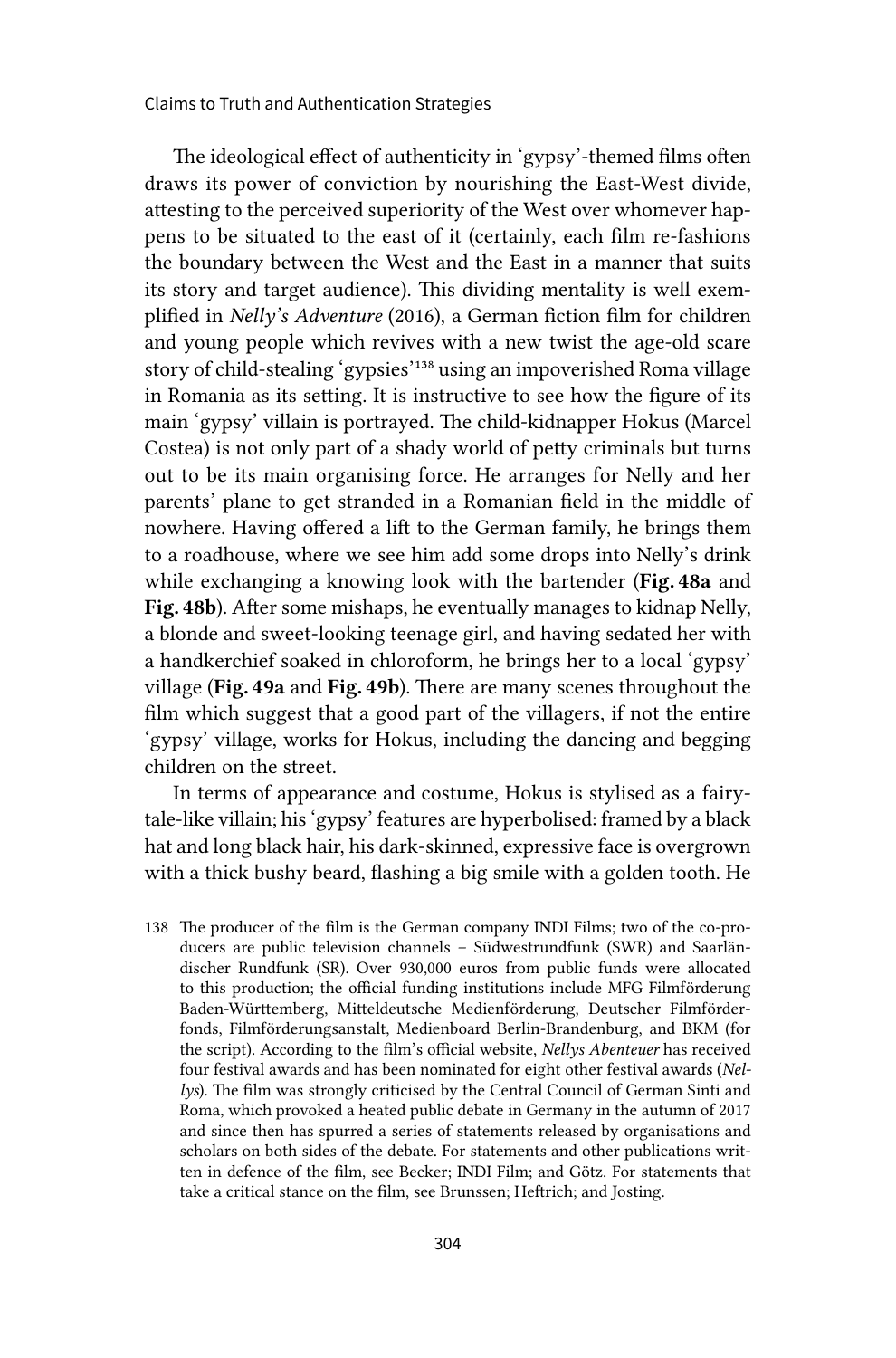

Fig. 48a and Fig. 48b. Screenshots from *Nelly's Adventure* (2016): the blackhaired 'gypsy' thug Hokus (Marcel Costea) offering the stranded Klabunt family a lift to Sibiu; Hokus mixing sleeping drops into Nelly's drink, with her blond-haired father Robert Klabund (Kai Lentrodt), wearing a beige jacket, sitting at the table in the background.

is clearly a bad character, but his malevolence is toned down through theatrical exaggeration and comedy, turning him into an endearing make-believe rogue. The name "Hokus" also points to his fictional nature; taken from the magic incantation "hocus pocus", it serves as a reminder that its bearer's main task is to perform for the sake of entertainment. At the same time, the 'gypsy' child-kidnapper is staged in a documentary-like setting surrounded by the inhabitants of a real Roma settlement in Romania. The effect is similar to that of films that mix live action with animation, like *Who Framed Roger Rabbit* (1988, Dir. Robert Zemeckis). Hokus is no different from a cartoon 'gypsy' character starring in a rundown settlement populated by real Roma. The extras in the crowd scenes, surly-looking men in the main, are used as set decoration, conferring by their presence another quality of realism on the 'gypsy' villain's personality and actions. The realness



Fig. 49a and Fig. 49b. Screenshots from *Nelly's Adventure* (2016): the blackhaired 'gypsy' thug Hokus (Marcel Costea) bringing kidnapped blonde Nelly (Flora Li Thiemann) into a Roma village. A crowd scene showing surly-looking, swarthy males who gather upon Nelly's arrival in the village.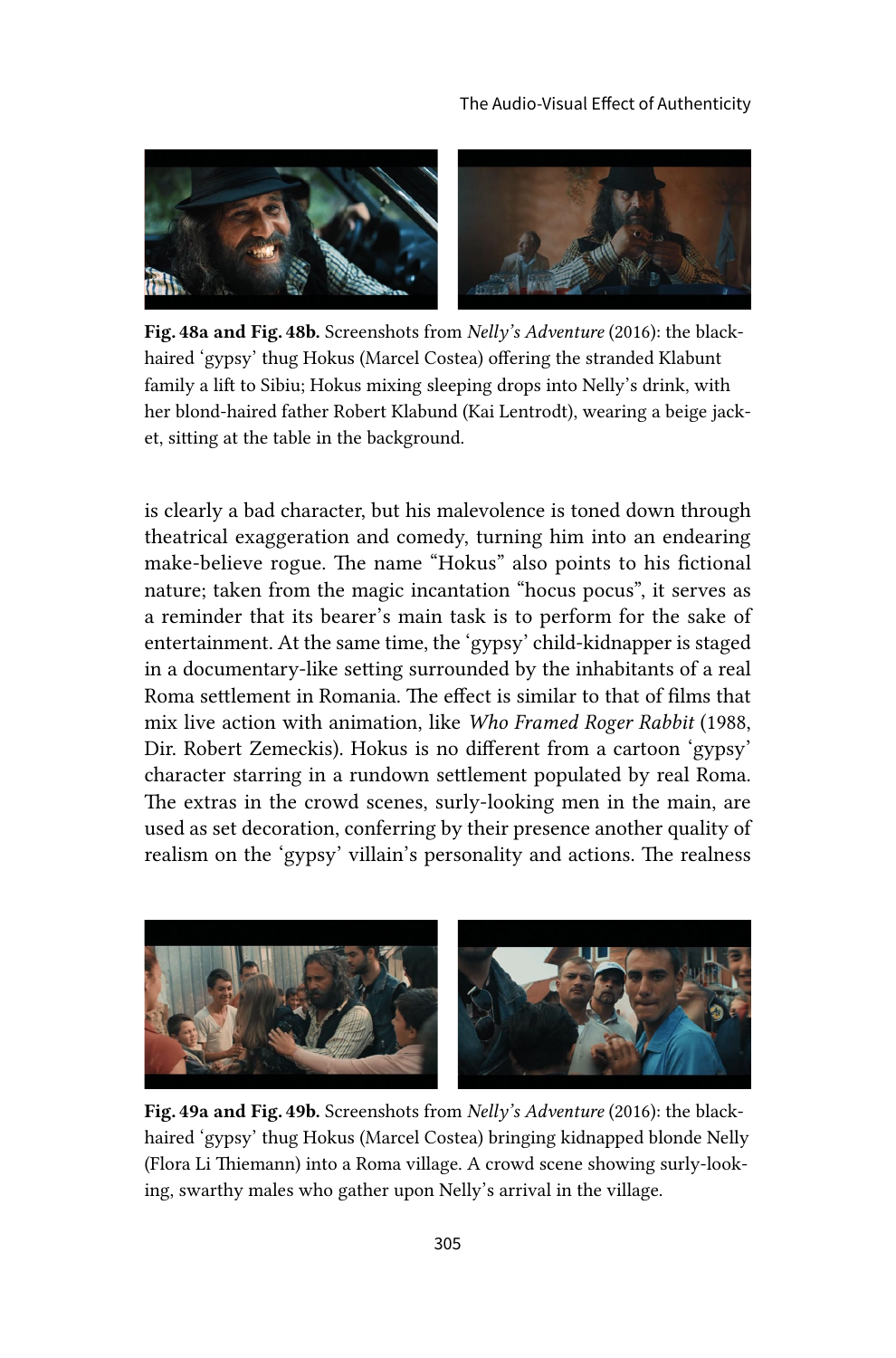

Fig. 50a and Fig. 50b. Screenshots from *Nelly's Adventure* (2016): blonde Nelly (Flora Li Thiemann) on her mountain bike in her spotless, sunlit and radiantly whitewashed German neighbourhood. The shaded, colourful and bitterly impoverished Roma village in Romania where kidnapped Nelly is brought by the 'gypsy' thug Hokus.

of the Roma village transfers over to the entire film, tacitly attesting to its character portrayal and storyline. It is no wonder that for German children the moral of the story is summed up with the admonition that one should not get into strangers' cars and that one should not run away from one's parents ("nicht in fremde Autos einsteigen", "nicht von den Eltern davonlaufen") (Götz 2).

The contrasting images of middle-class urban Germany and underclass rural Romania that the film produces (Fig. 50a and Fig. 50b) clearly represent a continuity of the German 'gypsy' discourse that, as the historian Frank Reuter points out, relies for its empirical visual material predominantly on Eastern Europe. In a comprehensive study of the 'gypsy' as a photographic construct, Reuter develops the thesis that the photographic gaze towards 'gypsies' in the nineteenth and twentieth century reflects the superior if not disdainful view of Germans and Western Europeans towards the eastern part of the continent. The alleged primitivism of the 'gypsies' living there is meant to attest to the cultural backwardness of entire countries. Photography serves, in the words of Reuter, as a documentary validation of one's own domination and hegemonic aspirations (cf. *Bann* 17). In keeping with this tradition, *Nelly's Adventure* stages the 'gypsy' mask to portray people and cultures situated to the east of Germany, elegantly subsuming under documentary images of penury both the diverse groups of the Roma minority in Romania and the Romanian majority. The film imagery not only sustains the superior self-image of Germans and Western Europeans (its target audience), but it exports in the same breath flaws and problems, such as moral deprivation, destitution and petty criminality, in the direction of Eastern Europe, supplying them with the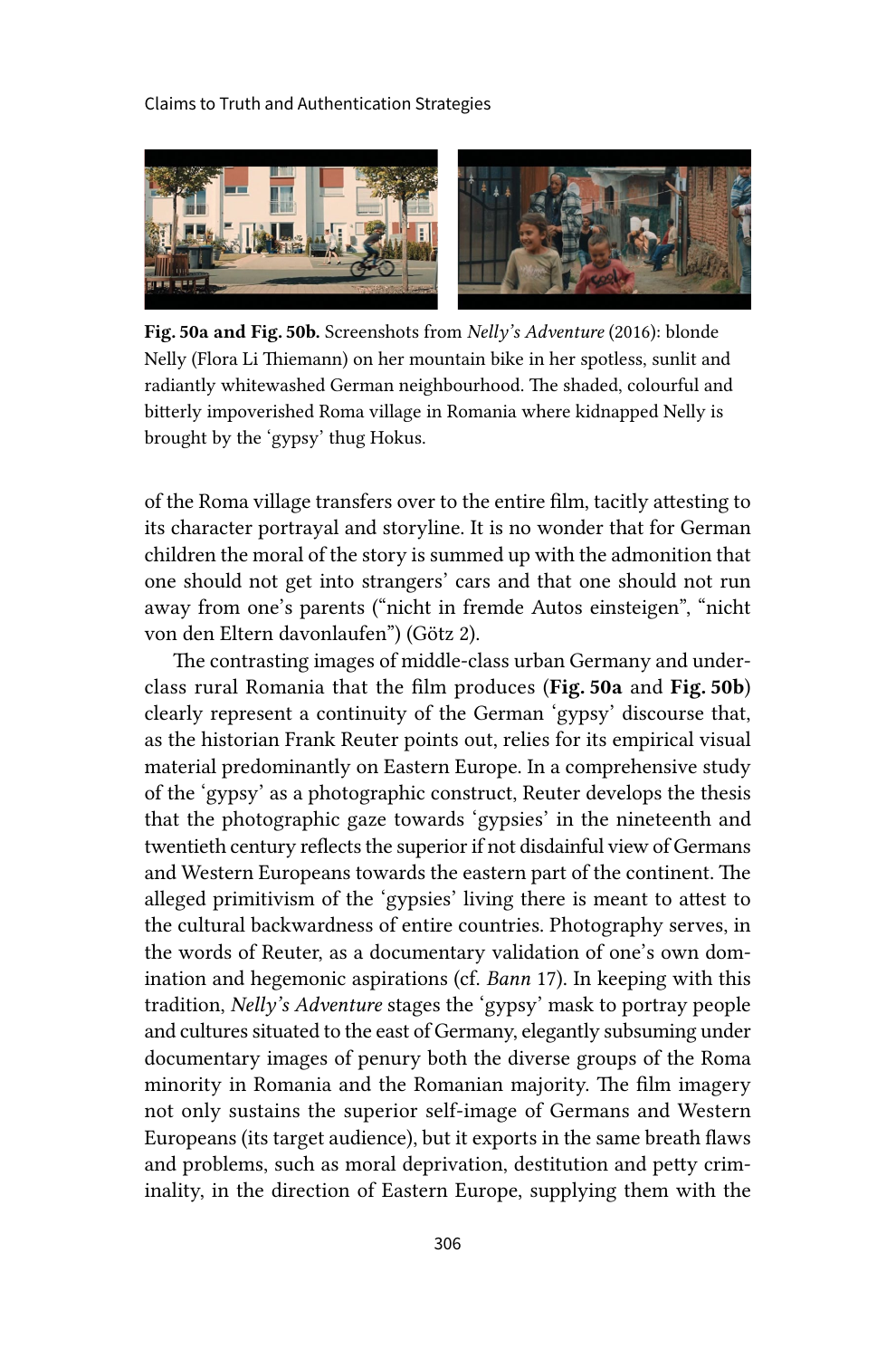ethnic tag of a stigmatised minority.139 Certainly, this narrative can be analysed as a glaring example of Balkanism, a racist discourse Maria Todorova describes in her insightful book *Imagining the Balkans*. One more observation can be added to the discussion here: in some of the 'gypsy'-themed films produced in the West, the 'gypsy' figures (and by extension the deviations they stand for) are not seen as part of the dominant national culture, as our own American or English 'gypsies', but are marked as outsiders who, as it happens, always come from the (south)east. In *King of the Gypsies* (USA), for example, the two 'gypsy' clans are said to have Greek and Russian background; in *Hot Blood* (USA), the 'gypsies' are said to have Serbian background; in *Madonna and the Seven Moons* (UK), the 'gypsies' are situated in Italy; while in *Golden Earrings* (USA), they are of Hungarian origin. In *Gipsy Magic* (MK), interestingly, it is strongly underlined that 'gypsies' come from India, which is also a way to position the film (and by implication its primary target audience, Macedonians) as more belonging to the West and Europe than to the East and Asia.

Let us return to *Nelly's Adventure* and its authenticating documentary-inflected sequences: after all, what underpins the filmmakers' urge towards verisimilitude is hardly the desire to give a voice and a

139 Originally, *Nelly's Adventure* was meant to be used in German schools as resource material for intercultural education and was accompanied by a sixteen-page toolkit for third graders and above, written by Stefan Stiletto, published by Farbfilm Verleih and made freely available for download at the company's website. After Roma self-organisations protested the antigypsy content in the film, the toolkit was removed from the internet. But it is instructive to consider the images and the messages that this educational material conveys. In one of the activity tasks, it describes the supporting characters Tibi and Roxana as Roma street children who earn their living by pickpocketing (cf. 4–5), while Hokus is presented as a man who commits crimes (cf. 5). According to the toolkit, Nelly gets an insider's look into the lifestyle and culture of the Roma in the village (cf. 6), where the village furnishings are described as archaic and pre-modern (cf. 7). In the same breath, the toolkit explains that the film's dramaturgy seeks to create a poignant contrast between the free-living Roma (whom we see living in dire poverty: in shanties, with one water source for the entire village, using outside toilets) and the somewhat stiff, narrow-minded Germans (who are in fact picture-perfect modern cosmopolitan people: we see them living in well-equipped whitewashed houses, working on laptops, flying in planes) (cf. 9). By presenting the said lifestyle of the Roma as colourful, exuberant and free (cf. 8–9), the toolkit overlays the documentary images from the strategically selected Romanian Roma village with an interpretation, in which dire poverty is sentimentalised, exoticised, presented as a cultural attribute of the Roma minority and "embedded in 'culture of poverty' ideology", to quote Shohat and Stam (200), associated with a Balkan state, and thus conveniently exported east of Germany.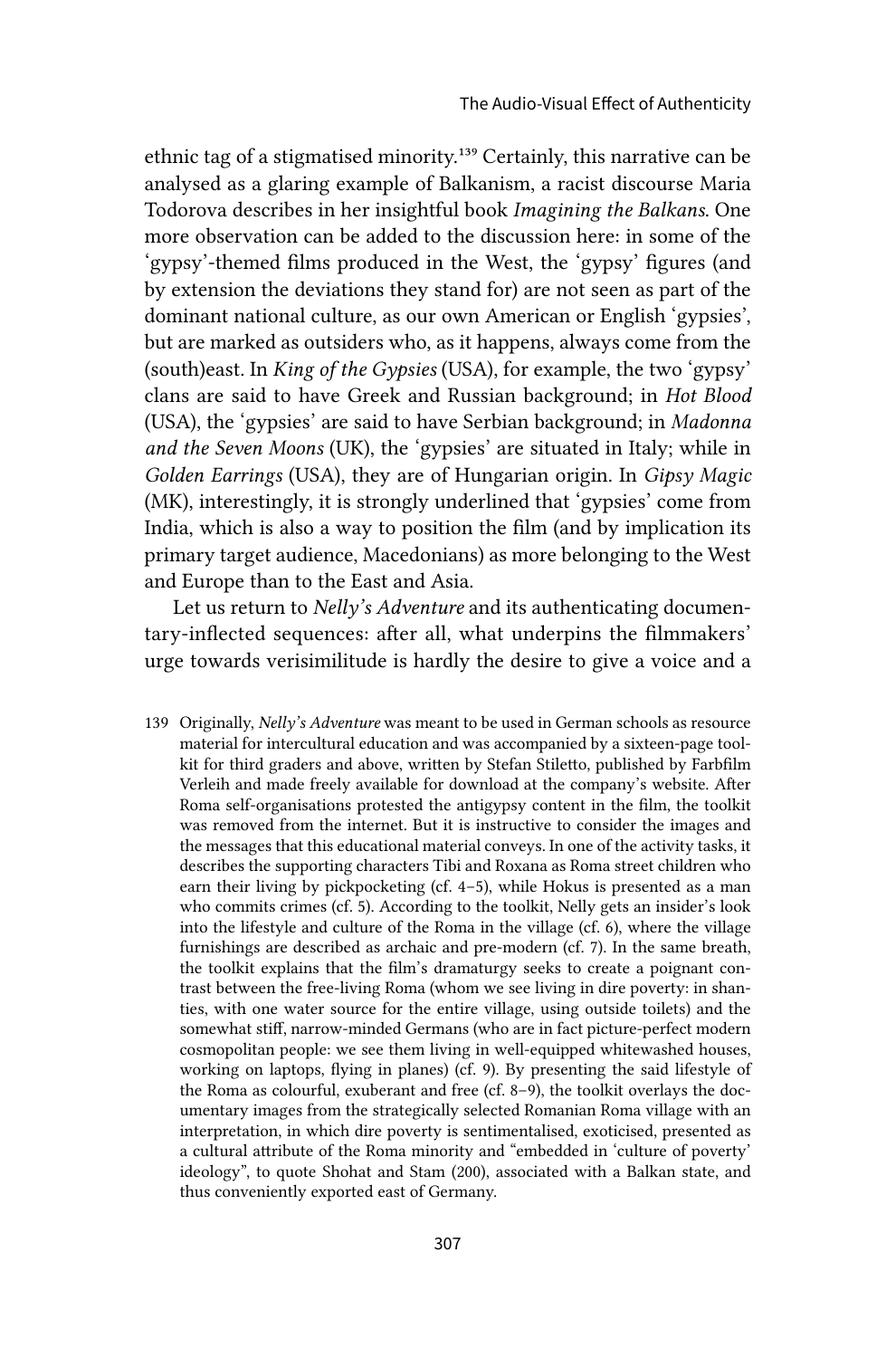historically accurate portrayal of the Roma but the need to authenticate the 'gypsy' mask and its instructive story of human downfall. By staging the 'gypsy' mask and infusing it with reality, films perform many identity maintenance functions. We already mentioned the utility of the 'gypsy' mask in self-image maintenance; another important function it has is giving expression to aspects of human existence that are taboo in a given historical moment or generally in European/Euro-American culture. The essentialist racialising aesthetics of authentication is an artistic trick that filmmakers often and eagerly employ to avoid censorship and escape possible ostracism. The visual effect of authenticity achieved through the deployment of costumes, setting and human props is paired with and thus greatly enhanced by an aural effect of authenticity, as we are about to see in the next section, where the role of the alluring musical score can hardly be overestimated.

#### 8.2.3 Sound Design: Romani Folklore/Gypsy Music

The visual effect of authenticity in 'gypsy'-themed films is raised to a new level of quality through the sound design: without film sound, the moving images of "real gypsies", their caravans, encampments or settlements (often uncannily similar to images of refugees and war-stricken regions) convey something of the desolation that comes with extreme poverty, its lethargic hopelessness and gloom; with film sound, however, the same sorry images attain in a number of films a surreal, almost orgiastic quality that is hard to resist.<sup>140</sup> This transformative effect of film sound, without doubt, owes much of its power to the musical score. When designing the music for their films, filmmakers turn to Romani folklore as well as to compositions in the universally recognisable and universally cherished style of Gypsy music. Romani/Gypsy music not only informs the fabric of 'gypsy'-themed films, but it is also the element with the most powerful aura of ethnographic and emotional authenticity. It allows filmmakers to envelope the storyworld of their film with an auditory veil of emotive realness. The strong immersive effect of the musical score, its unmatched capacity to transport the audience emotionally into the throbbing, delirious underworld of 'gypsies', has

<sup>140</sup> The transformative power of film sound, and of film art in general, which enables filmmakers to cast a poverty-stricken quarter as a compelling picture of ecstatic revelry in the mythic underworld becomes evident when one compares Stole Popov's film *Gipsy Magic* (1996) with the footage from its making-of, available on *YouTube* under the title "Gypsy Magic – On the Set/The Making of (1996)".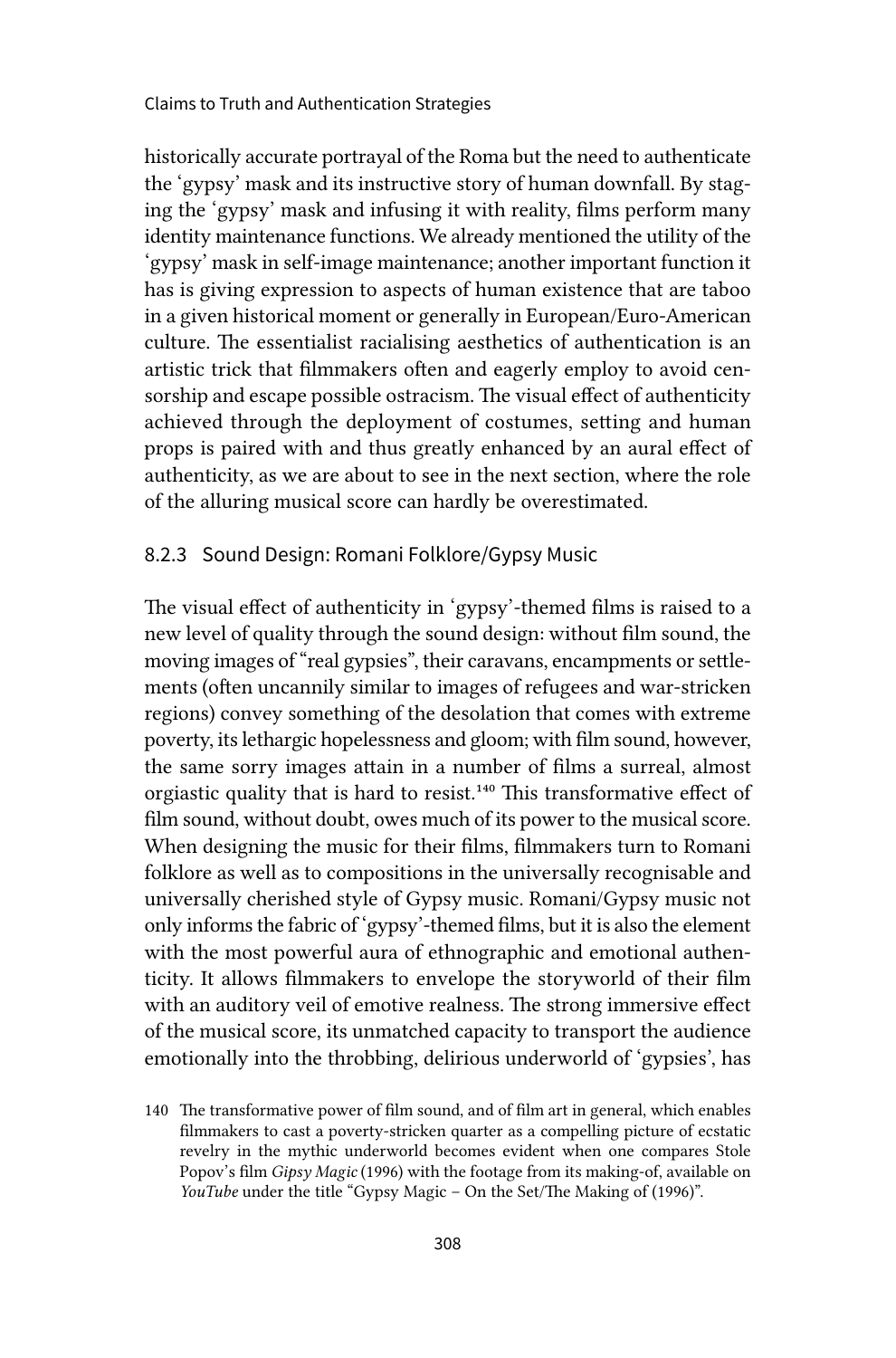a lot to do with the (international) success of 'gypsy'-themed films and their obsessive popularity.

It is not possible to do justice to film music in this section, to its significance or to the multiple functions it fulfils in the films under scrutiny. So, I limit myself to a few observations that highlight the deployment of Romani folklore/Gypsy music pieces as ethnographically loaded signifiers of authenticity. In addition, as a way of lifting the psychological divide between the national Self and the 'gypsy' Other, I suggest that Romani/Gypsy music should be viewed – in the context of these films – as an expression of the negated psychic energy of the national Self that can be fully voiced and better tolerated in the guise of the 'gypsy' Other; through Gypsy music, the viewers can get in touch, albeit temporarily, with their bacchanalian side without compromising their self-image as people of virtue. Like other music forms, Gypsy music has the important function of a psychological safety-valve. In light of these considerations and in the context of our discussion about the interplay between the visual and the aural markers of authenticity, there are many questions that await an answer: How is the musical score in 'gypsy'-themed films deployed as a storytelling tool? How does it organise the storyworld of the film and how does it contribute to its narrative continuity? How does it function in films that pit the 'white' mask against the 'gypsy' mask and their mutually negating universes? As pointed out in Chapter Six, for instance, in the opening sequences of *The Bohemian Girl* (1936), the filmmakers use the "society of voices" device to organise and divide the different groups within the film's narrative. The next logical question is how does the musical score function in those 'gypsy'-themed films which eclipse the bigger picture and show the 'gypsy' world in complete isolation? As for Kusturica's films, for example, Bertellini says that music and musical performances are not a poetic addendum, but inform the films' very texture (cf. 7). Goran Gocić notes the importance of 'live' music performances in Kusturica's works, describing *Time of the Gypsies* and *White Cat, Black Cat* as "all-singing, all-dancing films even apart from their long and copious weddings" (97). In Nevena Daković's view, "[t]he multiple functions of music, particularly, of songs, open the possibility of regarding such films as Gypsy operettas or comic operas" (398). So, we need to ask further: What qualities does film music ascribe to the 'gypsy' world and its inhabitants? What kind of emotions does it overlay the images with and how do these emotions lend credence to the film's claims to ethnographic truth? How is the emotive impact of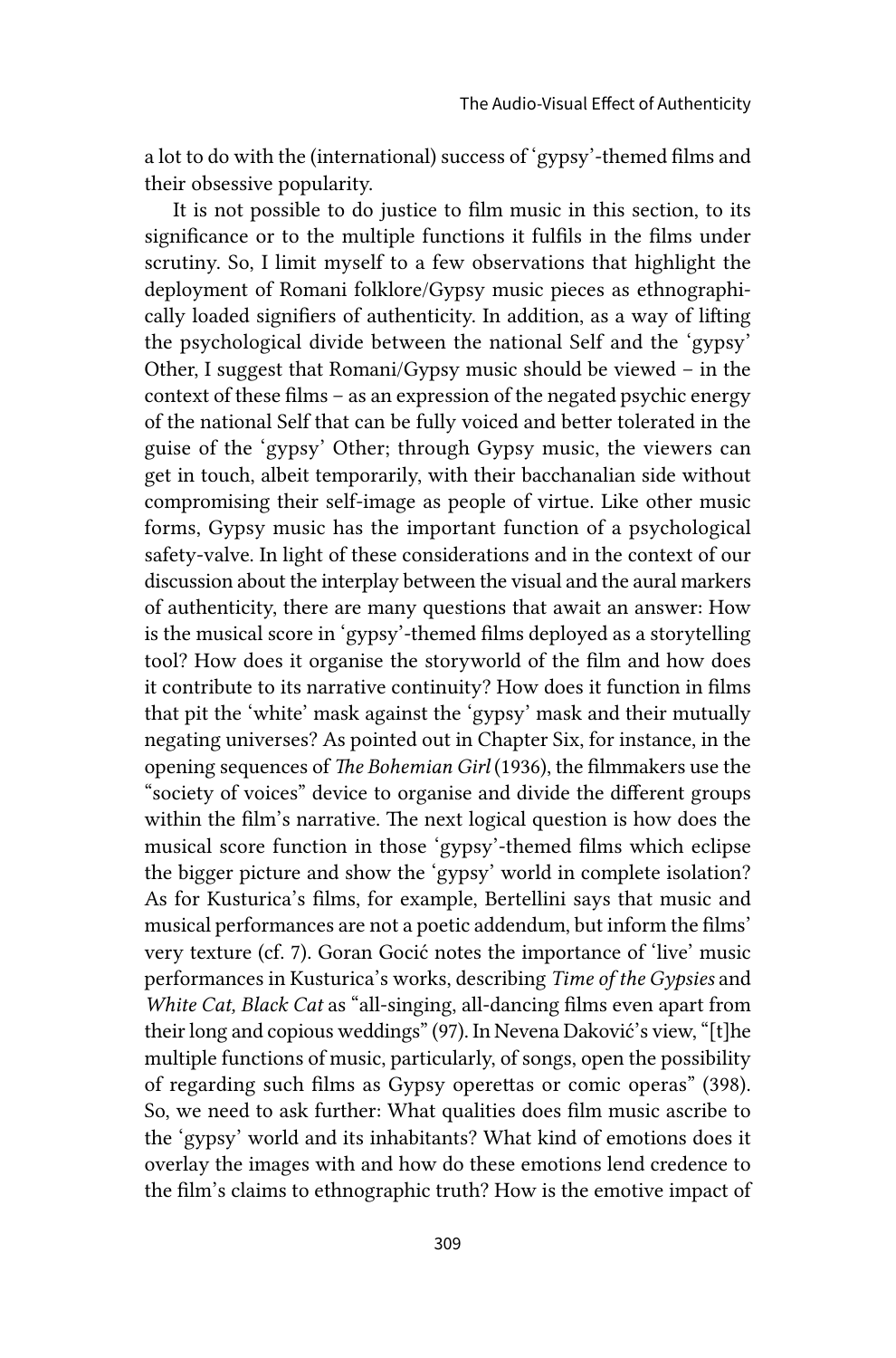Romani folklore/Gypsy music related to its aural effect of (ethnographic) authenticity? It is also interesting to consider how the musical score of internationally successful 'gypsy'-themed films affects Romani music in the pro-filmic world. In relation to *I Even Met Happy Gypsies*, Sudar reports, for instance, that:

Petrović found authentic Gypsy music and orchestras to perform the film's score, often the roadside taverns – *kafana* – as they are called in Serbia. The song "Djelem, Djelem" (or "Gelem, Gelem" – as it is spelled sometimes), which he had already used in *Three* and *Record*, had become a famous Gypsy song across Europe, and is now recognised as the Roma anthem, thanks to the widespread distribution of this film. (143)

And last but not least, it is important to examine the political and economic conditions in which the musical score is produced: does it result from a dialogic exchange, in which Roma musicians are involved on equal terms with the rest of the filmmaking crew, or is Romani folklore exploited like raw material? The last question is addressed, albeit indirectly, in the final example I want to present here. It comes from the Mosfilm production *Queen of the Gypsies* (1975): in a long, filmed interview (with subtitles in English quoted here), the renowned Soviet-born Moldovian composer Eugene Doga recounts how the film's musical score was created, commenting with an element of self-criticism on his own approach:

*Gypsies are Found Near Heaven*, that was, for me personally, rather a risky theme, because I'd never really known Gypsies… And there were several songs in *Lautary*, I remember that they… well… It was Loteanu who'd chosen them, and I tried to ennoble them. (…) And here, the whole film was to be built on the Gypsy material, with real Gypsies participating besides the actors and with real music, as source material of course. (…) What is my input? Where does the composer come in and where does he let go? Where does folklore begin and where does it end? That was the most difficult task for me. (…) We had an actual Gypsy camp, the real Gypsies dressed as we always see them dress all around. (…) But they carried a great concentration of energy in them. Because we looked at thousands of people. I say we, because Loteanu went to one end of the then USSR and I went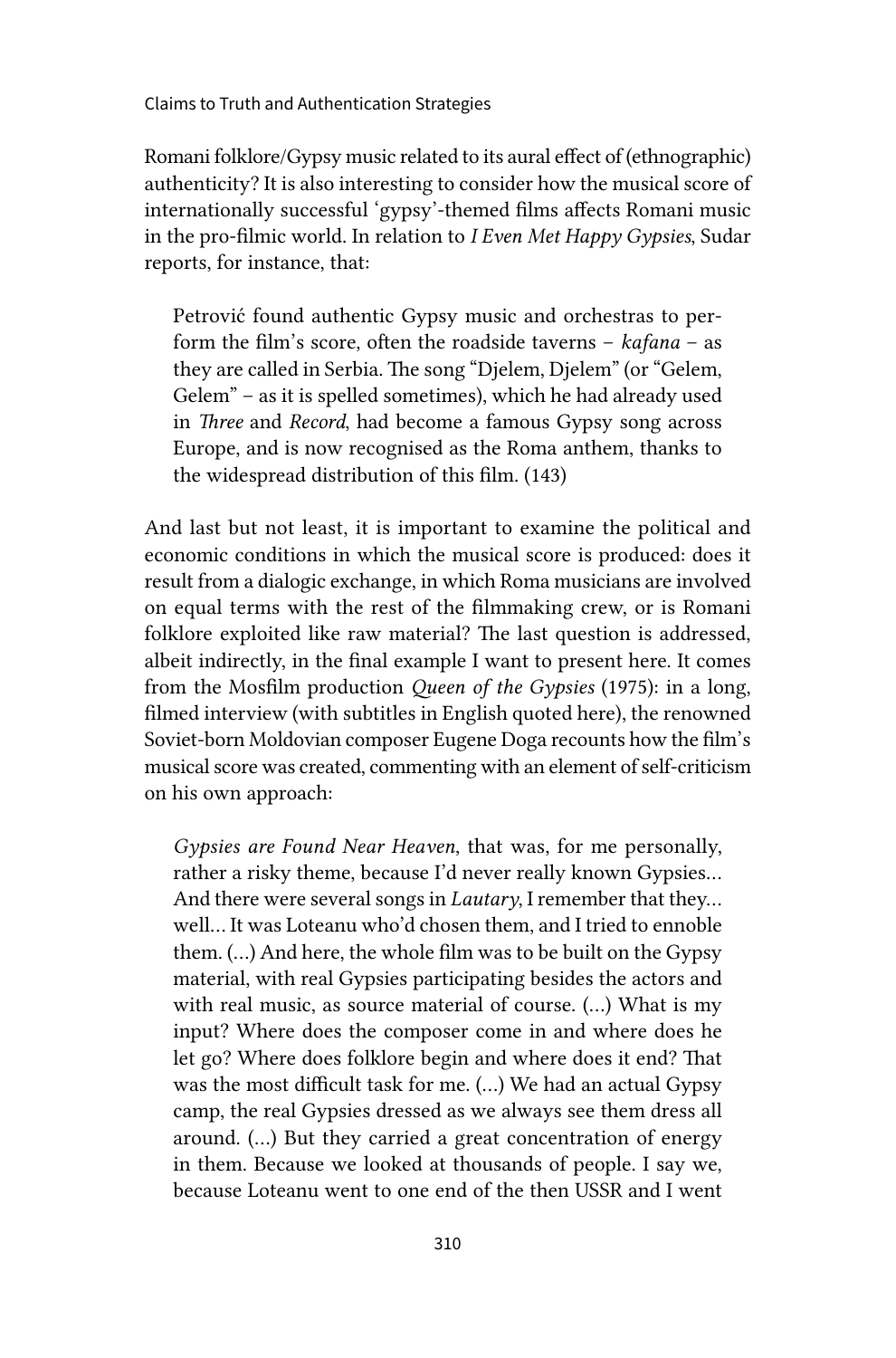to another, and each was picking talented people one by one. Then we recorded that folklore, listened to it, listened to various groups and recorded them. But this proved absolutely inadequate, because it has to be presented differently, on a different qualitative level, on a different professional level. What was it that we needed? I think we found a very interesting work formula – to have it all: folklore, composition, a big symphony orchestra, a big academic chorus, and the Gypsies as that special colouring, that tone, that very colour which helped us to make a Gypsy picture and not just a film about Gypsies. (…) What seemed especially interesting to me when we worked with that material… I thought that because the Gypsies did not know any musical parts when they sing in choruses. I thought that they just jumped from one voice to another. And with my conservatory background, I decided to bring that outrage [безобразие] as I thought it, to order and correct that voice exchange. And when I did it, we had lost that Gypsy flavour [цыганскость, простите за такое слово], that special colouring which always strikes us, which is so exciting, which is so interesting. [the insertions in Russian, added by me, come from the filmed interview, R.M.]

Eugene Doga's account is highly informative if we also consider it in the light of the parallel that we have drawn to blackface minstrelsy. As Saxton points out, blackface minstrelsy marked, on the one hand, the onset of a national American music and it brought spectacular success to its first purveyors, Northerners from old-stock American families and of a middle-class, urban background (cf. 6); on the other hand, these 'white' entertainers saw it as their task to collect slave musical pieces that "floated wildly" or "hummed in the breezes" and to knock them into shape, "to Europeanize them sufficiently so that they would not offend the refined ears" (6–7). Thus, Saxton concludes, the double task of exploiting and suppressing the African element defined the birth of nineteenth-century America's most popular mass entertainment. Michael Rogin observes here that the problem of theft was resolved by assigning labour to the 'whites' who, as the argument went, did the skilled work necessary to transform "black raw material into art" (1064).

Now, if we take a look at the 'gypsy'-themed films listed in Chapter Four, it is striking that in all of these works the musical score is written by non-Roma artists. To give some concrete examples: in *The*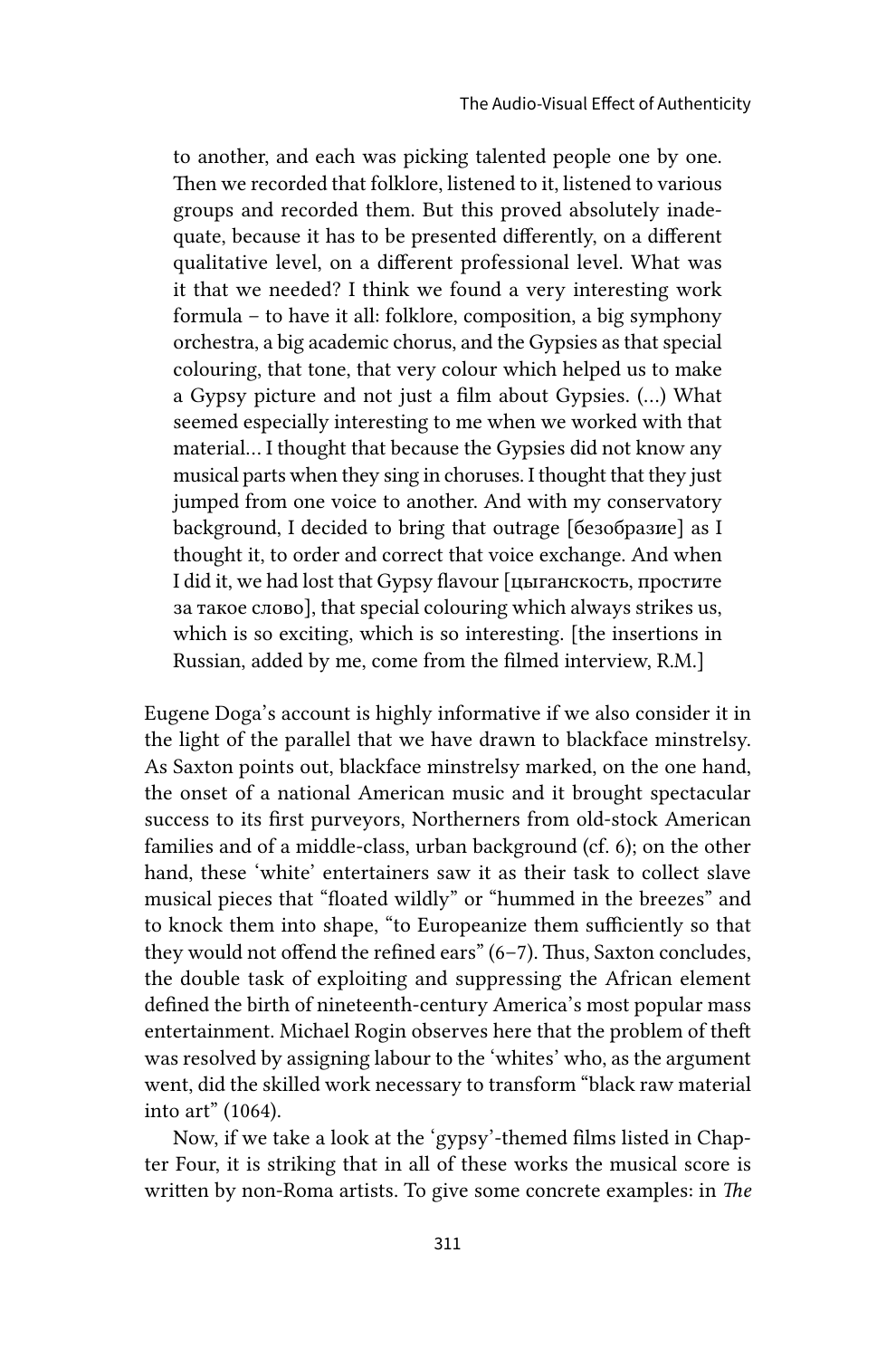*Bohemian Girl* (1936), the musical score is written by the American composer Nathaniel Shilkret; in *King of the Gypsies* (1978), the score is written by the Jewish-American mandolinist David Grisman, featuring mainly the French-Italian jazz violinist Stéphane Grappelli; Kusturica's music collaborator for *Time of the Gypsies* (1988) is the Yugoslavian musician Goran Bregović;141 while in *Gucha – Distant Trumpet*, except for one Serbian folksong, the film score is written by the Serbian composer Dejan Pejović. One paratext published by *Kino*  informs us that Dejan Pejović had to work out the different styles of the two rival bands, which are then played by different orchestras. He closely cooperated with Marko Marković's band of Roma musicians in order to preserve its idiosyncratic sound, but he also had to find a musically independent language for the Serbian band of Satchmo, which was then performed by Dragan Ignjić's orchestra (cf. Redaktion). All these examples, together with Eugene Doga's account, show the extent to which film score musicians contribute to the characterisation and differentiation of the 'gypsy' mask by way of deploying Romani folklore and/or compositions in the idiom of Gypsy music. It will be also very advantageous to examine the notions of music, as well as the other criteria these artists adhere to in their creative work, that is, in the process of composing, selecting, re-fashioning or organising the score pieces, the main purpose of which is none other than to enhance the film's story.

Certainly, the multiple facets of Romani/Gypsy music and its functions in 'gypsy'-themed films need to be further explored in greater detail, but it seems fitting to conclude this section by briefly discussing Sasha Baron Cohen's mockumentary *Borat: Cultural Learnings of America for Make Benefit Glorious Nation of Kazakhstan* (2006, Dir. Larry Charles). This highly controversial film demonstrates how the authenticity effect of setting and sound can be used by filmmakers to cast the stigma of 'gypsyness' upon a randomly chosen country (provided, of course, that the country is located far enough east from the film's target audience). For the film setting, Sasha Baron Cohen chose the Roma village of Glod in Romania; the quasi-documentary images of its dilapidated houses, its unpaved streets and destitute inhabitants (some of whom are introduced in the film as prostitutes,

<sup>141</sup> See here Carol Silverman's circumstantial analysis of Goran Bregović's role in Kusturica's films in *Romani Routes: Cultural Politics and Balkan Music in Diaspora*, and more particularly in Chapter Thirteen: "Collaboration, Appropriation and Transnational Flows" (269–294).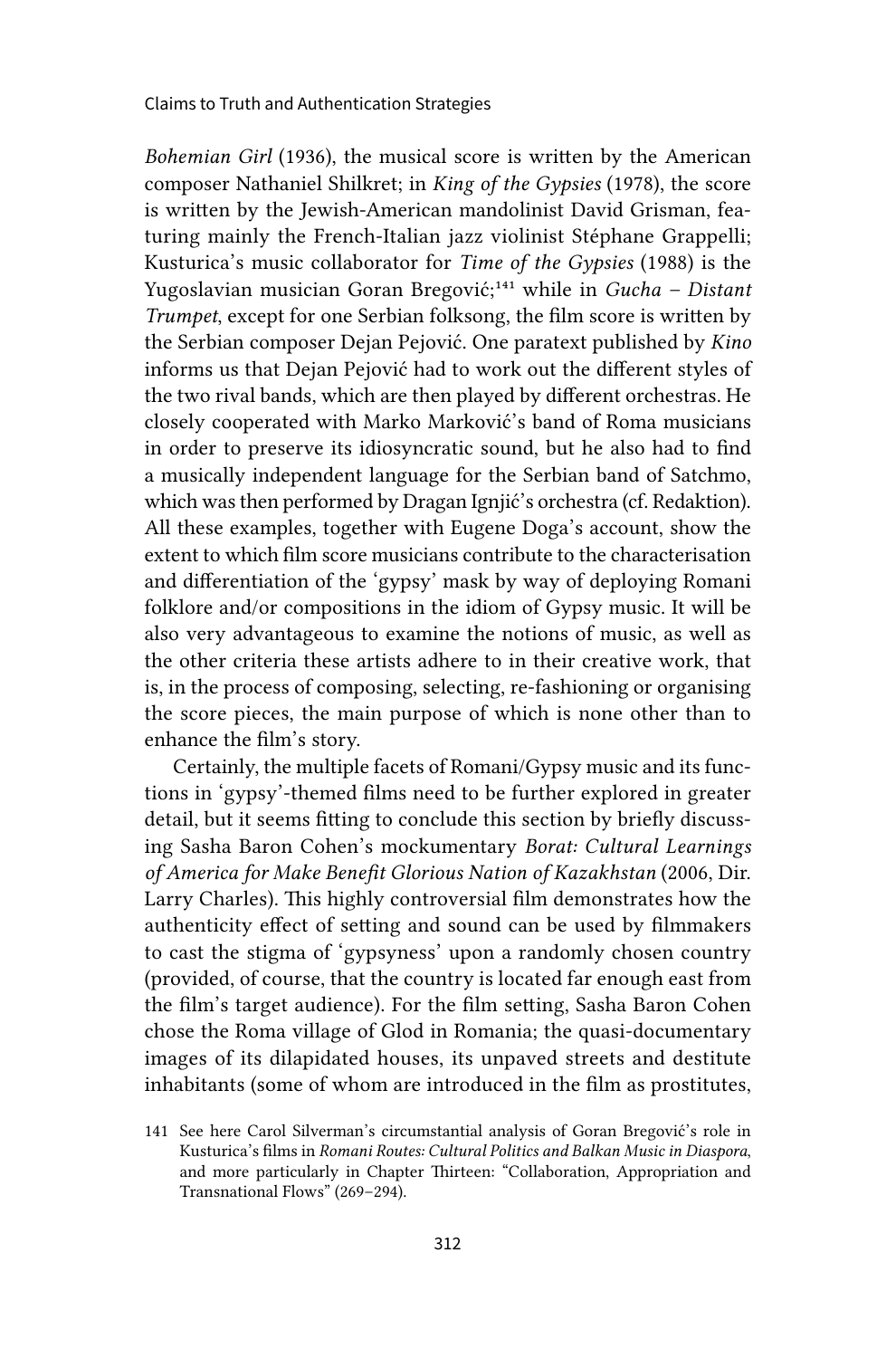abortionists, rapists or child-devouring Jews) are overlaid in addition with emotionally compelling Romani folklore/Gypsy music; among the music pieces used in the film are Esma Redžepova's song "Chaje Shukarije" and Goran Bregović's interpretation of "Ederlezi" from *Time of the Gypsies* (cf. Silverman 289–291). In this film formula, the look of a really existing Roma village and the sound of worldwide popular Romani/Gypsy songs are transformed into non-verbal signifiers of 'gypsyness', supplying the film's fabricated portrayal of Kazakhstan with an audio-visual seal of authenticity. How difficult and expensive it is to protest against the stigmatising power of the big screen becomes palpable when one looks at the multi-million-dollar publicity campaigns that Kazakhstan's government launched in a frantic attempt to counter the "*Borat* effect". Erica Marat reports that, following the film's release, Kazakhstan's diplomats were actively involved in burnishing the country's international reputation; so, for instance, as part of the campaign "Heart of Eurasia", numerous 'infomercials' were broadcast in Western and Russian media, in which the country presented itself as "committed to freedom and democracy", while a follow-up campaign called "Road to Europe" sought to establish a firm link between Kazakhstan and Western states, and so on (1129–1131). Judging by the reaction of Kazakhstan's government, we can surmise that Cohen's film has persuasively switched on the antigypsy mode of seeing in relation to this Central Asian country. And even though the filmmaker's satirical intent was to expose the racism and ignorance of the Americans, laughing a bitter laugh at their readiness to presume true nearly any outrage about a people from the East, the burden of the 'gypsy' stigma weighed heavily upon Kazakhs and they were quick to dis-identify and distance themselves from it. Tellingly, the country's publicity campaigns are primly aligned with Europe's cultural force field, where the 'white' and the 'gypsy' mask constitute its two poles: while cleansing Kazakhstan of its ascribed 'gypsyness', the campaigns strive to 'whiten' the nation's image by affiliating it with the club of democratic nations and reaffirming its connection to the West and the USA. Unpalatable as it may be in an aesthetic and moral way, Cohen's mockumentary has brought international visibility to Kazakhstan on an undreamt-of scale, and many Kazakhs are able to see the positive irony of this development, which in turn is indicative of the powerful effect of 'gypsy' authenticity induced through the artful deployment of Roma settings, human props and Romani folklore/Gypsy music.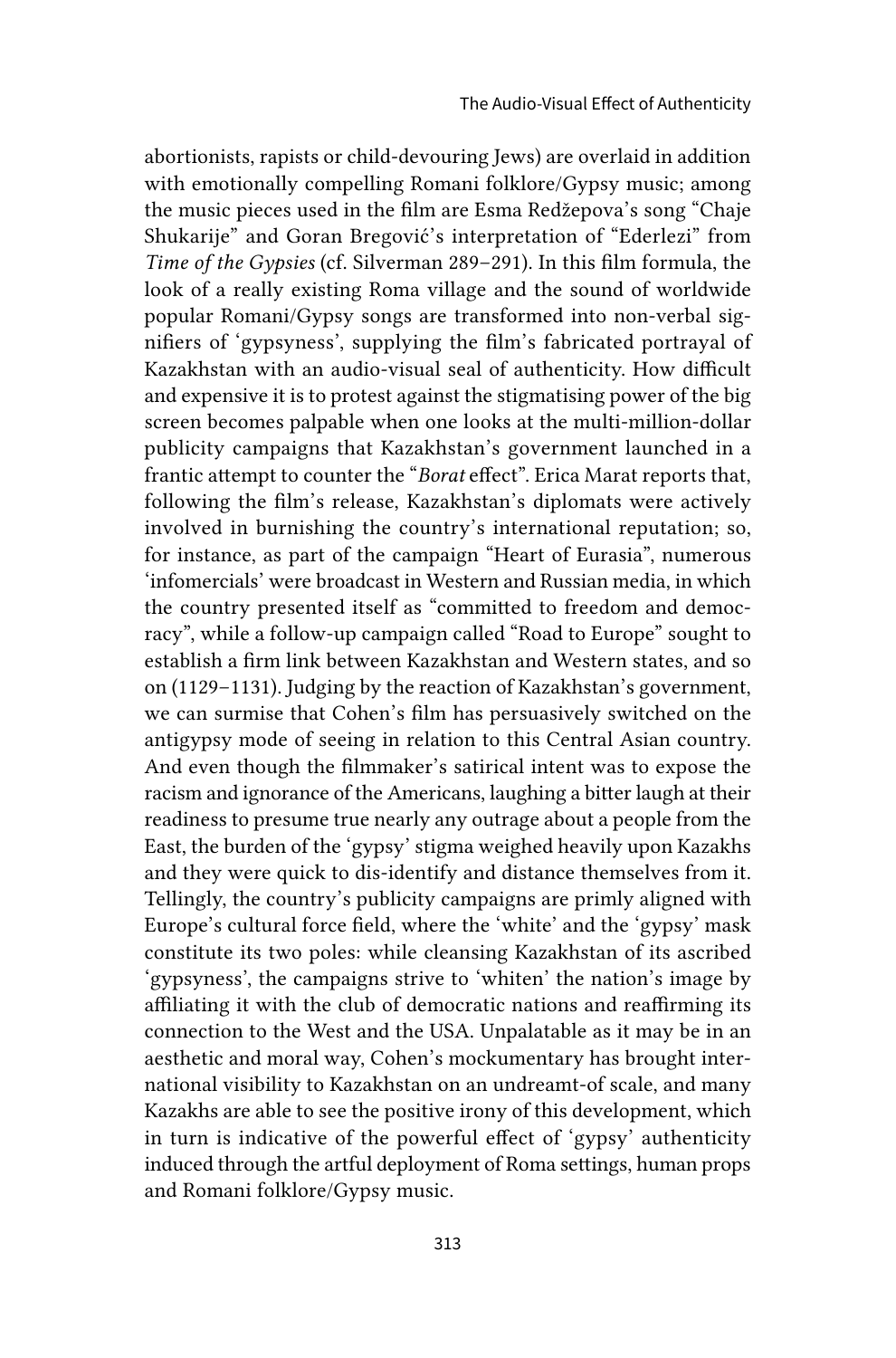#### 8.2.4 Sound Design: Voice and Romani Language

Another potent aural element deployed to heighten the effect of authenticity in 'gypsy'-themed films is that of the human voice. Sitting in the cinema hall, we can hear 'gypsy' characters speak their mind, delivering soul-pouring monologues or engaging in revealing dialogues, the sound of their voices making us privy to intimate moments of introspection. In a number of films, the characters even use the language of the Roma minority, Romani. In theory, giving a voice to a silenced minority represents a powerful emancipatory technique, but in practice, as the examples to follow show, this technique is used in the films under scrutiny to relay the dominant racialising discourse. Most of these films feature scenes in which 'gypsy' figures make utterances containing self-denunciatory and/or self-disparaging remarks about 'gypsies' in confirmation of the hegemonic view that 'gypsies' are deviant creatures by nature. The utterances are made in the first person singular or plural, following the otherwise commendable formula "I/we speak for ourselves", which is also highly authoritative in matters of self-knowledge and self-definition. Thus, wittingly or unwittingly, the films exploit both the authority of the first-person form as well as the predictability of the content of the utterances to consolidate the sense of realness that shrouds their imagined storyworlds. By the power of the grammatical form, the spoken lines suggest that 'gypsies' themselves agree with the hegemonic narrative of 'gypsy' deviance, the characters repeating and asserting – in their own voice and with all the weight of the first-person authority – that which the audience already knows and is willing to believe about the radically Otherised minority.

Here, I want to highlight several examples from *The Bohemian Girl* (1936) and *King of the Gypsies* (1978), all of which are described in minute detail in Chapter Six, as well as one example from *Papusza* (2013), discussed in Chapter Seven.

In the beginning of *The Bohemian Girl*, and more precisely in Sequence 2, we can hear the 'gypsies' sing in chorus:

Gypsy vagabonds are we As free as anyone can be Wandering on without a care today We are so free! Without a care Anywhere that we may roam Is where we make our home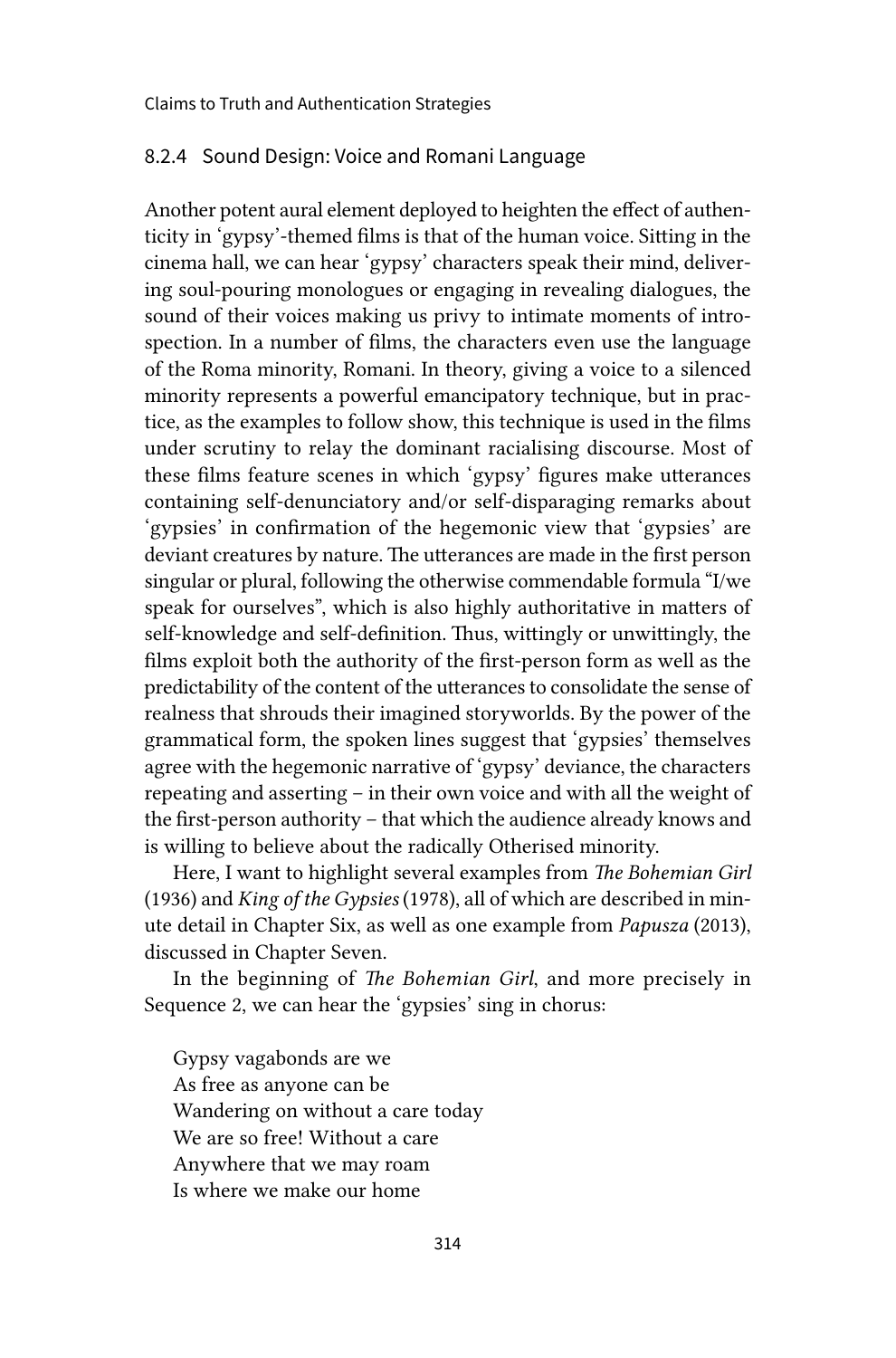Be it on the road or sky On high! In the sky!

Sequence 3 introduces the 'gypsy' queen, who rejoices at the prospect of robbing the townspeople in Count Arnheim's county, saying: "What we pick up here, we must pick up quickly." In Sequence 8, the 'gypsy' queen issues direct orders: "Off with the rogues, that they may fill their purses and replenish our coffers!", adding with a voice full of lament: "What wouldn't I give to go with them!"

In *King of the Gypsies* (1978), the viewer is ushered into the world of 'gypsies' by Dave's monologue, which is added in voiceover (see Sequence 1): "Maybe my life would have turned out quite different in the olden days, before private property. There was always a farm or land field to camp in. Gypsies were free to roam, they did not pay taxes, named with some damn computer I could not even find. It was better. Maybe I was born too late but who gets to pick when to be born or to pick the mother and the father. The biggest decision in your life and nobody gets to say anything about it. All the rest of your life you live with it, or you fight it." In Sequence 7, Dave's voice narrates the story of his sister's birth, informing the viewers about the relationship 'gypsies' have to childbirth in general: "We kept moving, living an independent life like gypsies have had for a couple of thousand years, taking care of ourselves. We didn't need nobody else, we didn't need doctors, not for the simple things like the birth of a child. We just pull over and wait so you got no birth certificate which ain't bad when there is a war on 'cause you only got the gypsy to swear when he was born." In the film's closing sequence, Dave meditates on the future of 'gypsies' (see Sequence 34): "Maybe I can lead them into the twentieth century, but I don't know if anybody could make them do anything except what they damn all wanna do. They'll go on, the gypsies."

As already quoted in Chapter Seven, in an intimate conversation with Jerzy Ficowski, sitting late at night by a campfire, Papusza voices the following thoughts: "I have black eyes; you have green eyes but we see the world just the same. Because the world is there. We see the world just the same, but we live differently. Your people are strong; mine are weak, because we have no science or memory. Maybe that's for the better. If Gypsies had memory, they would all die of worry" [my translation of the German subtitles, R.M.]

In all these examples, we are clearly dealing with forms of cultural ventriloquism: the non-Roma performers in gypsyface are used not only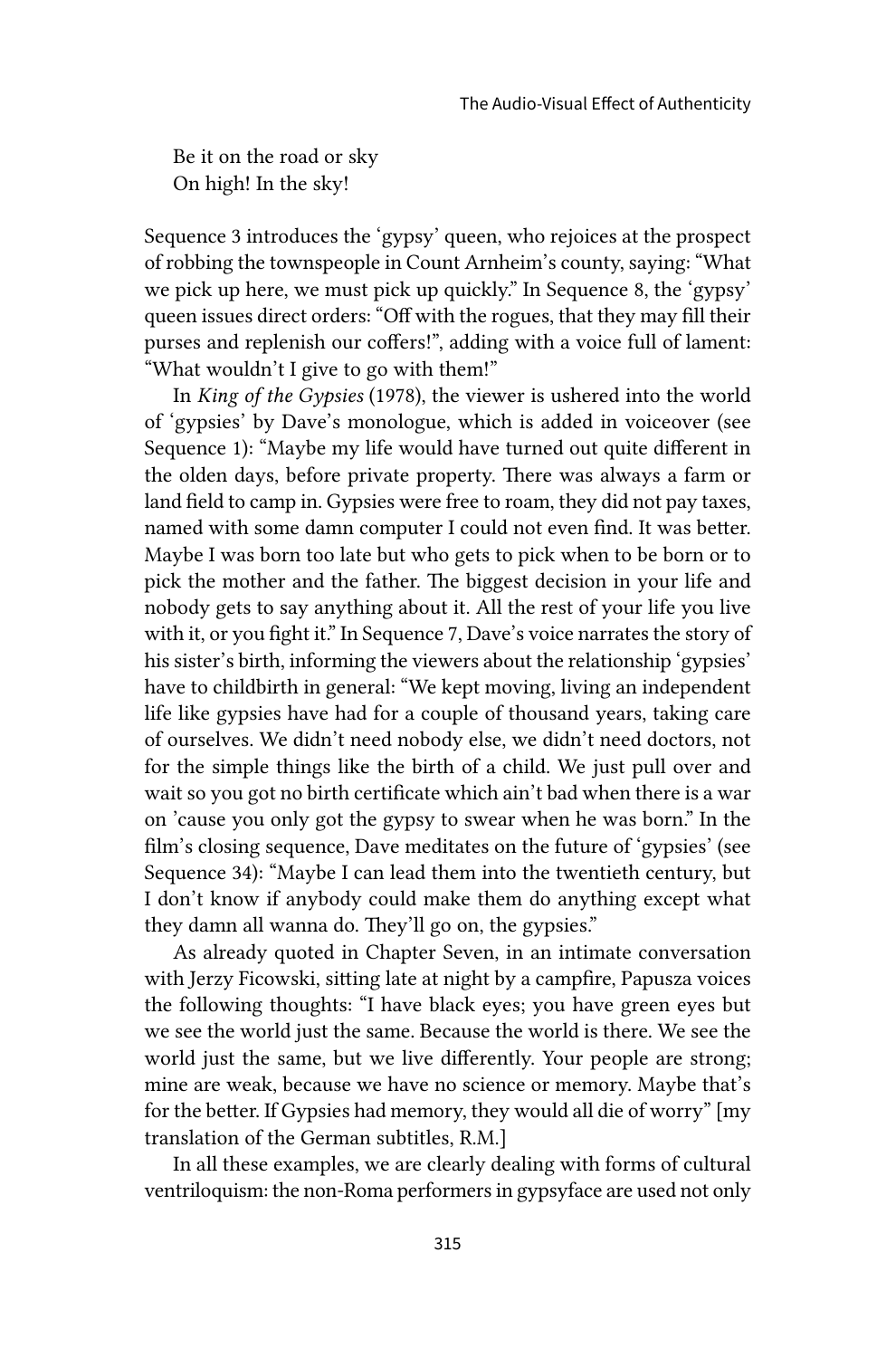to enact but also to enunciate the dominant set of codes. It is important to point out here that "real Gypsies" playing themselves are made instrumental in the same measure as non-Roma actors in gypsyface; in 'gypsy'-themed films, it makes little difference whether the casting is "realist" or not. Regardless of whether the performers are selected on account of their name appeal and box office draw, because of their acting charisma and talent, or because of their unusual physiognomy and skin colour, all of them, Roma and non-Roma, are reduced to puppet-like entities that perpetuate racist views and thus serve to reinforce the film's ideological scenario.

By the same token, the Romani language is used as a decorative element on account of its aural texture and strong aura of ethnographicity; its deployment is certainly not motivated by the desire to give a respectful linguistic representation of the Roma minority or give the latter a communitarian voice – quite the contrary. Even when enacted in a Romani translation, the fact remains that 'gypsy' roles are originally scripted in the language of the dominant culture and, significantly, in a way that relays its racialising perspective. There is more to it: in most of the films, the language spoken by the 'gypsy' figures is deliberately used as an aural signifier of alterity, portraying the characters as linguistically deviant; and since spectators expect 'gypsies' to be linguistically incompetent or deficient, the staged 'gypsy'-speak is perceived as authentic. There are various ways in which films present the linguistic aberration of 'gypsies': they may show 'gypsy' figures who have a poor command of the dominant language or speak it with a strong foreign accent; they may show characters who speak in the language of the minority in a way that appears completely unintelligible, like Brad Pitt's illustrious impersonation of a "pikey" in *Snatch* (2000, Dir. Guy Ritchie); or they may recruit so-called "naturals" who speak in intelligible Romani made accessible to the audience through subtitles, which Romani, however, is often perceived to be infused with a mythic alterity. This is at least what the analysis of the Serbian film scholar Nevena Daković points to. Discussing Yugoslav 'gypsy'-themed films by Aleksandar Petrović and Emir Kusturica, Daković draws the following perplexing conclusion:

The nature of film and the Magic Realism of the Gypsy figure make the dreams believable and turn them into a possible part of everyday existence. Film is the factory of (fulfilled) dreams, just as the Gypsy figure is oneiric. *I Even Met Happy Gypsies*, *Time of the Gypsies*, and other films I have discussed [*Into the*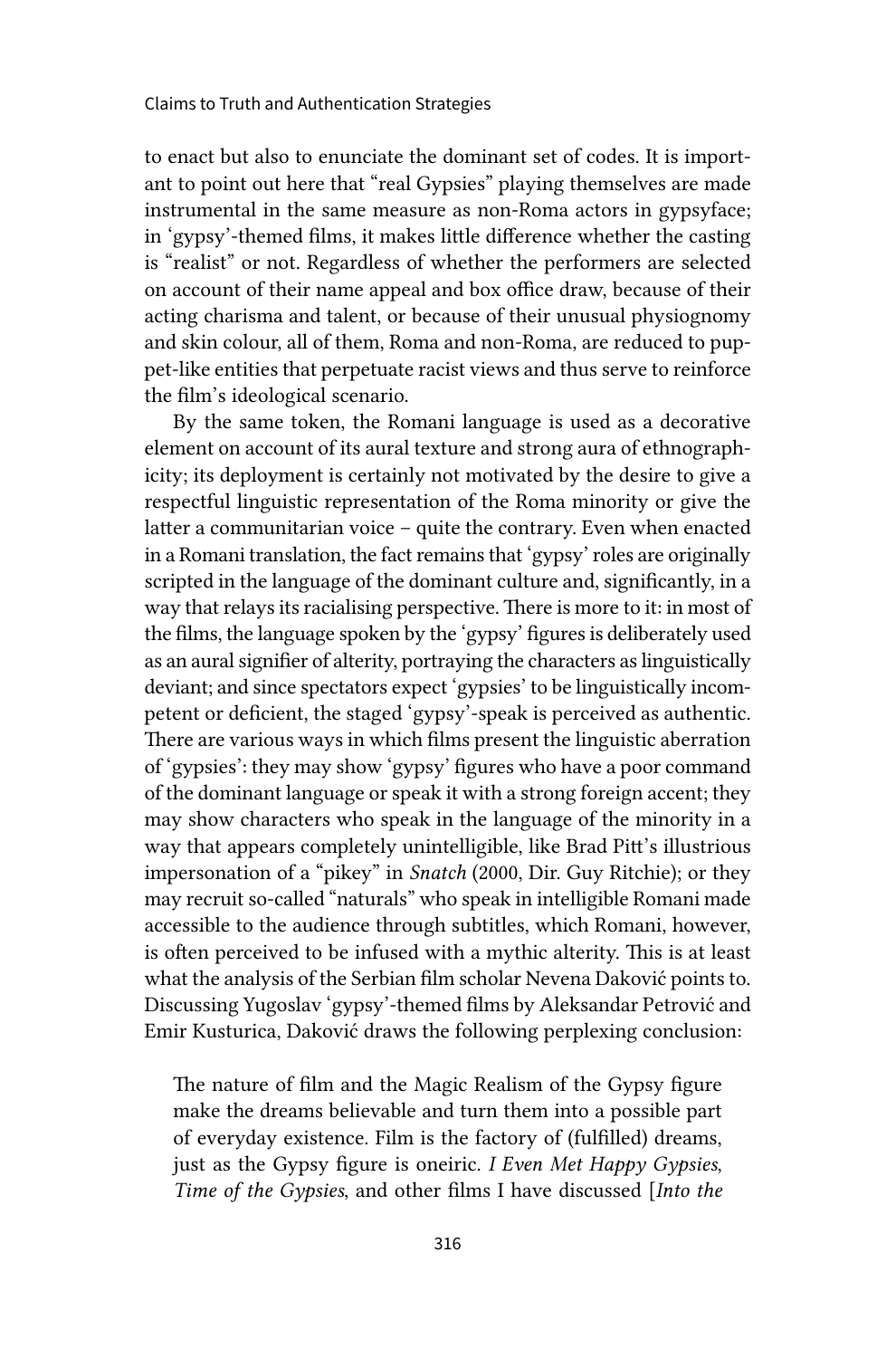*West*; *White Cat, Black Cat*] could have been made only in Gypsy language. (398)

By all appearances, next to the 'gypsy' regime of seeing, the dominant culture sustains a 'gypsy' regime of hearing, in the ears of which commonplace (linguistic) differences ring in mythic tones.

### 8.3 Conclusion

In this chapter, I have touched upon the various types of elements harnessed in 'gypsy'-themed film with the purpose of producing the highly appealing and just as lucrative effect of authenticity; as such, these elements can be regarded as constitutive of the racialising aesthetics of authenticity that characterises 'gypsy'-themed films and sets them apart from other film forms and genres. Tellingly, these fiction feature-length films are sometimes mistakenly categorised by film reviewers as documentaries. When we consider their relation to the socio-historical world, we can see that 'gypsy'-themed films display a highly contradictory nature: discursively, narratively and visually, they are situated on the blurred boundary between fiction and fact, between the imagined and the documented, between the mythic and the scientific. If fiction films convey allegorical truths that bear an indirect relationship to the socio-historical world and if ethically sound documentary/ethnographic films convey factual/scientific truths that bear a direct relationship to the socio-historical world, 'gypsy'-themed films convey a mythic truth, in which the allegorical is compounded with the factual and the scientific; they purvey the myth of racial ideology within a realist-dramatic aesthetic and thus inaugurate it as a universal coordinate system, a coalescence of truths, in which the concrete, the typical and the universal are merged into one; the underlying aim of this endeavour is to authenticate the performance of the 'gypsy' mask, to render it ideologically real. In sum, the loudly advertised promise of 'gypsy'-themed films is to reveal the 'truth' about 'gypsies' in general, staging a fictional tableau of 'gypsy' customs and rites in line with the cultural expectation that the Roma minority is intrinsically, radically and irrevocably different. These fiction films turn 'gypsy' ways and lifestyle into their central point of appeal, creating their much-lauded authenticity effect through the concerted deployment of Roma extras, Romani folklore/Gypsy music, the Romani language, costumes, props,